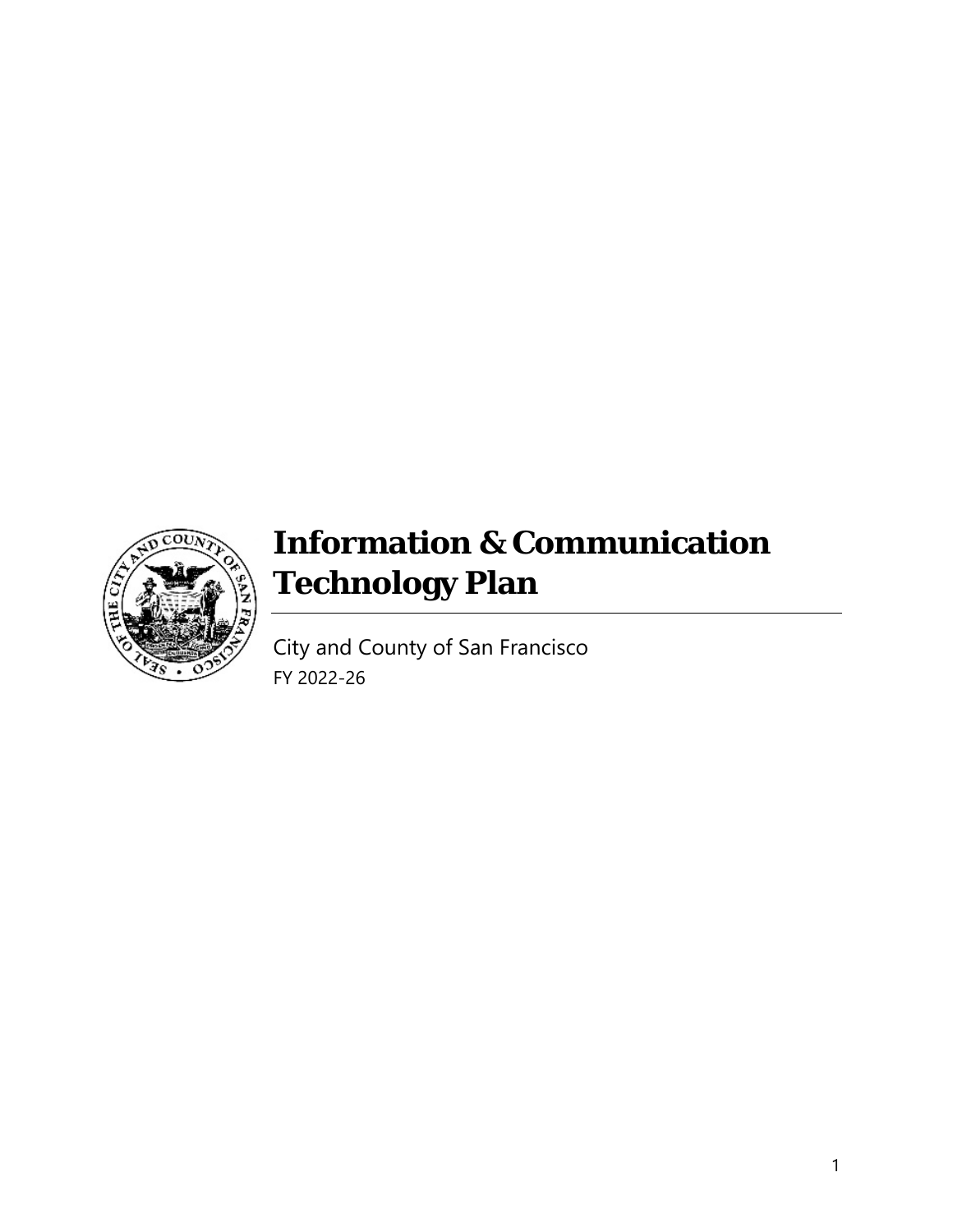# Contents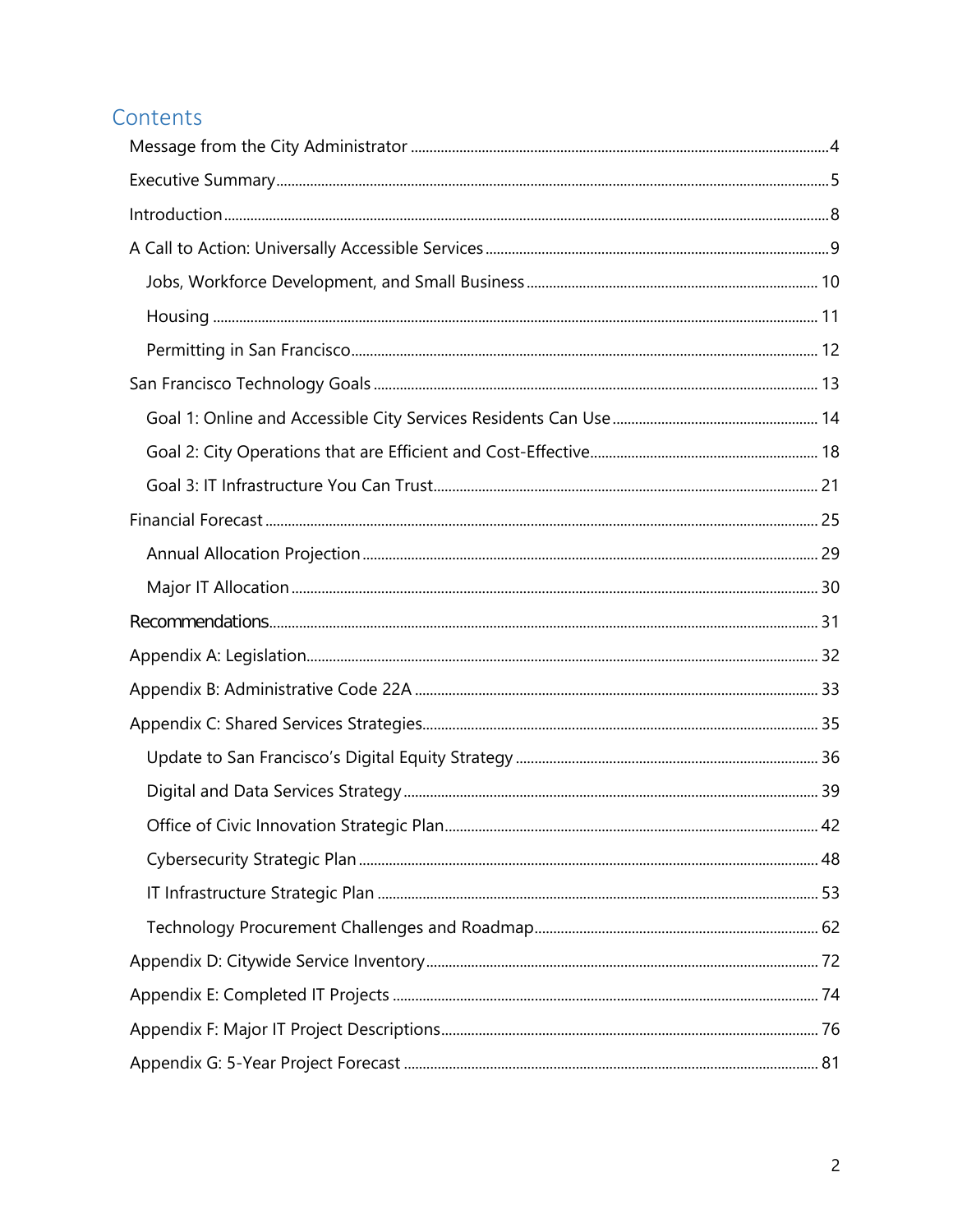# **Acknowledgments**

#### **Committee on Information Technology (COIT)**

Carmen Chu, Naomi M. Kelly, Kelly Kirkpatrick, Ashley Groffenberger, Linda Gerull, Ben Rosenfield, Norman Yee, Shaman Walton, Micki Callahan, Carol Isen, Mary Ellen Carroll, Grant Colfax, Harlan Kelly Jr., Michael Carlin, Michael Lambert, Jeffrey Tumlin, Trent Rhorer, Ivar Satero, Charles Belle, Nnena Ukuku

#### **COIT Budget & Performance Subcommittee**

Ken Bukowski, Carrie Bishop, Rachel Cukierman, Julia Dawson, Heather Green, Crispin Hollings, Sailaja Kurella, Ian Law, Michael Liang, Adrian Liu, Andrea Lynn, Todd Rydstrom, Tajel Shah

#### **COIT Staff**

Matthias Jaime, Emma Fernandez, Luke O'Neill

#### **City Departments**

Ken Bukowski, Rebecca Villareal-Mayer, City Administrator's Office

Todd Rydstrom, Jack Wood, Theresa Kao, Controller's Office

Jason Lally, Blake Valenta, DataSF

Carrie Bishop, Digital Services

Ian Law, San Francisco International Airport

Linda Gerull, Michael Makstman, Sunny Lakhmani, Brian Roberts, Dee Prasad, Jane Lim, Mathew Larson, Department of Technology

Natalie Toledo, Noelle Simmons, Marc Hebert, Human Services Agency

Daniel Sanchez, Jonathan Jew, Paul Cheng, Taraneh Moayed, Office of Contract Administration Kelly Kirkpatrick, Ashley Groffenberger, Anna Duning, Adrian Liu, Andrea Lynn, Mayor's Office Alex Banh, Brian Cheu, Helen Hale, Mayor's Office of Housing and Community Development Viktoriya Dostal, Elinoemi Asenloo, Josh Arce, Office of Economic & Workforce Development Lisa Walton, Municipal Transportation Agency Mike Ortiz, ReproMail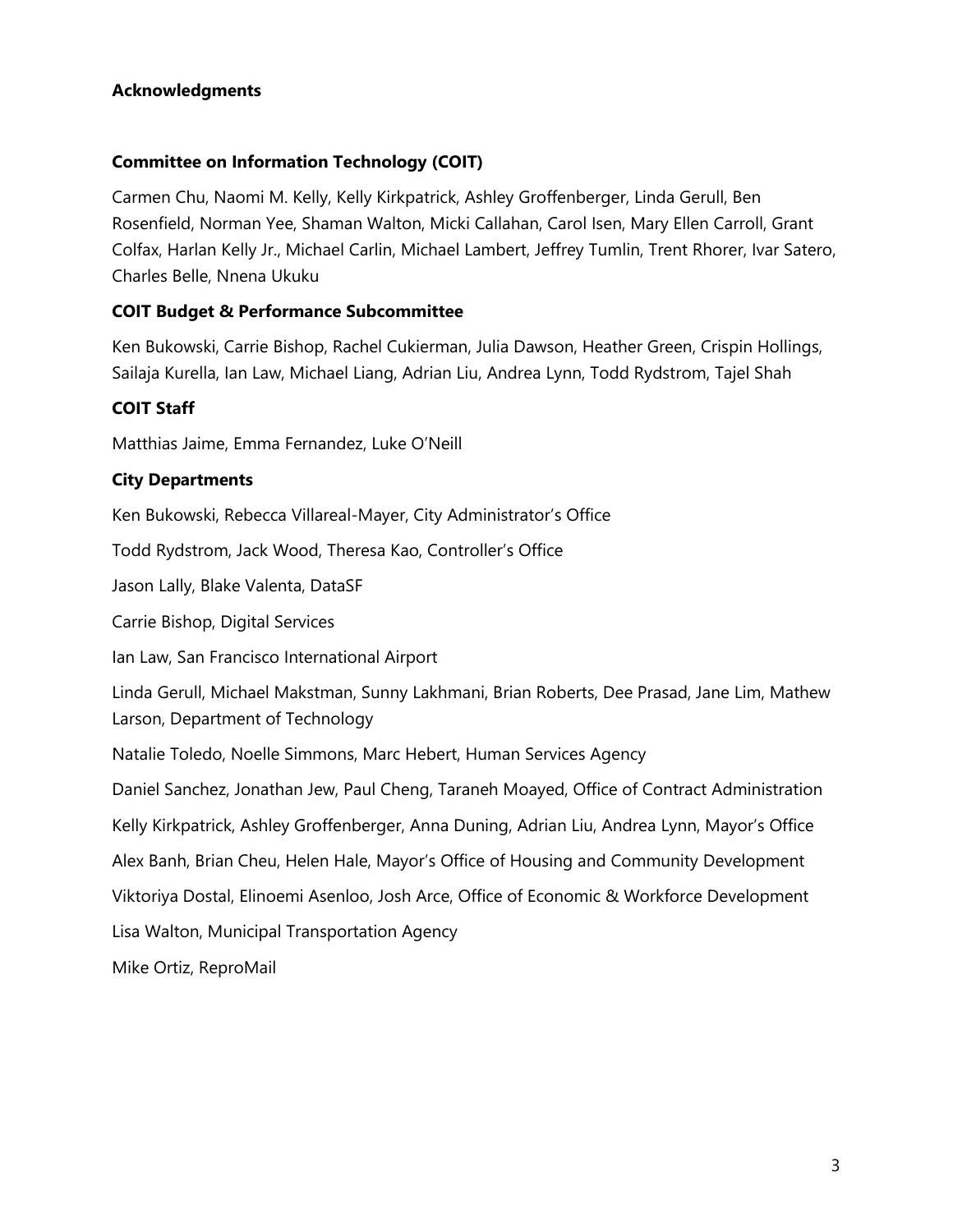#### <span id="page-3-0"></span>**Message from the City Administrator**

Mayor Breed and Members of the Board of Supervisors:

Times of crisis have a way of revealing the true character of a community. It is no surprise then that the COVID-19 pandemic has shown to the world what San Francisco is made of. Faced with unprecedented challenges, our local government proved to be resilient and our services continued to support our community uninterrupted. These accomplishments reflect the incredible dedication of our staff and the investments we have made in the past.

In a year where technology has been more important than ever, I am pleased to submit the proposed City and County of San Francisco Information and Communication Technology (ICT) Plan. The FY 2022-26 ICT Plan builds on the lessons we have learned and describes the City's technology strategy on where we need to go.

The sixth iteration of the ICT Plan places renewed emphasis the importance technology plays in business continuity. But more than ever, we chart a future to leverage technology to meet needs of our most vulnerable residents. COVID-19 has shown how important technology is to reach our residents, especially when meeting in person is not an option. With the clarity of learned experience, our mission is now to provide universally accessible services for every resident, business, and visitor.

Since the last ICT Plan, we have made substantial investments in technology to reach this goal. Our investments in the City fiber network and cybersecurity allow us to make modern digital services. The continued development of our financial system and other applications are providing an unprecedented level of transparency and efficiency in the administration of local government.

I am proud of our many accomplishments and look forward to a future that is even brighter.

Although we face a difficult financial picture over the next five years, the decisions we make now will determine our ability to continue to keep our government services available and accessible. As we plan for the future, I hope the FY 2022-26 ICT Plan will help provide guidance on where investments in technology are needed most. Although the demand for technology investment continues to outpace available resources, our future lies in our ability to continue to meet the needs of residents where they are at.

I look forward to building our future together.

Sincerely,

Carmen Chu City Administrator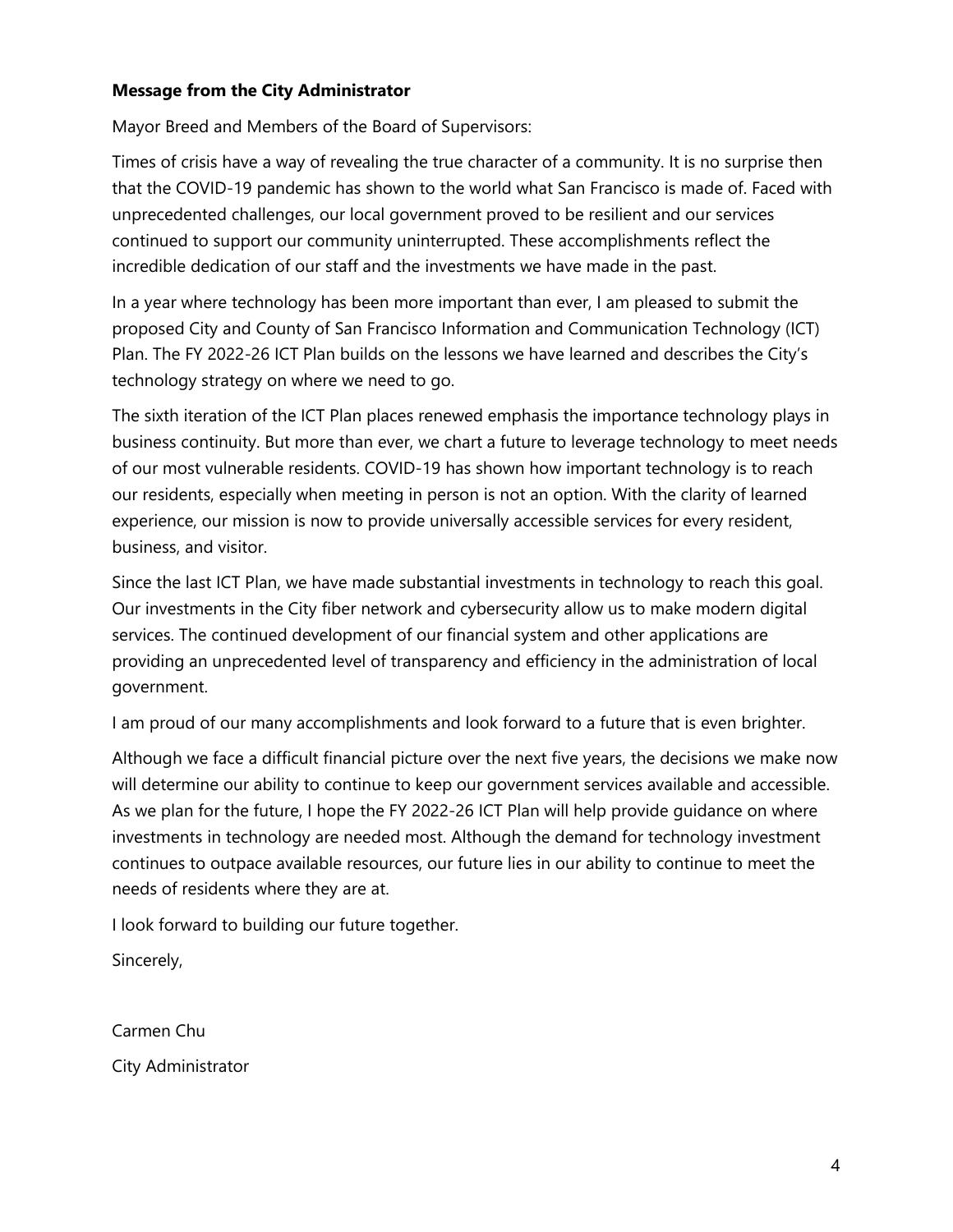# <span id="page-4-0"></span>**Executive Summary**

The Fiscal Year (FY) 2022-26 Information and Communication Technology (ICT) Plan is the City & County of San Francisco's guiding document for technology. Over the next five years, we must continue to balance the need to replace legacy technologies, support critical Information Technology (IT) infrastructure, and modernize our services.

#### *San Francisco's Guiding Technology Vision:*

*Government services that are available and universally accessible in times of crisis and beyond.*

The FY 2022-26 ICT Plan vision reflects the increased importance technology has played in a pandemic that restricts in-person interactions. COVID-19 brings a new urgency to deliver City services safely and remotely.

To make our vision of universal accessible services a reality, many of City services will need to be re-designed to meet the needs of every resident, especially our most vulnerable. Even in a technology-centric city like San Francisco, the digital divide is significant. Over 100,000 residents lack internet access at home and many rely on a single mobile device like a cell phone to access the internet.<sup>[1](#page-4-1)</sup> In order to serve our most vulnerable, our services must be available to those with and without digital means.

Going forward, we seek to achieve the following service standards:

- Designed alongside our most vulnerable community members
- Built to be used on a mobile device and exceed federal accessibility standards
- Unified across departments to provide a simple, citywide service experience

Looking forward, our highest priorities are to redesign job, housing, and permitting services to be universally accessible.

| <b>Service Area</b>                   | <b>Total Number of</b><br><b>Services</b> | <b>Number of Digitally</b><br><b>Accessible Services</b> |
|---------------------------------------|-------------------------------------------|----------------------------------------------------------|
| Administration & Records              | 244                                       | 57                                                       |
| Arts, Culture, and Community Building | 130                                       | 31                                                       |
| <b>Business</b>                       | 164                                       | 40                                                       |
| Neighborhoods & Public Infrastructure | 75                                        | 29                                                       |
| Permitting                            | 52                                        | 10                                                       |
| Public Safety & Justice               | 131                                       | 11                                                       |
| Social & Health Services              | 171                                       | 16                                                       |
| <b>Total</b>                          | 967                                       | 194                                                      |

*Figure 1: City Services by Service Area.* 

*Note: Only services that are designed for mobile devices and accessible for vulnerable communities are considered "digitally accessible."*

<span id="page-4-1"></span> <sup>1</sup> https://sfmohcd.org/digital-equity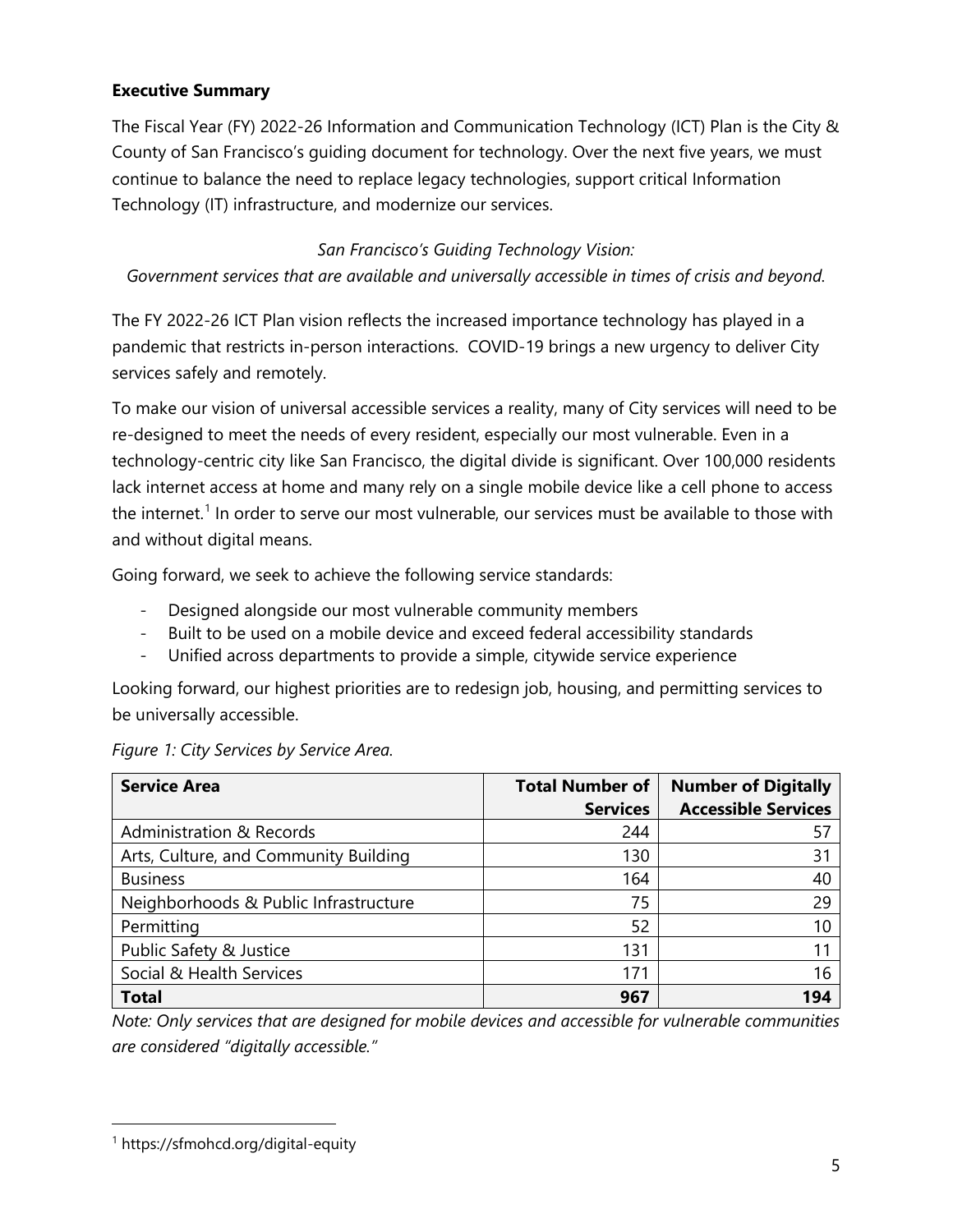# **San Francisco Technology Goals**

To transform local government services, we need to leverage modern technologies. Through the adoption of user-centered design, city services will be on course to adapt to the needs of every resident.

# **Goal 1 - Online and Accessible City Services Residents Can Use**

Transforming government means making services more accessible and easier to use. Redesigning our operations and innovating with new services is key to modernization.

# **Goal 2 - City Operations that are Efficient and Cost-Effective**

The onset of an economic recession has changed the financial picture for the coming years. Our technology solutions must continue to find ways to improve efficiency so that we can improve the quality of our services without increasing costs.

# **Goal 3 - IT Infrastructure You Can Trust**

Much like capital projects, technology infrastructure requires continual maintenance and investment to ensure critical systems are available at all times.

#### **Financial Forecast**

From FY 2021-22 through FY 2025-26, City departments anticipate initiating 89 projects for a total of projected cost of \$216.7 million. Projects are reflective of submissions from all 51 City departments with a projected cost over \$100,000.

|                             | FY 21-22   | FY 22-23   | FY 23-24   | FY 24-25   | FY 25-26   |
|-----------------------------|------------|------------|------------|------------|------------|
| Number of Projects          | 74         | 69         | 56         | 42         | 36         |
| Projected Cost              | 51,057,422 | 58,067,617 | 55,713,032 | 32,865,402 | 18,995,248 |
| <b>General Fund Request</b> | 36,902,908 | 43,520,666 | 50,068,614 | 30,004,162 | 17,319,298 |

*Figure 2: Five-Year Forecast of Technology Projects* 

To support the upcoming technology requests, COIT recommends funding from two General Fund sources: the Major IT Project Allocation and the Annual Allocation. COIT prioritizes funding towards projects that align with City priorities and have the highest impact over the next five years.

|                          | FY 21-22   | FY 22-23   | FY 23-24   | FY 24-25   | FY 25-26   |
|--------------------------|------------|------------|------------|------------|------------|
| <b>Annual Allocation</b> | 2,290,372  | 2,519,409  | 2,771,350  | 4,231,325  | 4,654,458  |
| Major IT Allocation      | 15,544,212 | 25,048,633 | 25,703,497 | 26,227,521 | 28,800,273 |
| <b>Total</b>             | 17,834,584 | 27,568,042 | 28,474,847 | 30,458,847 | 33,454,731 |

*Figure 3: COIT Allocations Five-Year Forecast*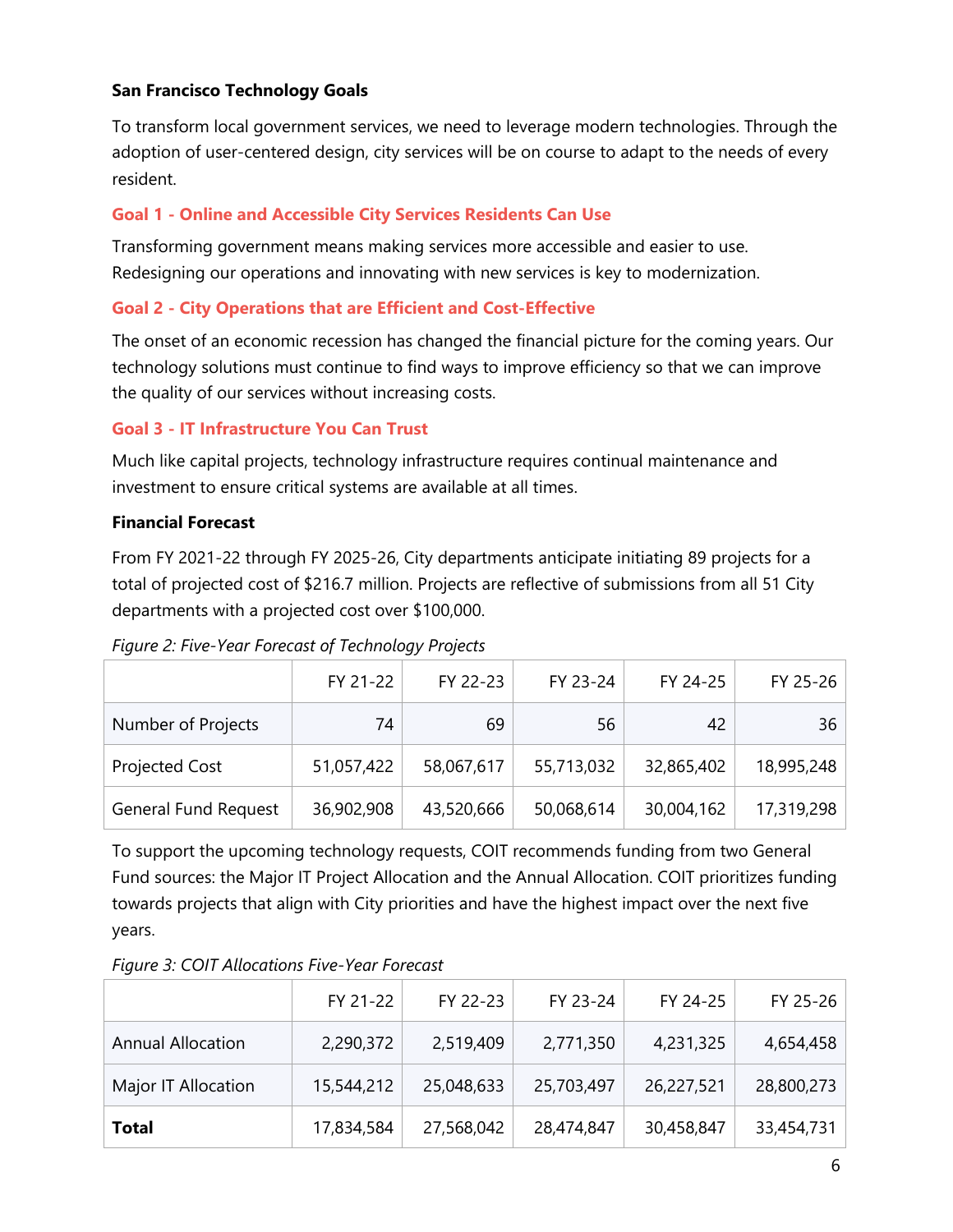In order to maintain business continuity and accessible services, COIT recommends the following:

# **Recommendation 1 – COIT allocation levels should return to pre-COVID levels by FY 2025-26.**

Demand for technology investments continue to outpace available funding levels. The need to replace legacy technologies, support critical Information Technology (IT) infrastructure, and modernize our services has never been greater. As the City's finances begins to recover, investments in one-time technology investments should be a top priority.

#### **Recommendation 2 – Dedicated Funding for Universally Accessible Services.**

The competing needs of an aging technologies and demand for modern services has reached a breaking point. Under current trends, all existing COIT funding will be consumed by replacement of legacy systems. A dedicated funding source is needed to support modernization efforts and to ensure all City services are universally accessible. By FY 2022-23, the COIT Annual Allocation should be boosted by 5% to support service redesign projects.

# **Recommendation 3 – City departments to submit Digital Transformation roadmap alongside FY 2022-23 budget proposals.**

Currently only about ⅕ of City services are designed to meet the needs of our most vulnerable residents. To achieve the ICT Plan vision of universally accessible services, Department budgets must prioritize the development of services that are online, mobile accessible, and designed to meet the City's web accessibility standards.

Starting in FY 2022-23, Departments should submit a roadmap for digital transformation to COIT. COIT should regularly report on the City's progress in redesigning services to be universally accessible. The Citywide Service Inventory should be regularly updated every other year, and regular updates should be provided to COIT on the status of digital transformation efforts.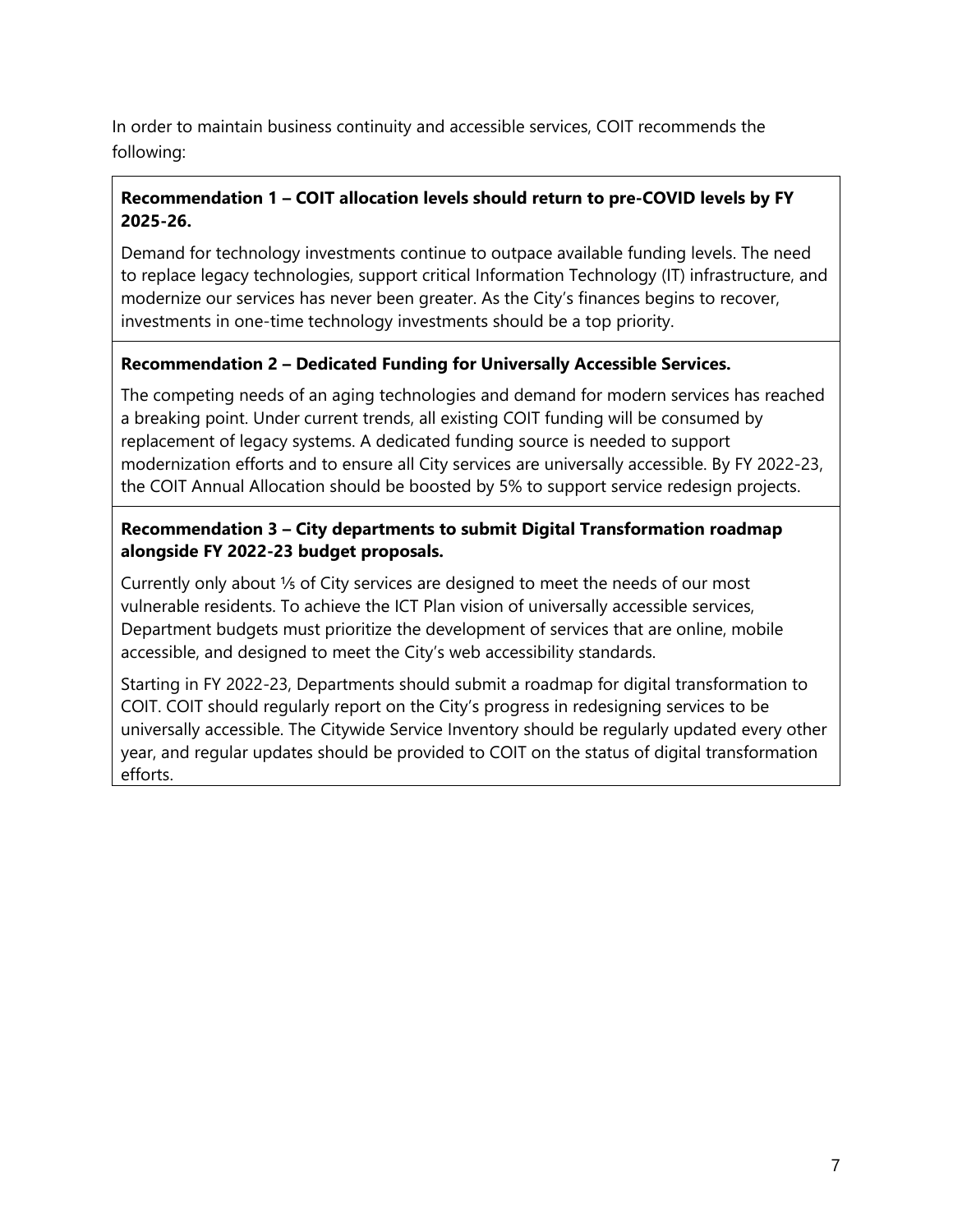#### <span id="page-7-0"></span>**Introduction**

The COVID-19 pandemic has changed the course of San Francisco and local government. Both in terms of finances and operations, the direction of our city has had to re-adjust to a new reality. Through this crisis and into the years to come, our highest priority must be the safety and well-being of our residents. As we make our way through both a global pandemic and an economic recession, the role of technology has become even more important in ensuring the continuity of local government services.

The Fiscal Year (FY) 2022-26 Information and Communication Technology (ICT) Plan is the City & County of San Francisco's guiding document for technology. Over the next five years, we must continue to balance the need to replace legacy technologies, support critical Information Technology (IT) infrastructure, and modernize our services. COVID-19 brings a new urgency to deliver City services safely and remotely.

The FY 2022-26 ICT Plan presents a vision for making San Francisco stronger and more unified. Through the innovative use of technology and efficient use of our existing resources, San Francisco seeks to transform government services.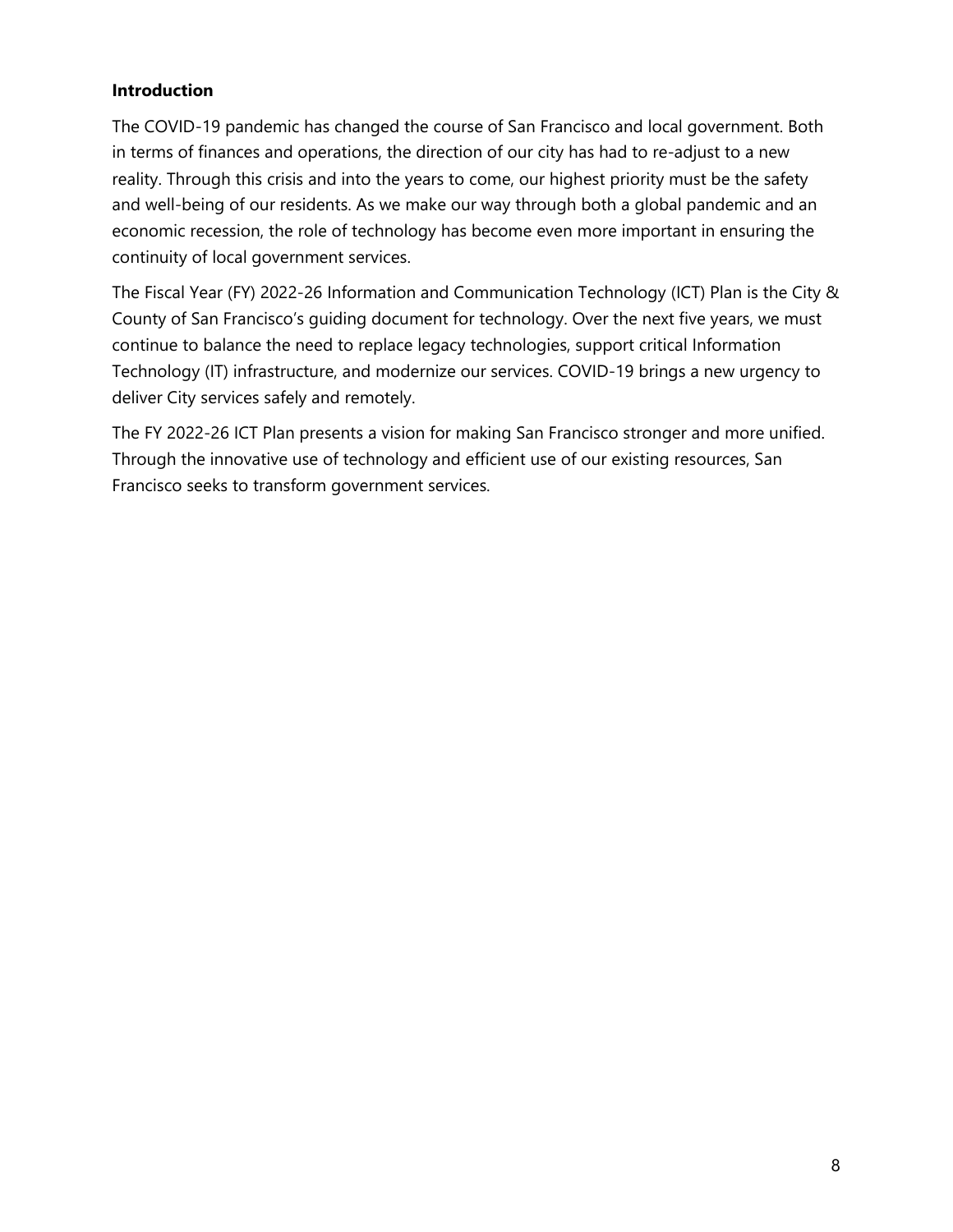# <span id="page-8-0"></span>**A Call to Action: Universally Accessible Services**

San Francisco's response to the COVID-19 pandemic is a national model of effective local action. Through the course of this crisis, our leaders were willing to make the tough decisions to keep our community safe and government services up and running. Looking forward, we seek to continue this legacy of bold leadership especially as it relates to using technology to improve government services.

#### *San Francisco's Guiding Technology Vision:*

*Government services that are available and universally accessible in times of crisis and beyond.*

The FY 2022-26 ICT Plan vision reflects the increased importance technology has played in a pandemic that restricts in-person interactions. In order to continue to support our community, our services must be available and remotely accessible, wherever possible.

To better understand our current state in reaching this vision, the Committee on Information Technology (COIT) conducted the first citywide inventory of resident facing services in 2020. In total, City agencies identified 967 individual services that residents, businesses, and visitors use in local government.<sup>[2](#page-8-1)</sup> These services include everything from borrowing a library book, to filing a police report, to paying taxes.

However, the service inventory revealed only a fraction of City services are designed to be fully accessible online. Only approximately 20% of City services are available online in a format that is mobile-friendly and accessible to those with disabilities.

To make our vision of universal accessible services a reality, many of City services will need to be re-designed to meet the needs of every resident, especially our most vulnerable. Even in a technology-centric city like San Francisco, the digital divide is significant. Over 100,000 residents lack internet access at home and many rely on a single mobile device like a cell phone to access the internet.<sup>[3](#page-8-2)</sup> In order to serve our most vulnerable, our services must be available to those with and without digital means.

Going forward, we seek to achieve the following service standards:

- Designed alongside our most vulnerable community members
- Built to be used on a mobile device and exceed federal accessibility standards
- Unified across departments to provide a simple, citywide service experience

Transforming how local government delivers services is one that will take years to accomplish. Looking forward, our highest priorities are to focus on providing universal access to job, housing, and permitting services.

<span id="page-8-1"></span><sup>&</sup>lt;sup>2</sup> The Citywide Service Inventory was conducted in September 2019. Departments were asked to selfidentify all resident facing services. Full details on the inventory are available in Appendix D.

<span id="page-8-2"></span><sup>3</sup> https://sfmohcd.org/digital-equity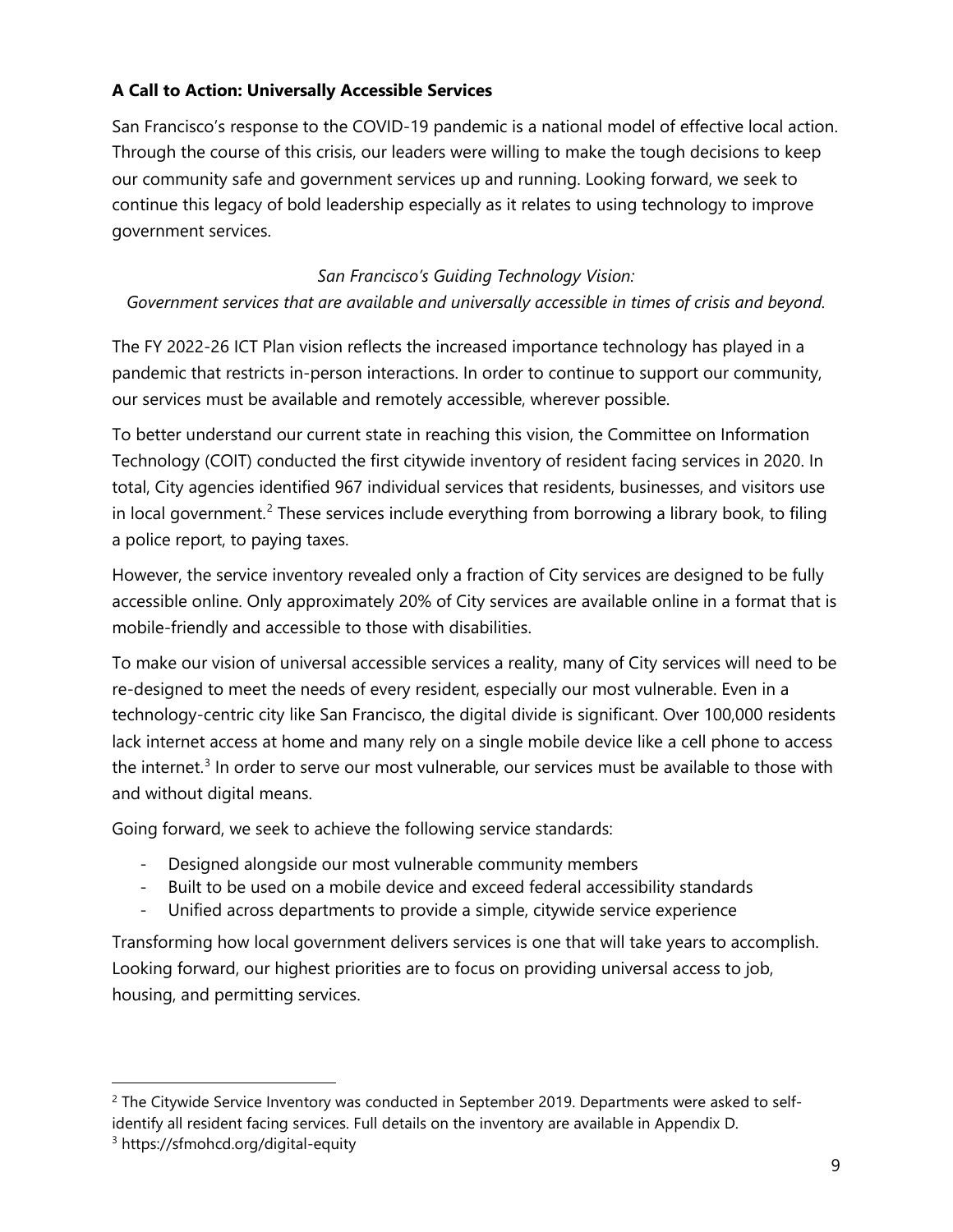# <span id="page-9-0"></span>**Jobs, Workforce Development, and Small Business**

San Francisco seeks to help all our residents benefit equitably from the prosperity of our city. Ongoing investments strengthen the vitality of our diverse neighborhoods and small businesses and help to deepen workforce opportunities.

The Citywide Services Inventory shows that San Francisco offers 88 distinct job and business development services in 23 departments. These services are intended to strengthen workers and small businesses.

| <b>Job Services Subcategory</b> | <b>Number of</b><br><b>Services</b> | <b>Number of</b><br><b>Departments</b> | <b>Number of Digitally</b><br><b>Accessible Services</b> |
|---------------------------------|-------------------------------------|----------------------------------------|----------------------------------------------------------|
| <b>Business Development</b>     | g                                   |                                        |                                                          |
| City Jobs & Internships         | 18                                  | 10                                     |                                                          |
| <b>City Opportunities</b>       | 10                                  | 8                                      |                                                          |
| Legal & Administration          |                                     | 4                                      |                                                          |
| Volunteers                      | 24                                  |                                        |                                                          |
| <b>Workforce Development</b>    | 20                                  |                                        |                                                          |
| <b>Total</b>                    | 88                                  | 23                                     |                                                          |

*Figure 4: Services that Support Jobs, Workforce Development, and Small Business.*

*Note: Only services that are designed for mobile devices and accessible for vulnerable communities are considered "digitally accessible."*

However, as we plan for the future, only a minority of them are designed to be accessible by mobile device or for disabled communities.

Looking Forward: Transforming Workforce Development

Led by the Office of Economic and Workforce Development (OEWD), the City provides a one point of contact for a variety of essential City programs and services. OEWD's goal is to ensure that San Francisco will always be what it is today: one of the best places on the planet to live, work, and play.

To further opportunities for all San Franciscans, we will create more equitable pathways to good paying jobs, addressing challenges to diversity and inclusion in the local job market. We continue to invest in the retention and stabilization of small businesses, nonprofits, and community organizations, addressing the displacement that challenges the civic vitality of San Francisco's diverse and vibrant neighborhoods. All of these efforts support broader social and economic goals that improve the quality of life for our residents

Read OEWD's strategic plan at<https://oewd.org/reports-and-plans>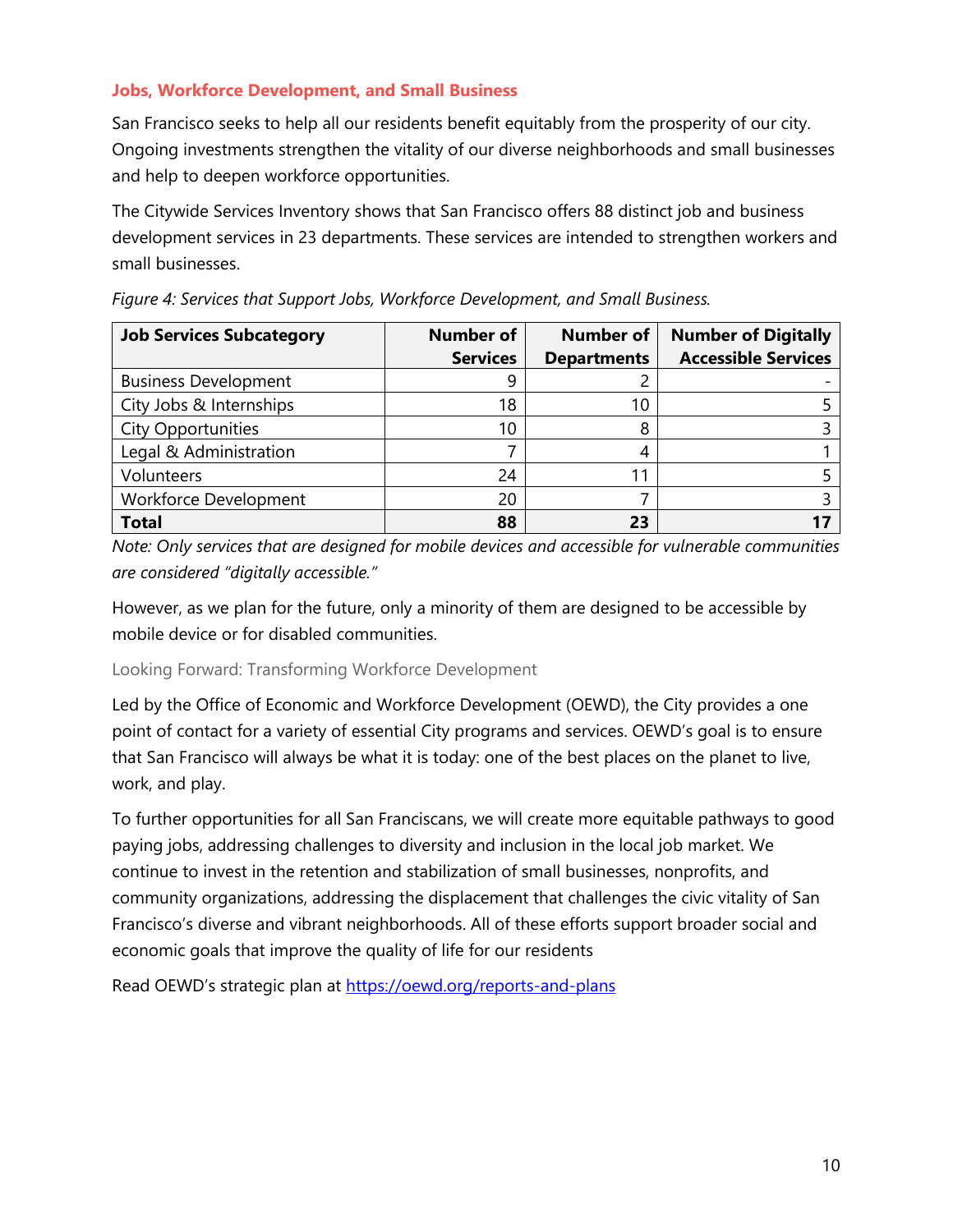# <span id="page-10-0"></span>**Housing**

San Francisco is dedicated towards the singular vision of an equitable and diverse City where all residents can afford a place to live in safe and livable communities. The Citywide service inventory shows that overall San Francisco offers 104 different housing support services, spread across 12 different departments.

| <b>Housing Services Subcategory</b> | <b>Number of</b> | <b>Number of</b>   | <b>Number of Digitally</b> |
|-------------------------------------|------------------|--------------------|----------------------------|
|                                     | <b>Services</b>  | <b>Departments</b> | <b>Accessible Services</b> |
| Homeowner Taxes & Assessment        |                  |                    |                            |
| <b>Housing Assistance</b>           | 37               |                    |                            |
| Landlord & Rent Services            | 32               |                    |                            |
| Legal & Administration              |                  |                    |                            |
| <b>Total</b>                        | 104              | 12                 |                            |

*Figure 5: Services that Support Housing Assistance*

*Note: Only services that are designed for mobile devices and accessible for vulnerable communities are considered "digitally accessible."*

#### Looking Forward: Affordable Housing

Since its creation under Mayor Feinstein, the Mayor's Office of Housing and Community Development (MOHCD) has led the way in addressing the needs of low-income and marginalized San Franciscans. One of the main objectives in the [City's 2020-2024 Consolidated](https://sfmohcd.org/sites/default/files/Documents/Reports/REVISED%20Full%20Amended%202020-2024%20Consolidated%20Plan%20and%202020-2021%20Action%20Plan%20Sept%202020%20-%20Reduced.pdf)  [Plan](https://sfmohcd.org/sites/default/files/Documents/Reports/REVISED%20Full%20Amended%202020-2024%20Consolidated%20Plan%20and%202020-2021%20Action%20Plan%20Sept%202020%20-%20Reduced.pdf) for community planning and development is to ensure families and individuals are stably housed. To achieve this, MOHCD and other City departments are working across four priority areas, each with their own goals and activities. We have strategies to:

- 1) develop and maintain accessible and affordable housing,
- 2) make housing more affordable,
- 3) prevent and reduce homelessness, and
- 4) provide services to maintain housing stability.

While in-person programs and services will always be needed when serving low-income and vulnerable populations, many of these efforts can benefit from more incorporation of technology. However, digital equity must accompany any digital transformation effort.

MOHCD as a department has committed to a multitiered approach with regards to Digital Equity to ensure that San Francisco's lowest income residents have access to the value of the internet. High quality, free or low-cost Internet connectivity is now included as part of work scope on both new affordable housing construction and rehabilitation projects, and supplemental services like digital literacy classes and device distribution is offered at many locations.

MOHCD is also working with Community Development Division Grantees to use technology to compliment in-person program delivery. In particular, grantees have needed to adapt program delivery to online platforms in response to emergencies like COVID-19, while also mitigating barriers to digital access, including cultural, language, online safety, and resource barriers.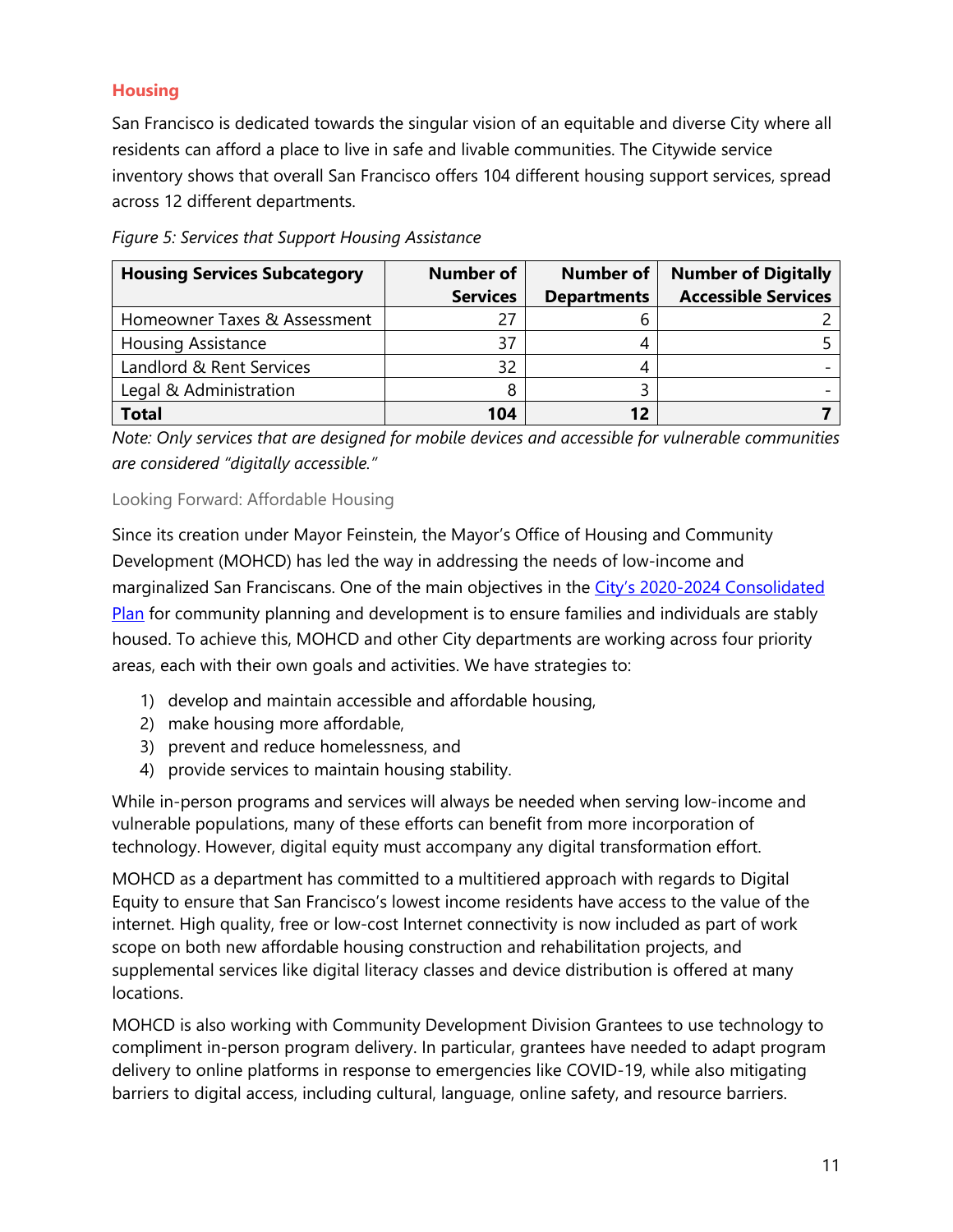#### <span id="page-11-0"></span>**Permitting in San Francisco**

The vision for the future of permitting is to advance San Francisco as a safe, vibrant, and beautiful city through friendly, streamlined, and efficient services available for all residents and businesses.

The City has over 500 permit and license types, that aggregate into 127 permitting services. The pandemic accelerated the digital roadmap for many departments. Initiatives to digitize permitting for customers have increased for single services. The City continues to work on initiatives that aggregate services enabling more streamlined permitting experience.

| <b>Permitting Services</b>         | <b>Number of</b> | <b>Number of</b>   | <b>Number of Digitally</b> |
|------------------------------------|------------------|--------------------|----------------------------|
| <b>Subcategory</b>                 | <b>Services</b>  | <b>Departments</b> | <b>Accessible Services</b> |
| <b>Building &amp; Construction</b> | 26               |                    |                            |
| Do Business in SF                  | 24               | b                  |                            |
| Events                             | 20               | 8                  |                            |
| Legal & Administration             | 29               | 10                 |                            |
| Public Benefit & Safety            | 28               | 6                  |                            |
| <b>Total</b>                       | 127              | 17                 |                            |

*Figure 6: Overview of Permitting Services.*

#### A Digital Experience: Permits Made Easier

Underpinning the new Permit Center will be a variety of technologies transforming the service experience. Using the principle of putting the customer first, technology is helping redesign the permitting process to be friendly, streamlined, and efficient.

Some of the major way's technology will be used include:

- *Online, Self-Service Permits:* The future of permitting interweaves a digital experience with the in-person service experience. Customers will be able to check minimum requirements, calculate fees, and book appointments online, as well as easily apply online for many permits.

*- Data Unification:* A unified data layer is needed to bring cohesion to the permitting ecosystem without requiring mass system replacement.

*Electronic Plan Review*: The City launched a multi-department electronic plan review (EPR) process that eliminates hard copy construction plans for certain permit types. This enables more efficient management of documents across departments and review teams as well as provides more transparency and accessible to the review process for customers

- *Digital Queuing:* A state of the art queuing system with artificial intelligence features enables us to learn about customer behavior and examine the time spent with departments. From this information we can set real expectations for customers about wait times and prioritize initiatives for service enhancements with the Permitting Departments.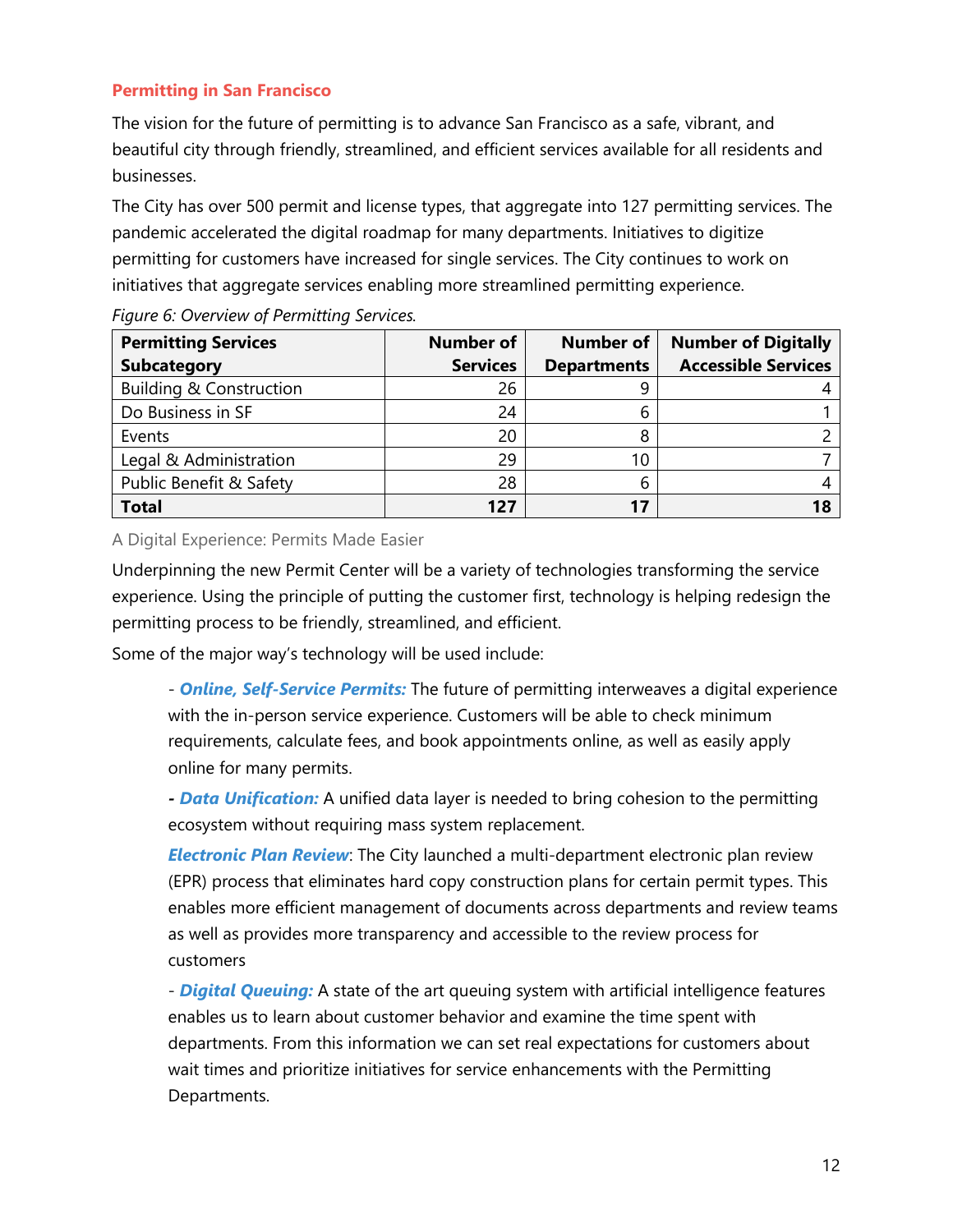# <span id="page-12-0"></span>**San Francisco Technology Goals**

To transform local government services, we need to leverage modern technologies. Through the adoption of user-centered design, city services will be on course to adapt to the needs of every resident.

The delivery of "shared services," or internal services like budgeting, human resources, procurement, and Information Technology (IT), are critical factors in the City's ability to deliver universal accessible services.

The following strategic goals describe how we plan to align our technology investments and internal operations to achieve our vision.

#### **Goal 1 - Online and Accessible City Services Residents Can Use**

- **Goal 2 - City Operations that are Efficient and Cost-Effective**
- **Goal 3 - IT Infrastructure You Can Trust**



*Figure 7: Each of San Francisco's IT Shared Services need to work together to support the delivery of public services.*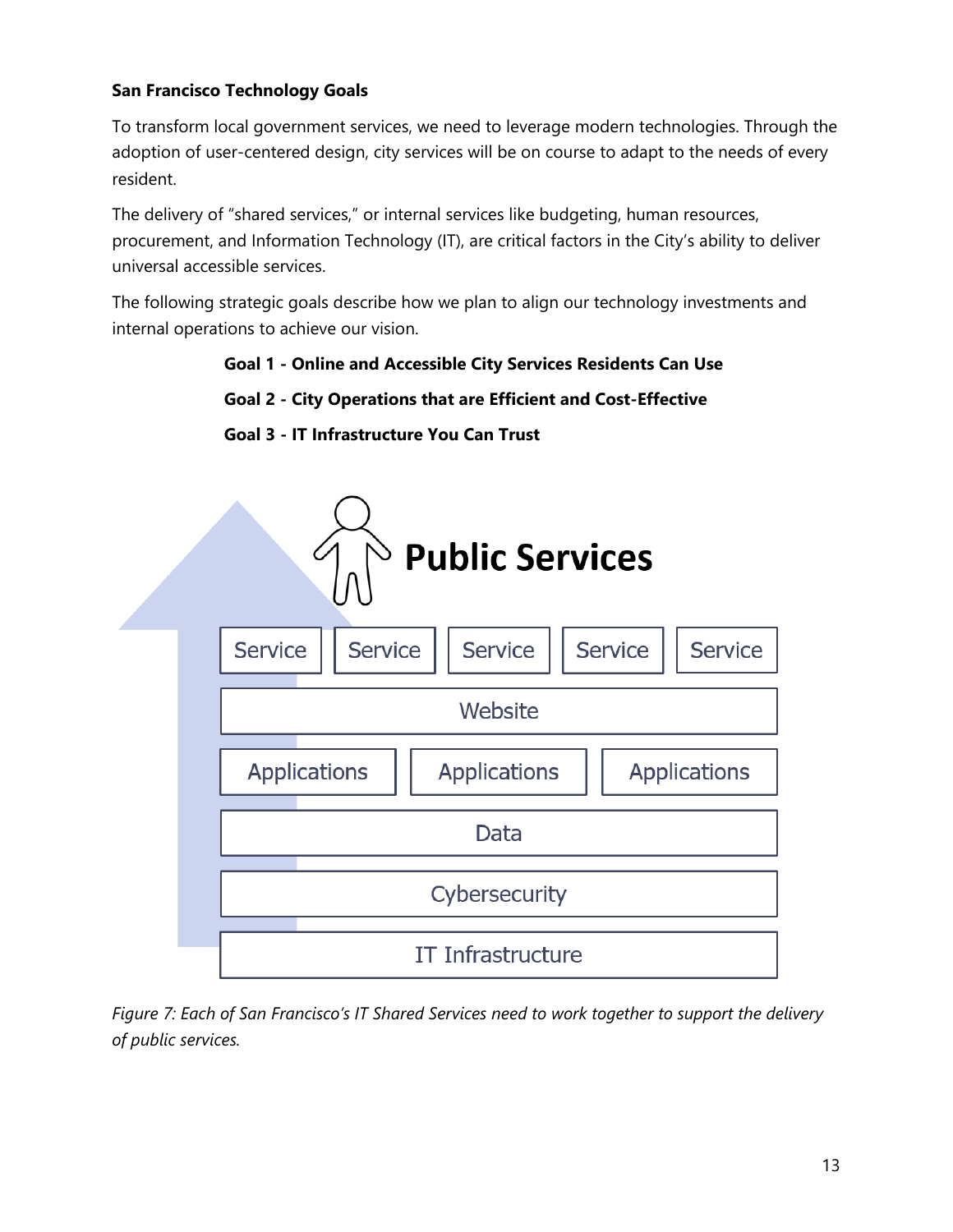# <span id="page-13-0"></span>**Goal 1: Online and Accessible City Services Residents Can Use**

Transforming government means making services more accessible and easier to use. Redesigning our operations and innovating with new services is key to our modernization efforts.

Over the next five years, departments have proposed 18 technology projects in support of technologies that improve the service experience. The combined projected cost for all projects is \$13.2 million.

The following agencies are leading the way to achieve this goal.

#### Digital Services

Imagine a city where a family in the Mission could apply for affordable housing from a computer at their local library. Or an aspiring café owner could apply for and track every permit for her business online on a City website.

The City is committed to achieving this vision through transformative service redesign. The mission of the Digital Services Office is to do more than just build websites, but to rethink how the City delivers services. The primary responsibility of the Chief Digital Services Officer will be to help departments redesign existing services from the ground up and build services to be digital by default.

Over the next five years, the Digital Services team will continue to build sf.gov as a platform to support online and accessible services. Ultimately, we want every resident, visitor, and business to feel confident that whenever they need something from the City, they can get it quickly and easily.

Read San Francisco's Digital Services Strategy in Appendix C.

#### DataSF

DataSF data teams are engaged in citywide efforts to capture the full potential of data and achieve high-quality information for data sharing and analytics. Effective use of data is key to understanding City service delivery and improving it.

The City's Open Data Portal is a one-stop shop for employees and residents to access city data for reporting, business analytics, decision making, visualizations and predictive analytics. In partnership with the Controller's Office, programs like Data Academy also build internal capacity to leverage data and analytics more effectively.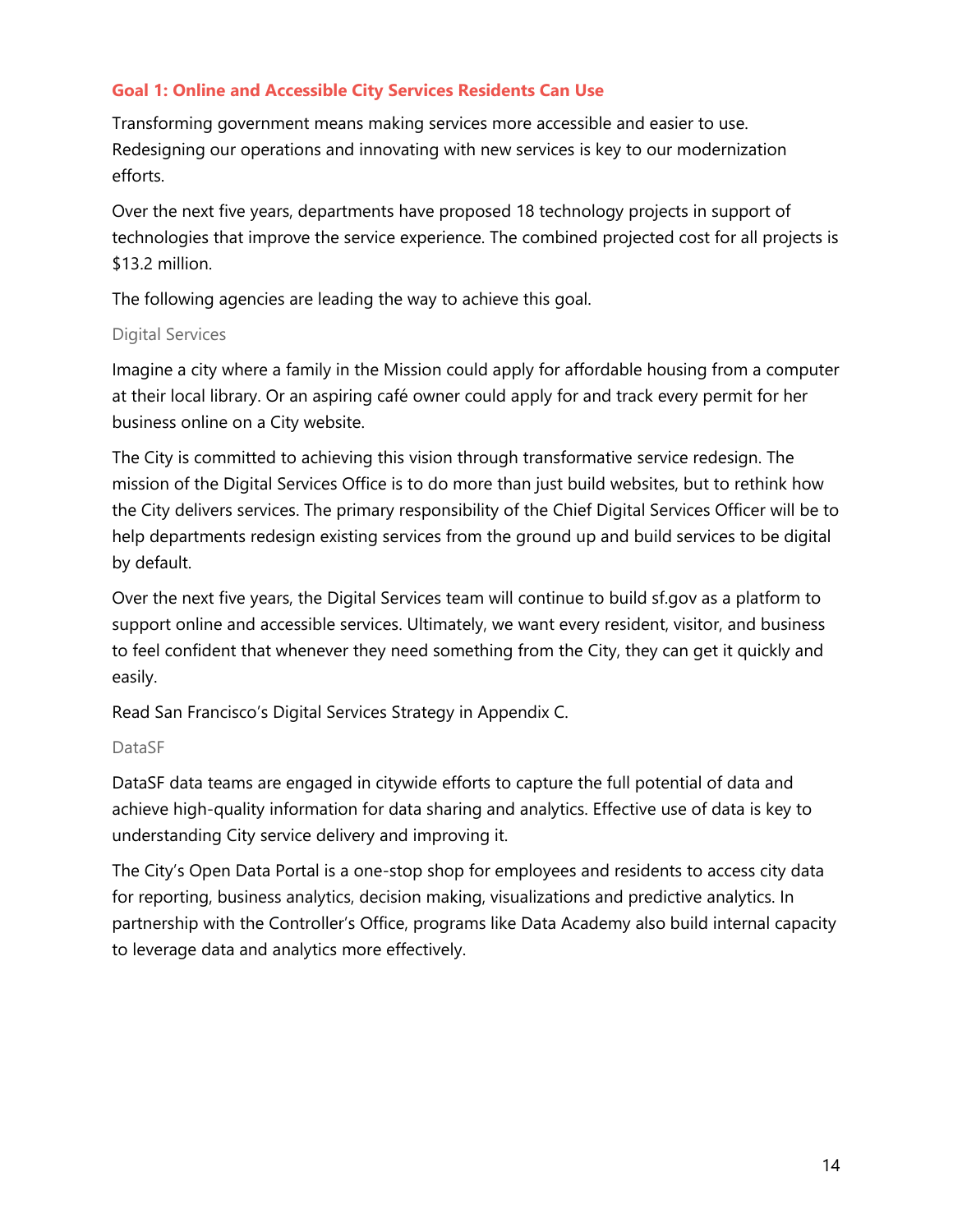#### Office of Civic Innovation

To achieve the vision of unified services that are responsive to resident needs, the City will need to think creatively. The Office of Civic Innovation (OCI) helps to make government more collaborative, inventive, and responsive through its nationally recognized partnership programs.

The OCI team empowers City staff through public-private partnerships that introduce new approaches, expand resources and develop digital solutions for Citywide priorities.

- *Startup in Residence (STIR)* is a modified procurement program that connects government agencies with startups to develop technology products that address civic challenges.
- *Civic Bridge* is a program that connects City Departments with pro bono private industry teams to solve civic challenges.

Over the next five years, OCI will help create new public-private partnership models in the City, introduce new skills and tools that increase the responsiveness of government, and pilot new technologies citywide.

Read the Office of Civic Innovation strategic plan in Appendix C.

#### Digital Equity

San Francisco is committed to building a supportive and inclusive digital society. As more City services become digital, the City has a responsibility to make sure all residents have access to all services. Our vision is that all residents have full and equitable access to digital technology and its benefits so all communities can thrive, regardless of demographic.

Through the Public Library, the SFConnected program, and TechSF, the City is training and exposing thousands of residents to digital tools. In particular, San Francisco's efforts target:

- Low-income households
- People with disabilities
- Residents with limited English proficiency
- And seniors

Connecting residents to the Internet also increases their exposure to new risks from criminals and scammers attempting to steal private information. In response, San Francisco is developing new programs to address these threats head on. The City's Digital Equity program, in partnership with the Department of Technology's cybersecurity team, has created digital literacy and security trainings to help our most vulnerable residents.

Read San Francisco's Digital Equity Strategy in Appendix C.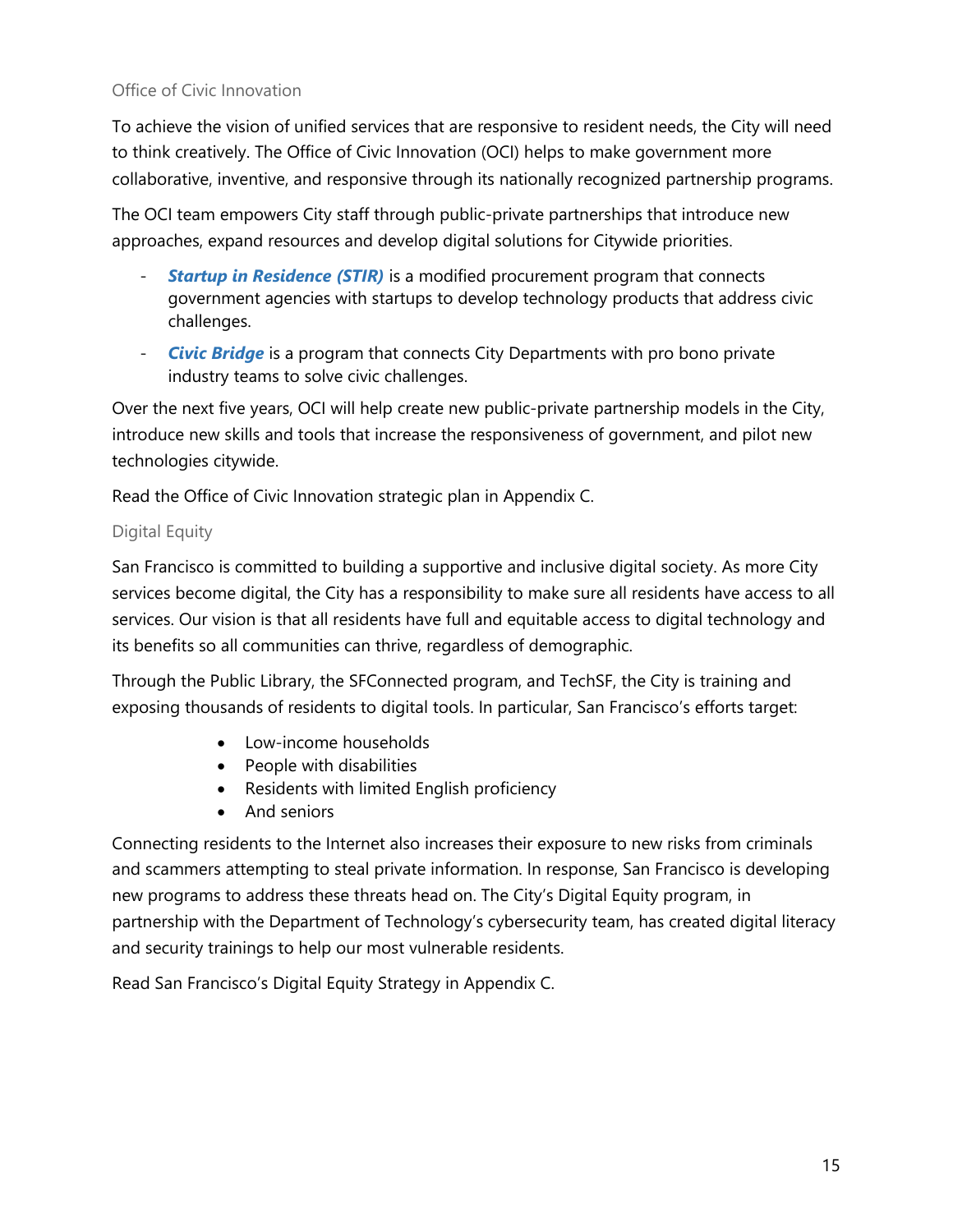Over the next five years, City departments plan to engage in the following projects to make City services more accessible and easy to use.

# **WorkforceLinkSF**

*Office of Economic and Workforce Development Go-Live Target: FY 2022-23 Total Projected Cost: \$1,453,627*

The WorkforceLinkSF is a one-stop job-matching tool developed by OEWD to connect businesses with local talent. WorkforceLinkSF provides job seekers access to San Francisco's latest job postings so they can build their career and even apply for jobs before they go public through the First Source Hiring Program. A user-friendly platform allows for job searching based on an applicant's skill set and interest, and job seekers may apply for positions through the WorkforceLink and track the progress of their applications.

The WorkforceLinkSF makes it easy for employers to post their jobs on the site and search through a list of potential candidates based on our job matching software. Employers can view resumes and hire candidates directly through the WorkforceLinkSF while tracking an applicant's progress through the website.

# **Client Digital Services Program**

*Human Services Agency Go-Live Target: FY 2021-22 Total Projected Cost: \$330,000*

The digital divide is a barrier confronting the low-income populations. While our service delivery providers have moved to online service delivery in response to COVID, a significant percentage of our clients are unable to benefit from these services due to a lack of access to technology and the internet, and a lack of knowledge and skills to utilize the technology. HSA is expanding its availability of employment and training services to virtual methods in order to provide additional options for clients to remotely engage in services.

#### **DAHLIA Affordable Housing Portal**

*Mayor's Office of Housing and Community Development (MOHCD) Ongoing Project*

The Housing Portal's multi-language online applications have made it easier for more people from diverse groups to become involved with MOHCD's inclusionary housing programs. The Housing Portal has turned a difficult, time-consuming, inconvenient and tough-to-navigate application set of procedures into a much simpler and quicker process. In addition, it made the process much more accessible by improving language access, increasing ease of use for residents with disabilities, and simplified reading levels. in many forms (language, physical, reading levels, etc.)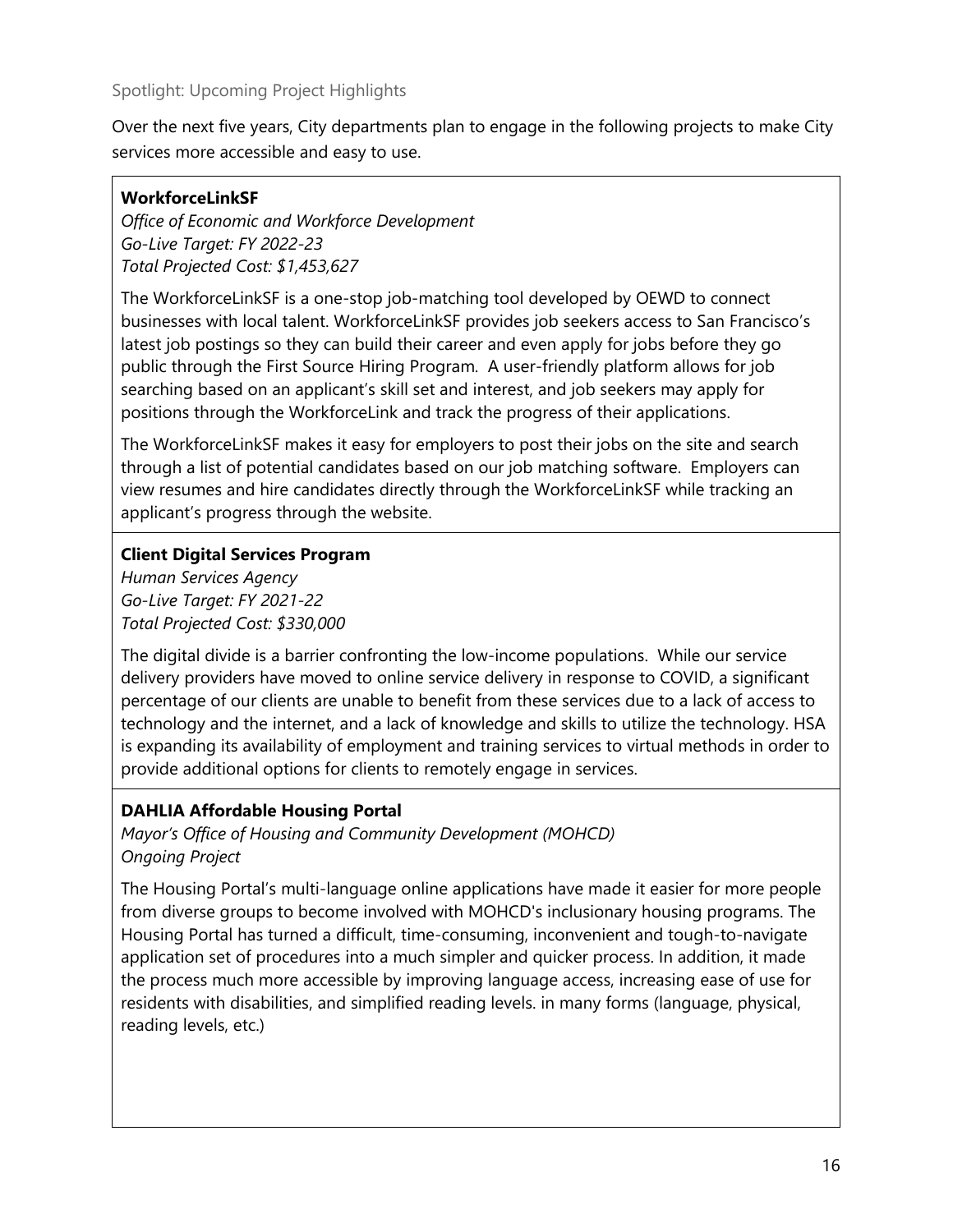#### **Human Resources Modernization**

*Department of Human Resources Go-Live Target: FY 2021-22 Total Projected Cost: \$5,489,000*

Our goal is to provide an exceptional applicant and employee experience where individuals understand the hiring timeline and are appropriately supported throughout their employment with the City. We also want to be able to measure and increase HR productivity by allowing analysts to focus less on manual data entry and more on providing effective consultation services to hiring managers. Hiring managers should understand what hiring options are available to them within the constraints of the complex merit-based system and receive the right level of support to be able to hire the best possible candidate in the shortest amount of time.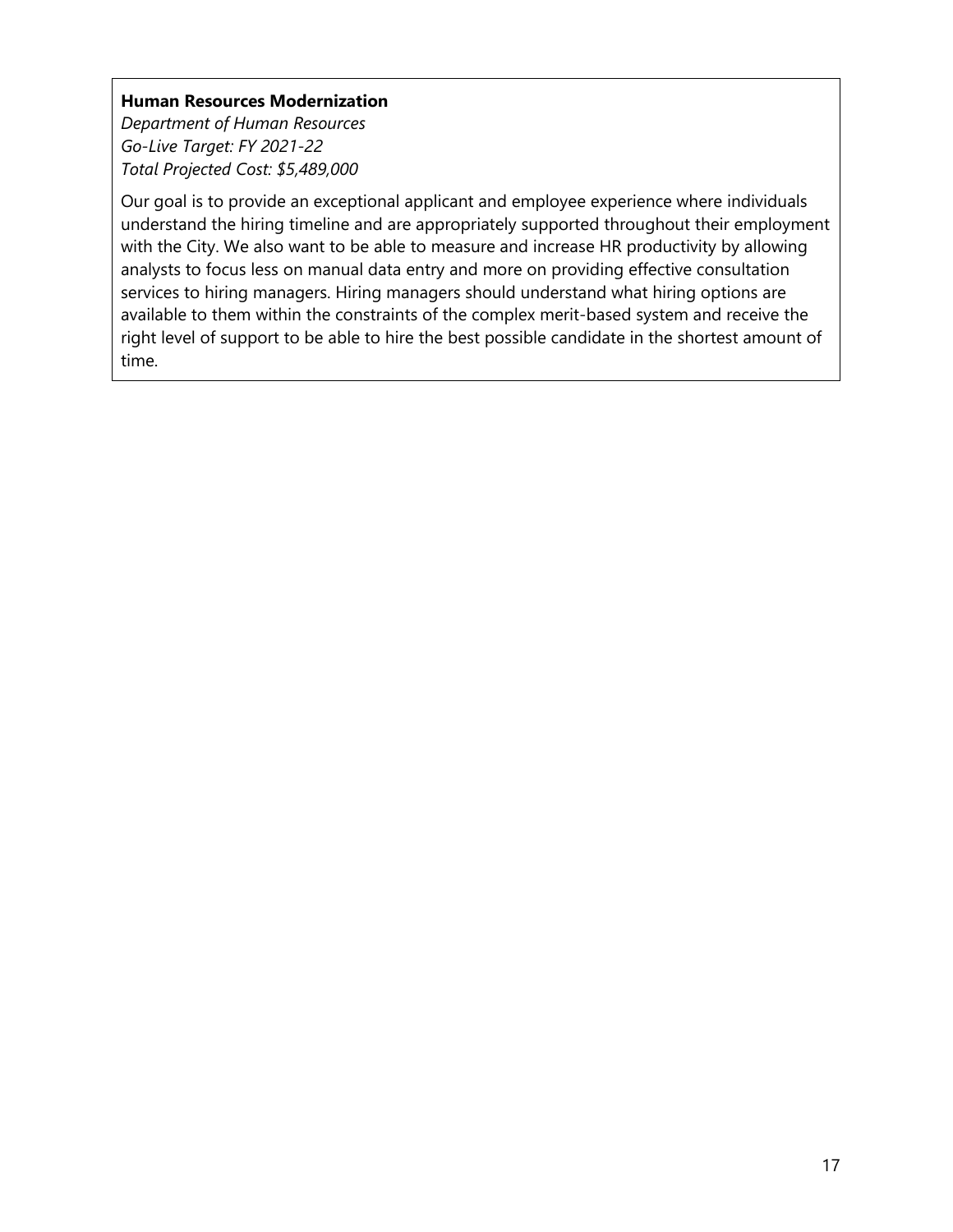# <span id="page-17-0"></span>**Goal 2: City Operations that are Efficient and Cost-Effective**

The onset of an economic recession has changed the financial picture for the coming years. Our technology solutions must continue to find ways to improve efficiency so that we can improve the quality of our services without increasing costs.

Over the next five years, departments have proposed 27 technology projects to improve operational efficiencies. The combined projected cost for all projects is approximately \$52.5 million.

The following efforts are leading the way to achieve this goal.

#### Shared Services

An important technology initiative to improve City business operations is technology shared services. With 52 City Departments it can be difficult to deploy technologies that are supportive of the variety of business uses and yet, the goal of shared services is to optimize and economize technology investment and ongoing maintenance and support. Shared service delivery can be accomplished in a variety of ways such as:

- Purchasing from enterprise vendor agreements that reduce cost with volume discounts
- Using city infrastructure platforms network, cloud and data to avoid new investment and simplify maintenance costs
- Leverage technology support teams for Service Desk support to increase capacity
- Utilizing technology project managers to reduce project risk and maintain project schedules and deliverables

These shared services enable a consolidation and focus for resources that underpin all technologies. Delivering these common and standard services increases the resiliency and predictability of system performance and reduce operational costs.

#### Enterprise Technologies

Citywide or enterprise technologies enable City programs and services to achieve efficiencies at scale. Supported by policy and procedures, shared, enterprise systems benefit the City by:

- Reducing duplication of business technology assets, data and solutions
- Achieving greater return on business technology investment
- Efficient use of resources through simplified and streamlined business systems
- Effectively and easily sharing data with seamless integrations
- Centralizing user support and administration functions
- Enabling Departments to be agile and quickly adapt
- Sharing the reports, dashboards and new services among the City-wide user community

Collectively, the Controller's Office, the Department of Technology, Human Resources, Health Service System, and Office of Contract Administration support citywide systems for shared services.

Over the next five years, the City will increase the use of shared, enterprise applications to reduce cost and speed the modernization of business technologies.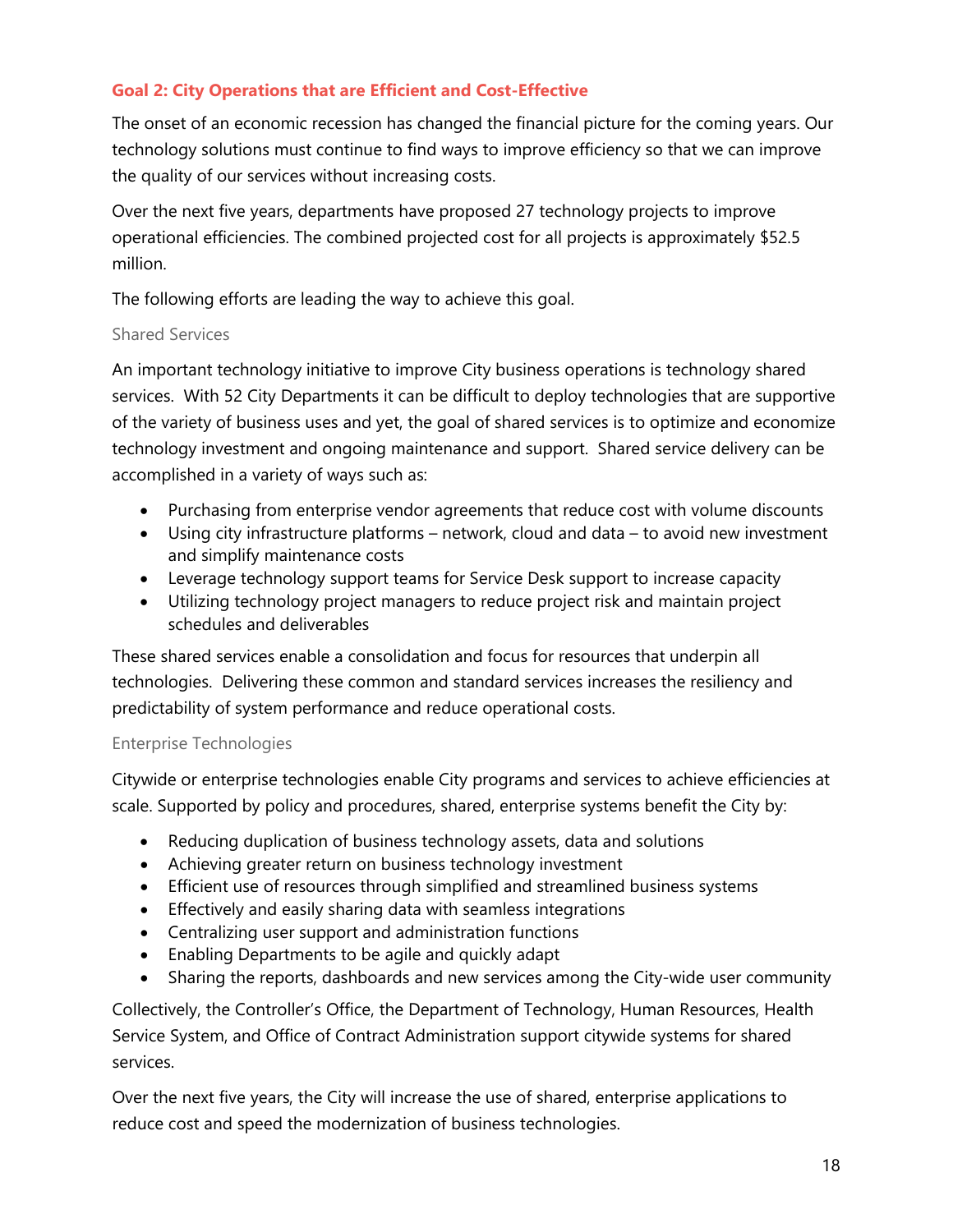#### Office of Contract Administration

Local government technology procurement is complex because, unlike standard commodity goods, technology requires licensing and a sustained relationship with vendors to maintain goods and products. With technology rapidly evolving every day, local government must have the ability to be responsive to new service demands and purchase the tools it needs quickly.

At the same time, local government is also committed to supporting fair and open competition in all strategic sourcing. Over the years, the City has built an extensive set of rules to ensure all procurement is upholding our highest ideals. Although the City must seek opportunities to acquire goods and services quickly, we must also account for these policies.

Over the next five years, the Office of Contact Administration and Department of Technology seek to create efficiencies and maximize our purchasing power to the greatest extent possible. Via enterprise agreements, guidance documents, and enhanced trainings on modern procurement methods, the City seeks to uphold ethical and streamlined purchasing citywide.

Read San Francisco's Technology Procurement Strategy in Appendix C.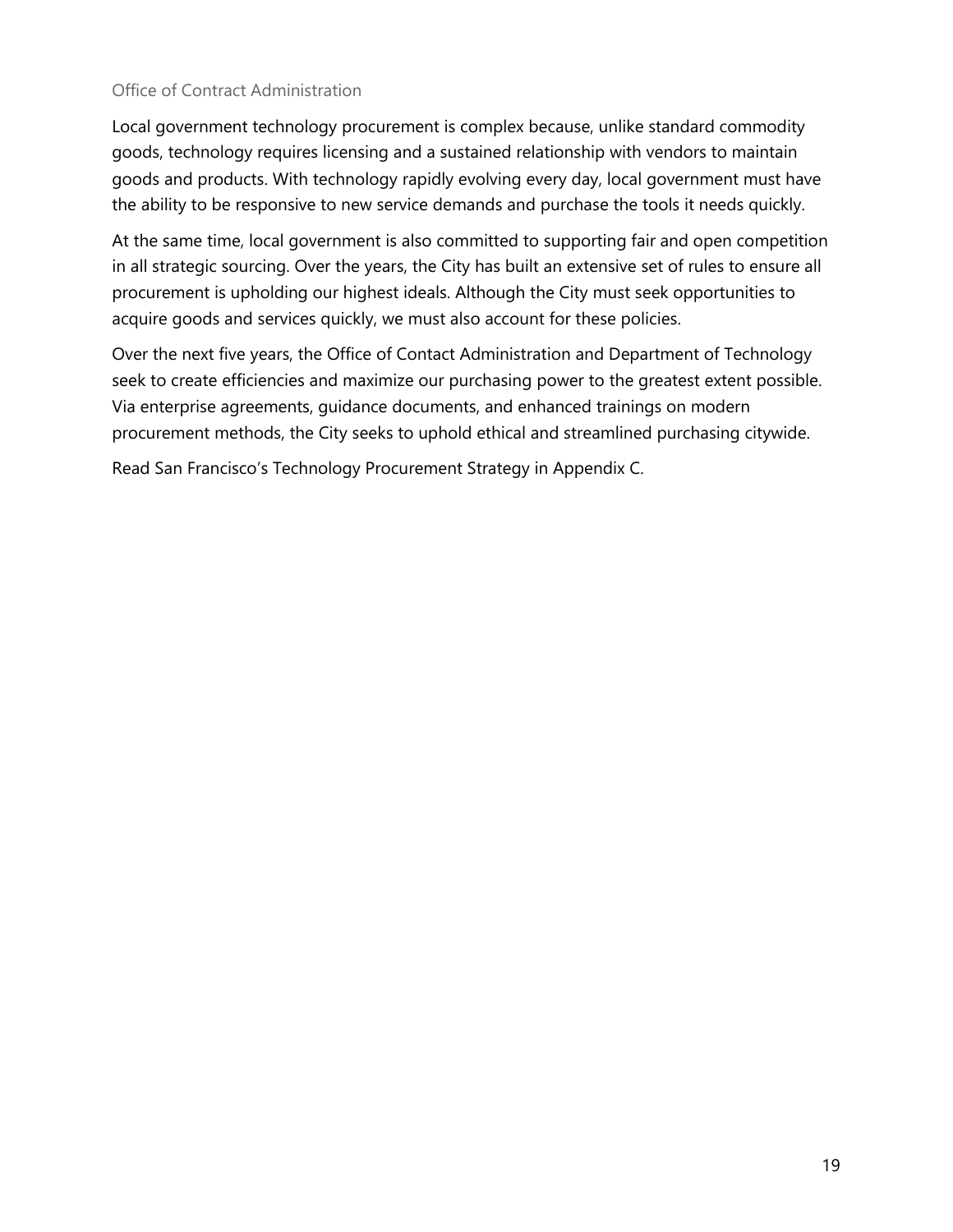Over the next five years, City departments plan to engage in the following projects to improve the efficiency of our operations.

# **JUSTIS Program**

*Department of Technology Total Projected Cost: \$1,300,00 Ongoing Project*

The JUSTIS Data Hub enables the secure exchange of criminal justice data (e.g. arrests, bookings, incarcerations, charges, court proceedings …) between the Police, Sheriff, District Attorney, Superior Court, Public Defender, and Adult Probation agencies. These agencies rely on the JUSTIS Data Hub to conduct their daily operations. In 2019 the JUSTIS Executive Council adopted a 5-year roadmap to modernize the JUSTIS Data Hub's 20+ year old design and architecture. The modernization is required to support the justice agencies critical need for data analytics, dashboards, predictive analytics, and data driven decisions. During FY19/20 the JUSTIS Program has:

# **SF Budget, Performance Measurement, Projections & Reporting Project**

*Controller's Office Total Projected Cost: \$6,442,587 Go-Live Target: FY 2021-22*

The objective of the Budget System & Performance Measurement Replacement Project is to replace the City's current budget systems. The current system is at the end of useful life with no continuous product support from vendor, which put both systems at risk due to lack of compatibility to the 1) ever changing world of technology, and 2) required security patches to correct systems' vulnerability to hacking or viral infection.

# **Police Officer Shift Scheduling System**

*Police Department Total Projected Cost: \$610,000 Go-Live Target: FY 2021-22*

The objective of the Police Scheduling System project is to transition from the existing HRMS PeopleSoft system that is used to store employee HR related department data, employee training records and the assignment, scheduling and payroll of police department employees.

The existing HRMS PeopleSoft system is an older version and SFPD lacks the in-house expertise to modify or enhance the functionality to meet the department's scheduling and citywide payroll needs. Because of these limitations, SFPD must employ manual processes outside of the HRMS system and submit files to the Controller's Office that is also manually processed into the City's PeopleSoft system.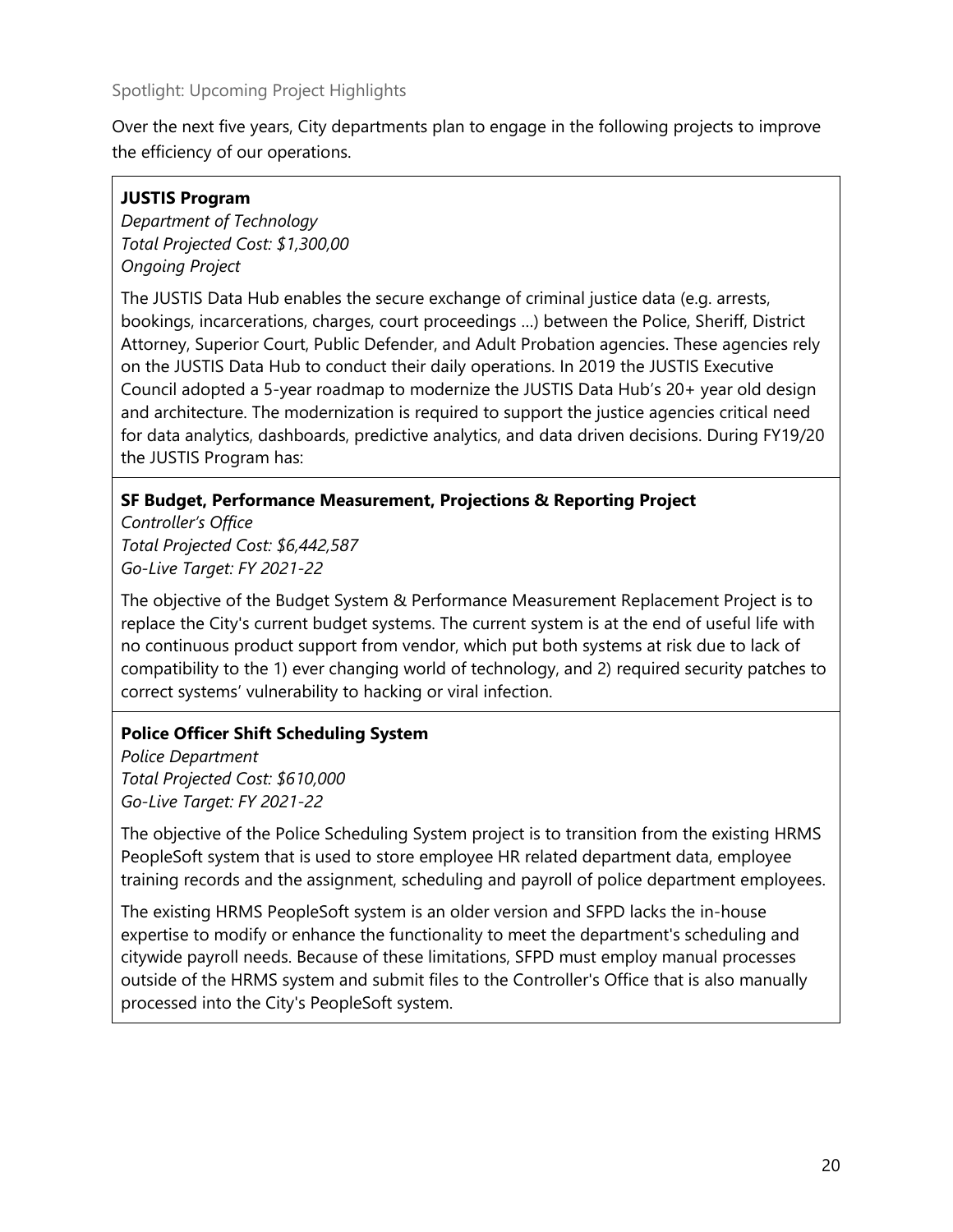#### <span id="page-20-0"></span>**Goal 3: IT Infrastructure You Can Trust**

City operations rely on our underlying technology infrastructure. Much like capital projects, technology infrastructure requires continual maintenance and investment to ensure critical systems are available at all times.

Over the next five years, departments have proposed 44 technology projects to support technology infrastructure. The combined projected cost for all infrastructure projects is projected to be \$150.9 million over the next five years.

The Department of Technology is supporting this goal through the following activities.

#### Network, Data Centers, and Telephony

The City's technology infrastructure is aging and requires a focused effort towards modernization. In particular, our three priority infrastructure areas are: the City's network, telephony, and movement to affordable cloud environments.

**Network:** The Department of Technology manages 280 miles of fiber-optic cable to support 400 City facilities and operations throughout San Francisco. With the ultimate goal of connecting all City buildings by 2025, the City's fiber network is a critical piece of infrastructure enabling the next generation of City services.

Over the next five years, the Department of Technology will install a Software Defined Network (SDN). The City's SDN will provide a future proof, high-availability network that can accommodate the demands of data from future applications, voice, video, cloud providers, and mobility. The modernized network also delivers continuity of operations with a secondary data center in the event of a disaster.

- **Telephony**: Investment in the City's network also provides an opportunity to modernize the City's voice communications. A unified communication tool is critical to support 35,000 employees and 60 City Departments in a highly mobile and decentralized work environment. By replacing the decades old analog phone system with a citywide Voiceover-Internet Protocol (VoIP) system, the City seeks to lower overall maintenance and support costs.
- **Cloud Environment**: The Department of Technology is also investing in the build of a hybrid cloud environment. Named SFCloud, City cloud services are housed in-house with high speed connections to several third party cloud providers. The City network extends to these environments to allow scalability, redundancy, and a managed security environment that is compliant with specialized data requirements.

Read San Francisco's Technology Infrastructure Strategy in Appendix C.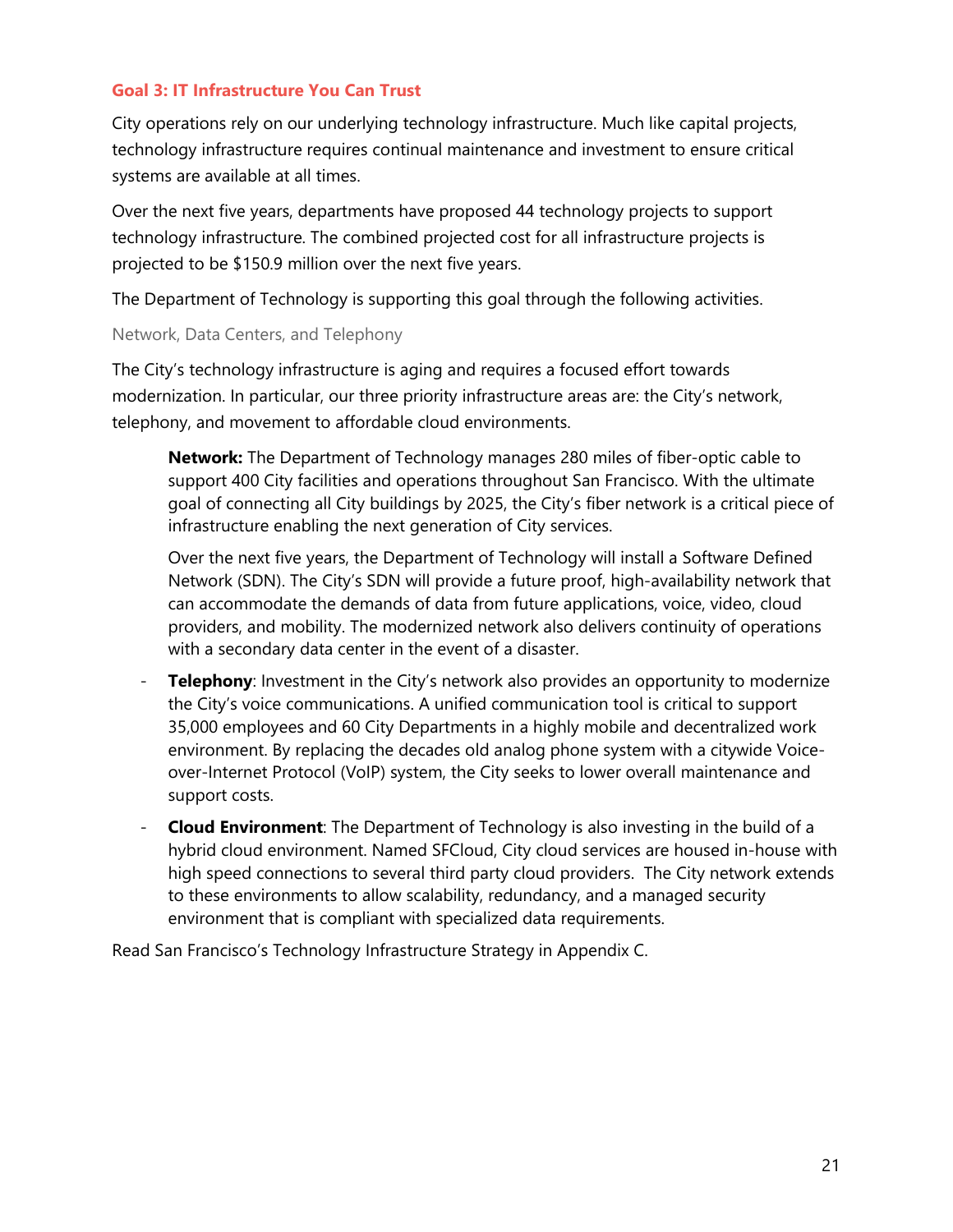# Cybersecurity

The Department of Technology is taking steps to secure City infrastructure by establishing strong policies and practices while integrating superior cybersecurity tools. Protecting our systems and data from outside intrusion or disruption is the mission of the City's Cybersecurity Program.

The City deploys a range of cybersecurity measures to keep business operations safe online. In addition to implementing consistent vulnerability management practices and continuing to refine identity and access management, the Chief Information Security Officer will build a robust risk mitigation program over the course of the coming years.

Read San Francisco's Cybersecurity Strategy in Appendix C.

# Disaster Preparedness

Whether from a natural or man-made emergency, the City's information systems and communications must be operational and restored quickly if interrupted. From public safety radio communications to network and internet service, disaster preparedness and cyber security protections require constant vigilance.

Several offices are charged with actively preparing San Francisco including:

- City Administrator's Office
- Department of Emergency Management
- City's Chief Resiliency Officer
- Controller's Office
- City's Chief Information Security Officer

Redundancy and failover of the City's critical system ensure that the City can quickly stabilize and begin to operate during a crisis. Regular stress-testing and building resiliency by expanding our regional partnerships remains a priority for City departments.

The coming years will see a robust regional exercise program, which will include simulated cyberattacks, tightening our collaboration with our neighboring counties and cities, and entrenching our partnerships with federal and local cyber professionals.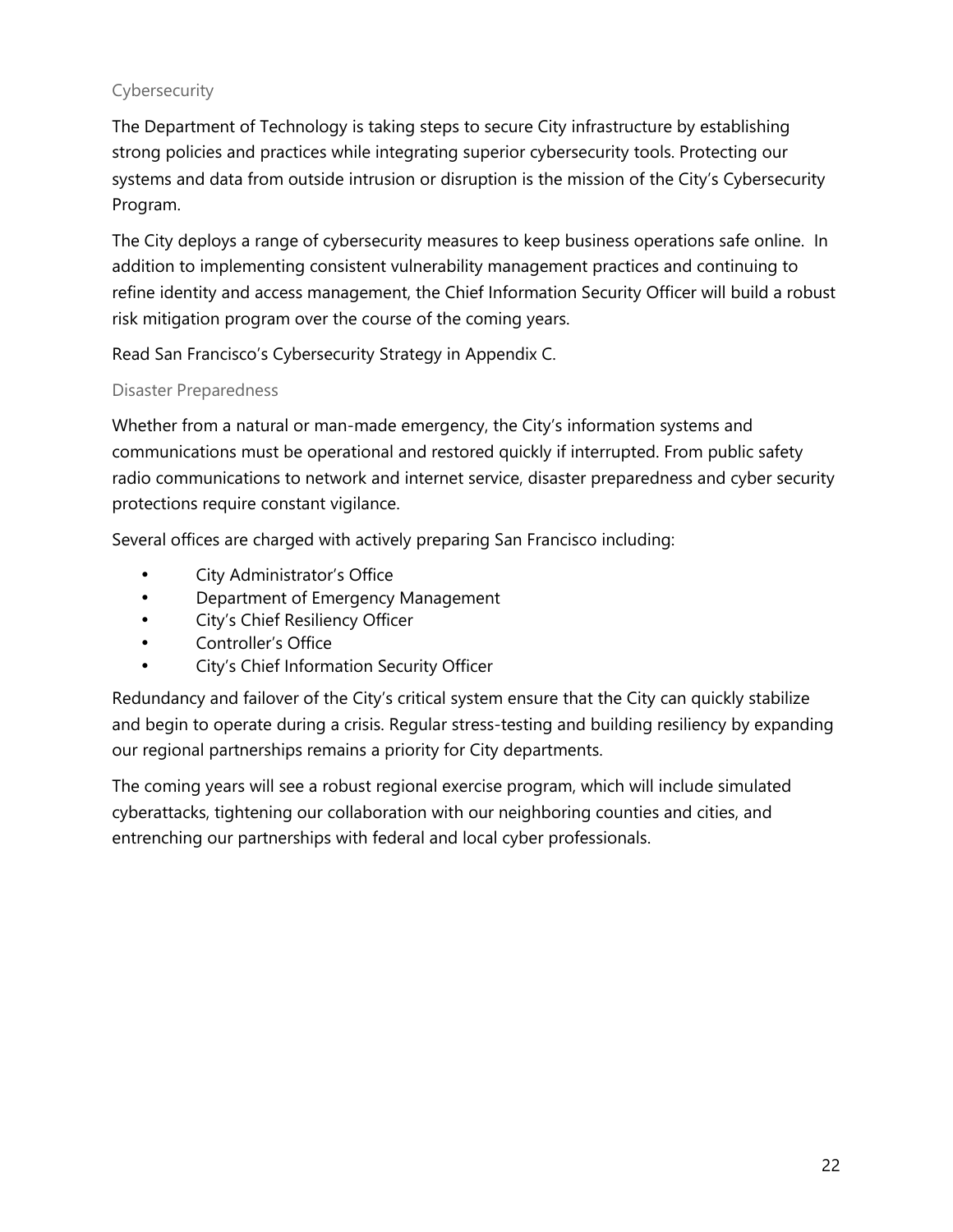#### **Network Maintenance**

*Department of Technology 5-Year Projected Cost: \$18,554,091 Ongoing Project*

The City's network is critical infrastructure for all city business systems. Maintaining our networks is the first step to guaranteeing citizens reap the benefits of more effective digital services, for everything from getting a new passport to filling out paperwork when starting a small business.

The existing City network equipment is under capacity, obsolete, and in some cases unsupported, and is not "right sized" to handle the current and future needs of the City for data, video, and voice. In addition, nearly every department being brought onto VoIP lacks capable network switches which support VoIP which is needed to modernize the City phone system.

# **SFCLOUD Efficiencies**

*Department of Technology 5-Year Projected Cost:* \$*7,320,000 Ongoing Project*

SFCLOUD reduces risk and cost across the total cost of ownership of City business systems. SFCloud continues to expand and replace legacy infrastructure for City departments among a few: CON, 311, DBI, DPW, TTX, IAM, REC as well as other smaller departments. DT has added 700+ Terabytes of storage, provided 1576 primary servers, 459 Disaster Recovery (DR) servers as well as connection to 3 different 3rd party hosted cloud environments.

Many City department servers are located in substandard equipment closets that lack physical security, equipment redundancy and modern patch management tools rendering them vulnerable to cyber threats, earthquakes, electrical failures, fire, theft, and overheating. Moving these devices into a modern Data Center with a physical security, environmental controls, a fully redundant network, multi-layer security, disaster recovery (DR), fire suppression, earthquake safety features, armed guards, electrical generators, and monitoring tools greatly minimizes risks.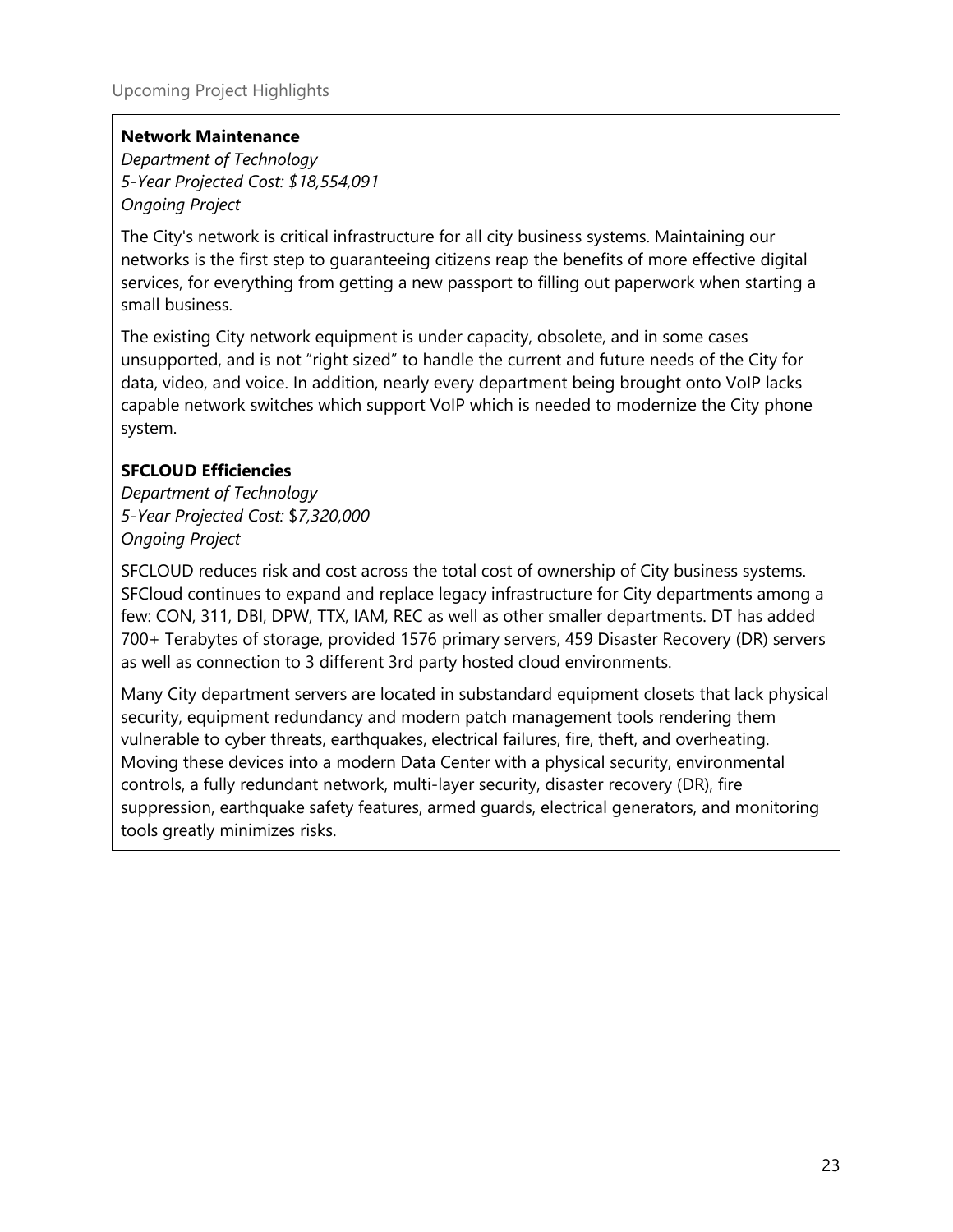#### **Citywide Cyber Attack Protection and Response**

*Department of Technology 5-Year Projected Cost:* \$ *776,737 Ongoing Project*

Departments are delivering more services digitally and staff with cyber expertise is needed to ensure services are safe and trusted by San Franciscans. Engineers with cyber expertise are in high demand and departments have experienced challenges finding candidates . Further smaller and medium sized department carry significant risk of financial loss from a cyberattack because these departments often have large amounts of sensitive data and are connected with critical City systems.

To support Departments' digital efforts and restricted budgets, we are bringing forward COIT request for small and medium department cyber shared service team. The team will help support risk remediation, conduct vendor risk assessment, respond to alerts and clean malware, and fix vulnerabilities among other duties.

#### **Public Safety Network Modernization**

*Police Department 5-Year Projected Cost:* \$*500,000 Go-Live Target: FY 2024-25*

The objective of this project is to update the police network infrastructure to be able to provide capacity, reliability and 24/7 operational availability to ensure public safety goals are achieved.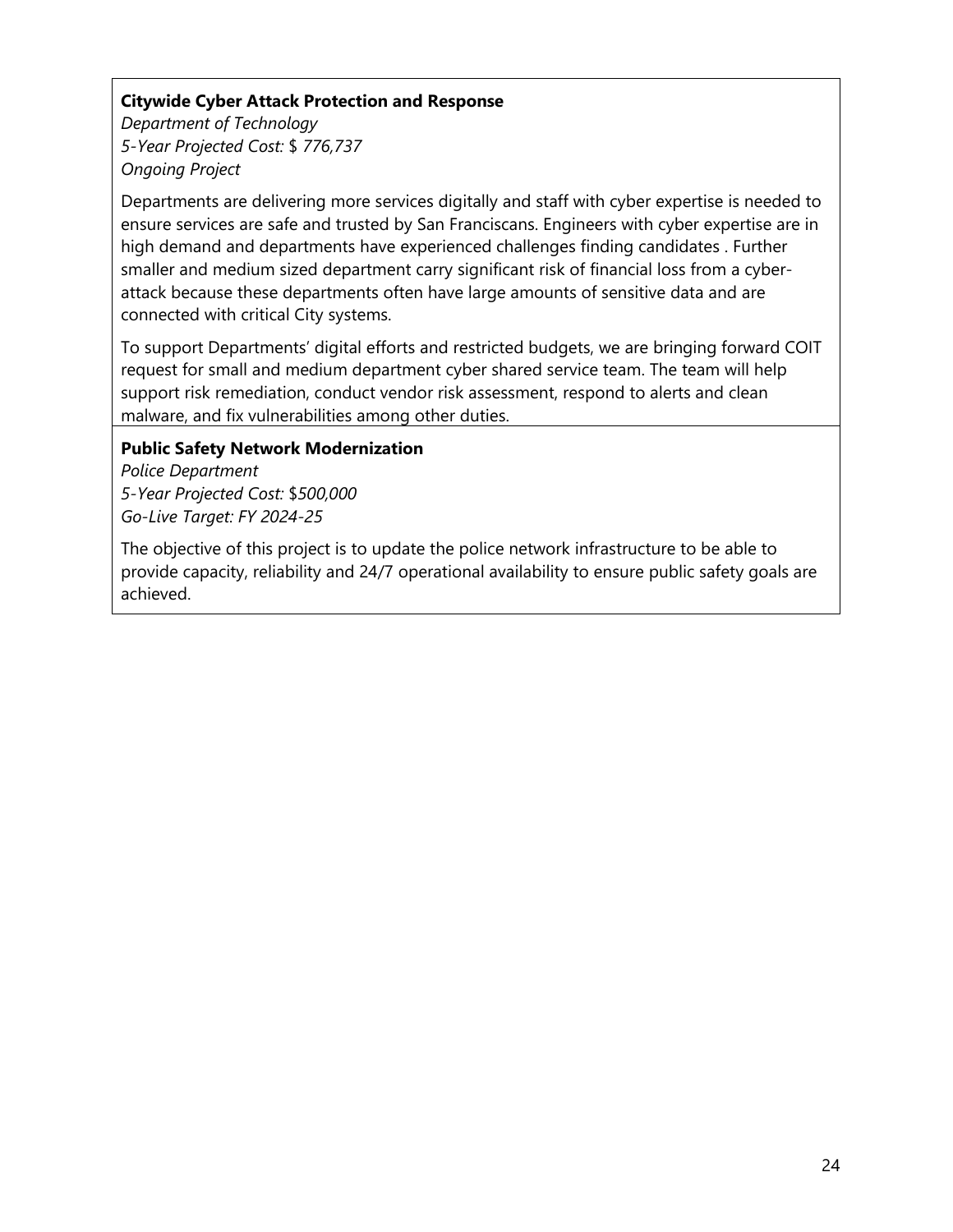# <span id="page-24-0"></span>**Financial Forecast**

The following section previews the City's upcoming financial picture and describes the framework for future funding decisions.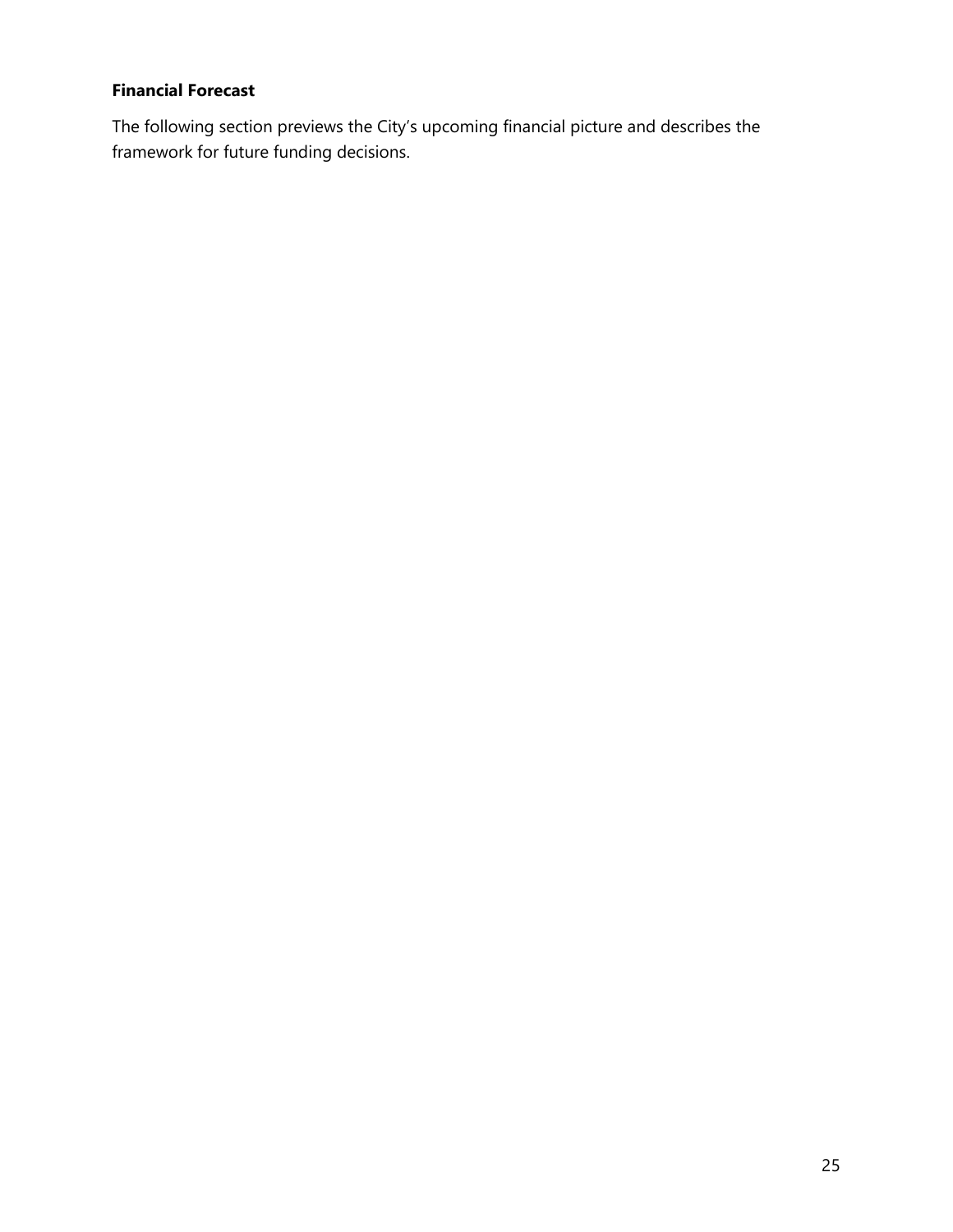From FY 2021-22 through FY 2025-26, City departments anticipate initiating 89 projects for a total of projected cost of \$216.7 million. Projects are reflective of submissions from all 51 City departments with a projected cost over \$100,000.

|                       | FY 21-22   | FY 22-23   | FY 23-24   | FY 24-25   | FY 25-26   |
|-----------------------|------------|------------|------------|------------|------------|
| Number of Projects    | 74         | 69         | 56         | 42         | 36         |
| <b>Projected Cost</b> | 51,057,422 | 58,067,617 | 55,713,032 | 32,865,402 | 18,995,248 |

*Figure 8: Five-Year Forecast of Technology Projects* 

Note: Cost figures are in \$ millions.

Upcoming technology projects address a variety of business needs throughout the City. Below is a table detailing the number of technology projects in each primary theme.

*Figure 9: Forecast of Technology Projects by Theme*

|                                                       | Number of<br>Projects | Projected<br>Cost |
|-------------------------------------------------------|-----------------------|-------------------|
| <b>Business Specific</b>                              | 4                     | 11,295,000        |
| Case Management                                       | 9                     | 37,784,000        |
| <b>Customer Service Experience</b>                    | 10                    | 3,992,217         |
| Digitization & Document/Records Management            | 4                     | 3,273,000         |
| Infrastructure: Network & Data Centers                | 20                    | 45,324,329        |
| Major IT Project                                      | 4                     | 81,212,193        |
| Resource Management                                   | 10                    | 17,062,575        |
| Risk Management: Cybersecurity & Business Continuity  | 16                    | 9,909,407         |
| Staff Collaborative Tools: Data Analysis/Data Sharing | 12                    | 6,846,000         |

Note: Cost figures are in \$ millions.

A full list of projects is available in Appendix E.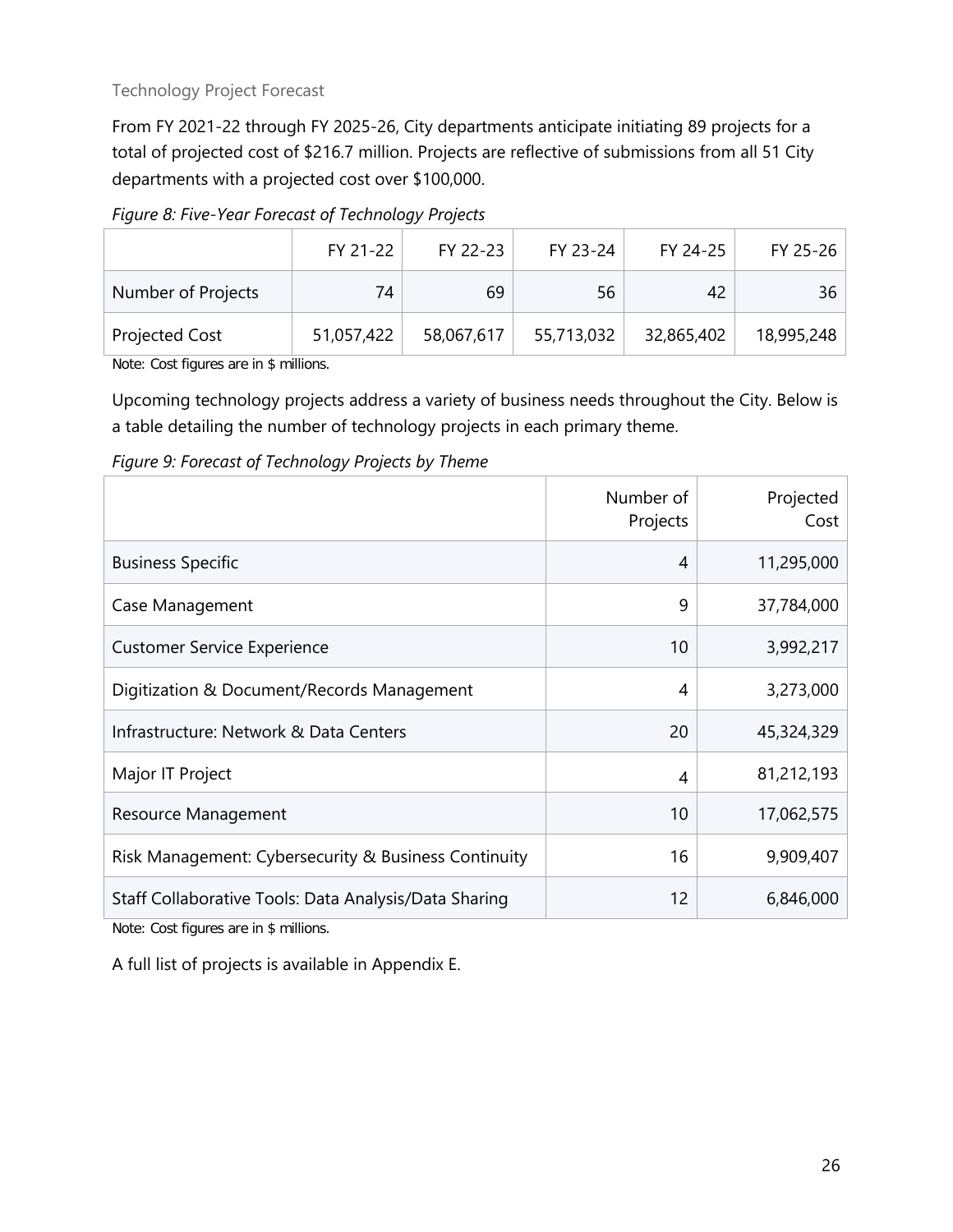#### Funding Structure

Within the City & County of San Francisco, the funding required to support and maintain existing technologies is separated from investments in new technologies. Overall, the vast majority of the City's technology budget is dedicated towards the ongoing support of operations and services. However, a growing portion goes towards new projects.

Every new technology project with a projected cost over \$100,000 is required to go through a centralized review and approval process conducted by the Committee on Information Technology (COIT).

At the end of the budget process, COIT provides funding recommendations to the Mayor and the Board of Supervisors for consideration in the final budget. Funding for all technology projects come from the following sources:

**COIT's Annual Projects Allocation** is a portion of the General Fund dedicated towards a range of technology projects throughout the City. Structured as a pay-as-you-go fund, General Fund Departments may request funding to supplement their annual operating budgets.

**COIT's Major IT Projects Allocation** was created in FY 2014-15 by the Mayor and the Board of Supervisors to support technology projects that impact multiple departments.

**Department Operational Budgets** support all projects less than \$100,000 and the continued licensing and maintenance cost for other technologies. The vast majority of the City's spending on technology is in operational budgets.

**The Department of Technology's Rate Model** supports the implementation of a number of Citywide ICT projects through the use of chargeback rates. In FY 2015-16, these chargeback rates were allocated 30 percent to Enterprise departments and 70 percent to General Fund departments.

**Non-General Fund Sources** are a critical source of support for technology projects throughout the City. Technology projects from the City's Enterprise Departments (San Francisco International Airport, Municipal Transportation Administration, the Port, and Public Utilities Commission) are wholly support by non-general fund sources. In addition, grants from Federal, State, and private sources are critical sources of funding for departments throughout the City.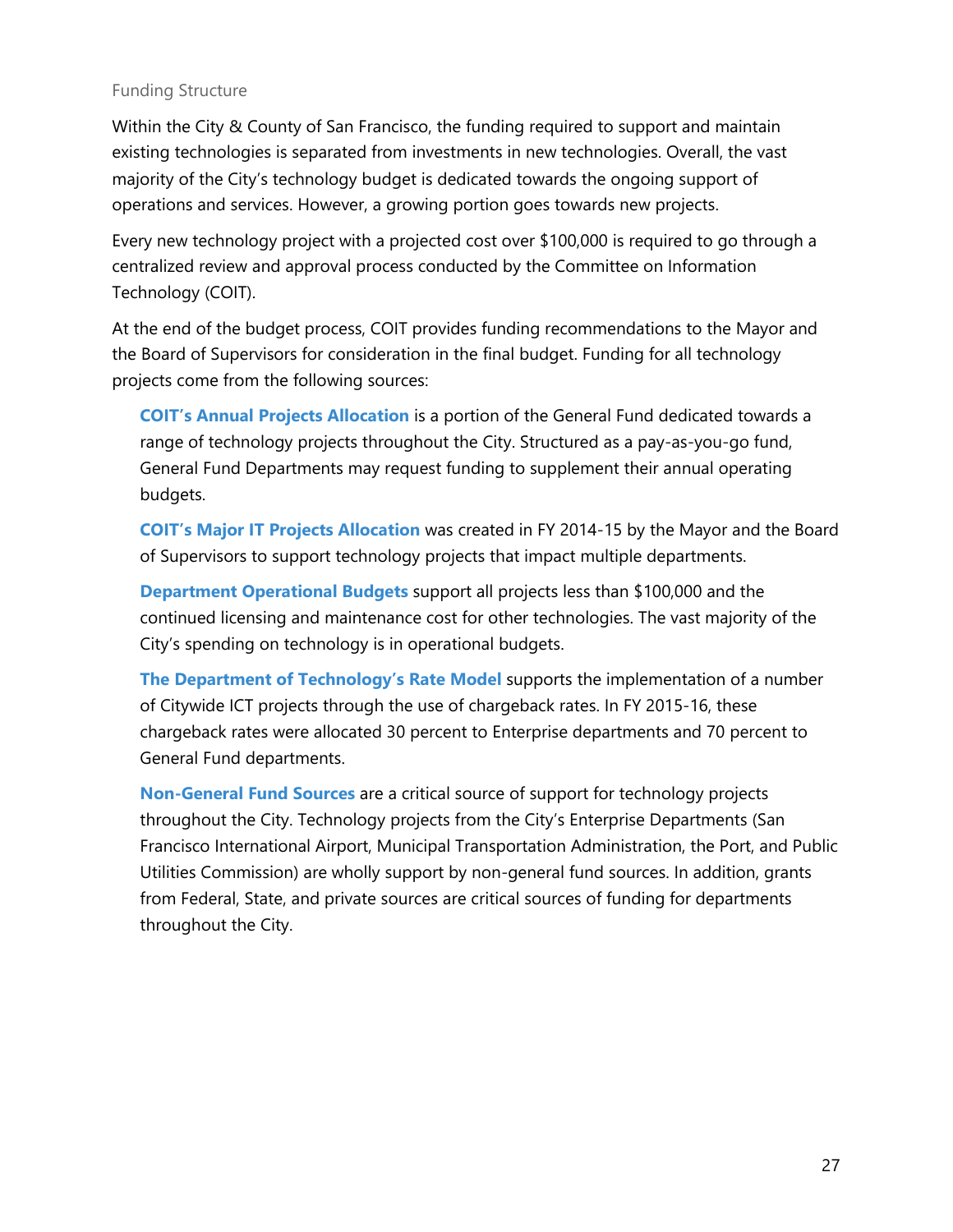#### Evaluation Criteria for Technology Proposals

The COIT budget process is designed to support City priorities and to promote coordination and collaboration between departments. Projects requesting support from COIT's General Fund allocation receive an additional level of review to ensure City investments are impactful.

Every technology project is evaluated based on a set of standard scoring criteria to help identify investment priorities. The criteria help to analyze the variety of projects with diverse business purposes and contexts.

The scoring criteria includes the following measures:

- − *Problem Definition:* Understanding the needs of residents should be well defined and thoroughly researched. User research with vulnerable members of the community should define why a technology investment is needed.
- − *Strategic Alignment & Benefits:* Preference is given to projects that support Mayoral priorities and citywide challenges. Projects should clearly be able to define benefits with specific quantitative measures.
- − *Development Plan & Change Management:* Departments should have a comprehensive plan to implement the technology and redesign existing operations. Special consideration should be evident on how users and staff will transition to a new way of doing business.
- − *Architecture Review:* Technologies should support citywide cybersecurity and disaster preparedness standards and align with existing citywide investments. The City prefers technologies that are configurable off-the-shelf products with open application programming interface (API) standards.
- − *Department Capacity:* With so many projects and ongoing activities in each department, consideration is given to the department's capacity to adequately deliver a new technology. Priority is given towards departments who have prioritized staff resources and have clear change management strategy in place.

All information on the COIT budget process is made available through monthly meetings at the Budget & Performance Subcommittee, and through the COIT website at [https://sfcoit.org/.](https://sfcoit.org/)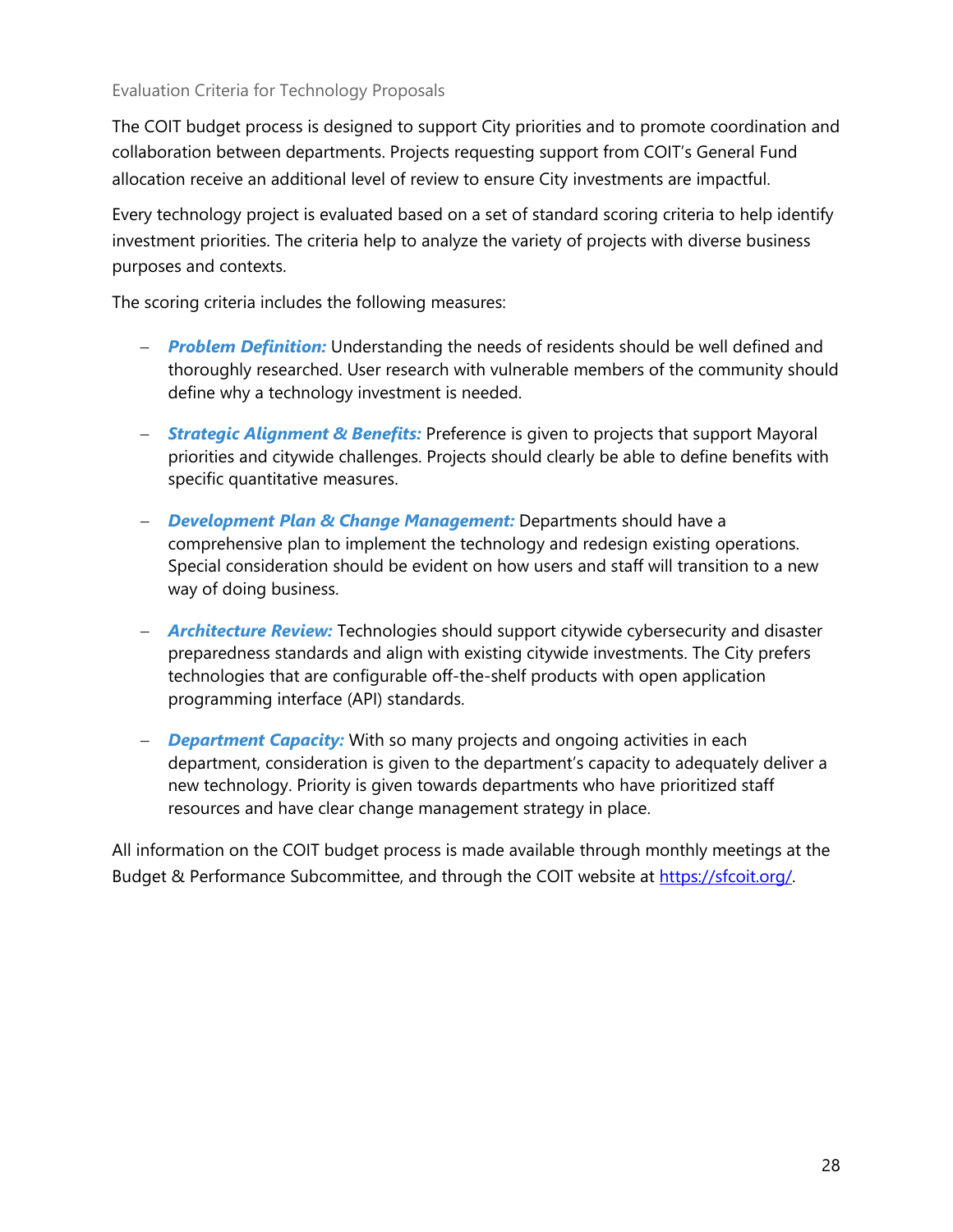# <span id="page-28-0"></span>**Annual Allocation Projection**

Through the Annual Project Allocation, COIT makes funding recommendations towards ICT projects that range from citywide projects to department specific. The Annual Project Allocation is structured as a pay-as-you-go fund and intended to support new technology projects.

Over the next five years, the Annual Allocation is projected to continue to grow at 10% a year for a total of \$16.5 M. However, the General Fund Request for the 84 upcoming projects is \$99.7 million, leaving an overall projected shortfall of \$83.3 million.

|                                           | FY 21-22       | FY 22-23       | FY 23-24     | FY 24-25    | FY 25-26    |
|-------------------------------------------|----------------|----------------|--------------|-------------|-------------|
| Number of General<br><b>Fund Requests</b> | 52             | 51             | 41           | 33          | 30          |
| General Fund<br><b>Request Amount</b>     | 25,063,696     | 26,721,171     | 20,232,409   | 14,224,946  | 13,491,719  |
| <b>Annual Allocation</b>                  | 2,290,372      | 2,519,409      | 2,771,350    | 4,231,325   | 4,654,458   |
| Difference                                | (22, 773, 324) | (24, 201, 762) | (17,461,059) | (9,993,621) | (8,837,261) |

*Figure 10: Forecast of Annual Project Allocation*

Note: Fund figures are in \$ millions.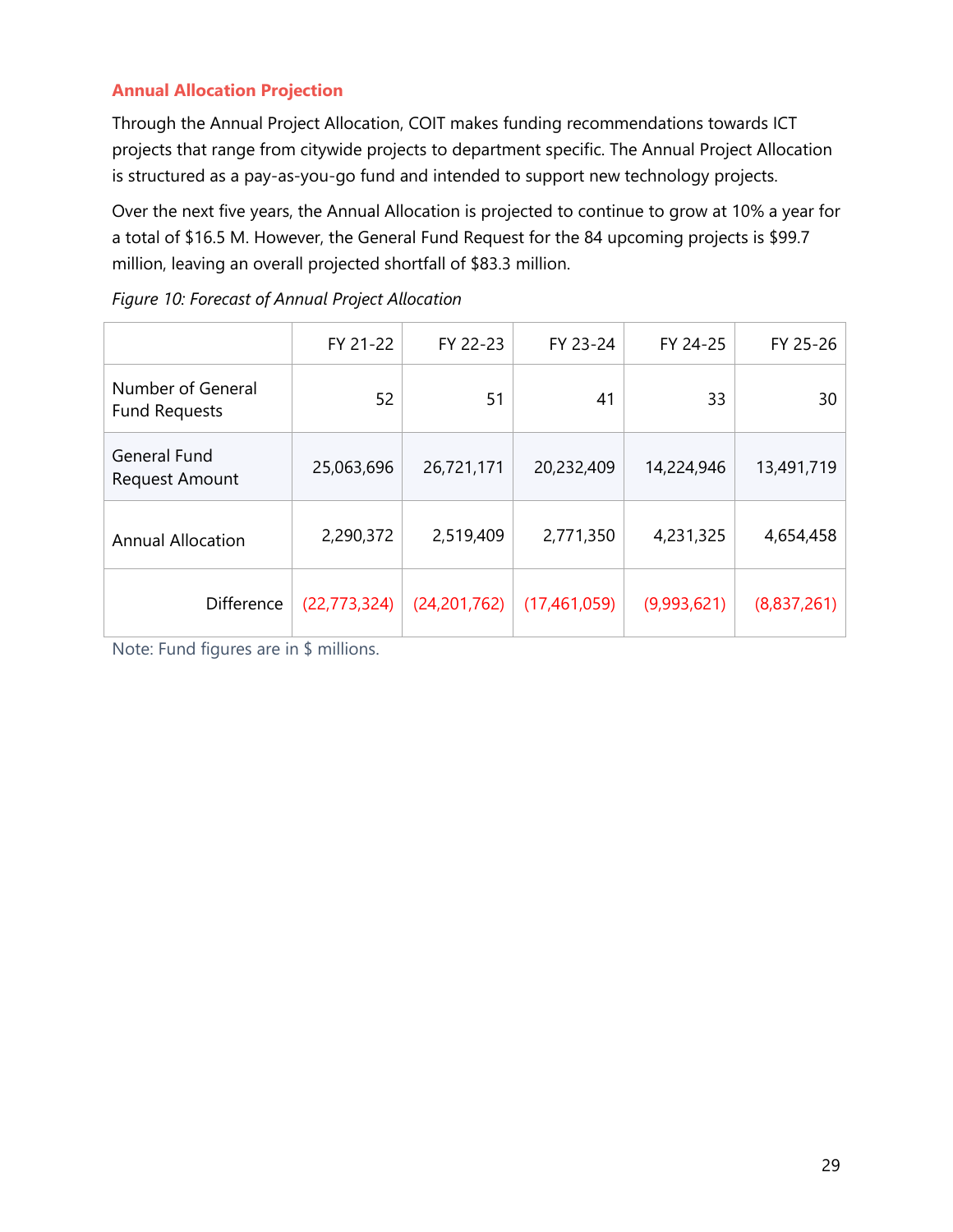# <span id="page-29-0"></span>**Major IT Allocation**

The Major IT Allocation is a dedicated funding source to large technology projects that impact multiple departments. These projects typically last multiple years and require intensive coordination to successfully develop and deploy. The replacement of the City's financial system is a recent example of a major IT project.

The addition of the Major IT Projects Allocation in FY 2014-15 has significantly increased COIT's ability to make funding recommendations. However, over the next five years, the current Major IT Projects require funding beyond resources available,

| Major IT Projects                       | FY 21-22   | FY 22-23   | FY 23-24      | FY 24-25   | FY 25-26   |
|-----------------------------------------|------------|------------|---------------|------------|------------|
| Computer Aided Dispatch Replacement     | 2,500,000  | 8,875,642  | 25,398,626    | 11,401,637 |            |
| City Telecom Modernization              | 795,000    | 730,000    | 630,000       | 570,000    | 20,000     |
| Public Safety Radio Replacement Project | 3,807,579  | 3,807,579  | 3,807,579     | 3,807,579  | 3,807,579  |
| Property Assessment & Tax System        | 4,736,633  | 3,386,274  | -             | -          |            |
| Projected Major IT Allocation           | 15,544,212 | 25,048,633 | 25,703,497    | 26,227,521 | 28,800,273 |
| <b>Difference</b>                       | 3,705,000  | 8,249,138  | (4, 132, 708) | 10,448,305 | 24,972,694 |

*Figure 11: General Fund Requests on the Major IT Allocation* 

Note: All figures are in \$ millions.

In addition, several other projects are potential Major IT Projects, including:

- − JUSTIS Program (Department of Technology)
- − NIBRS-Compliant Record Management System (Police)
- − Citywide Customer Relationship Management (City Administrator)

With multiple projects on the horizon, the City is forced to sequence projects to support City priorities. Although the City recognizes the inherent risks of extending a project's timeline, which can include an increase to project costs, project funding must be spread over the five-year period of this plan.

Read the details on the City's Major IT Projects in Appendix F.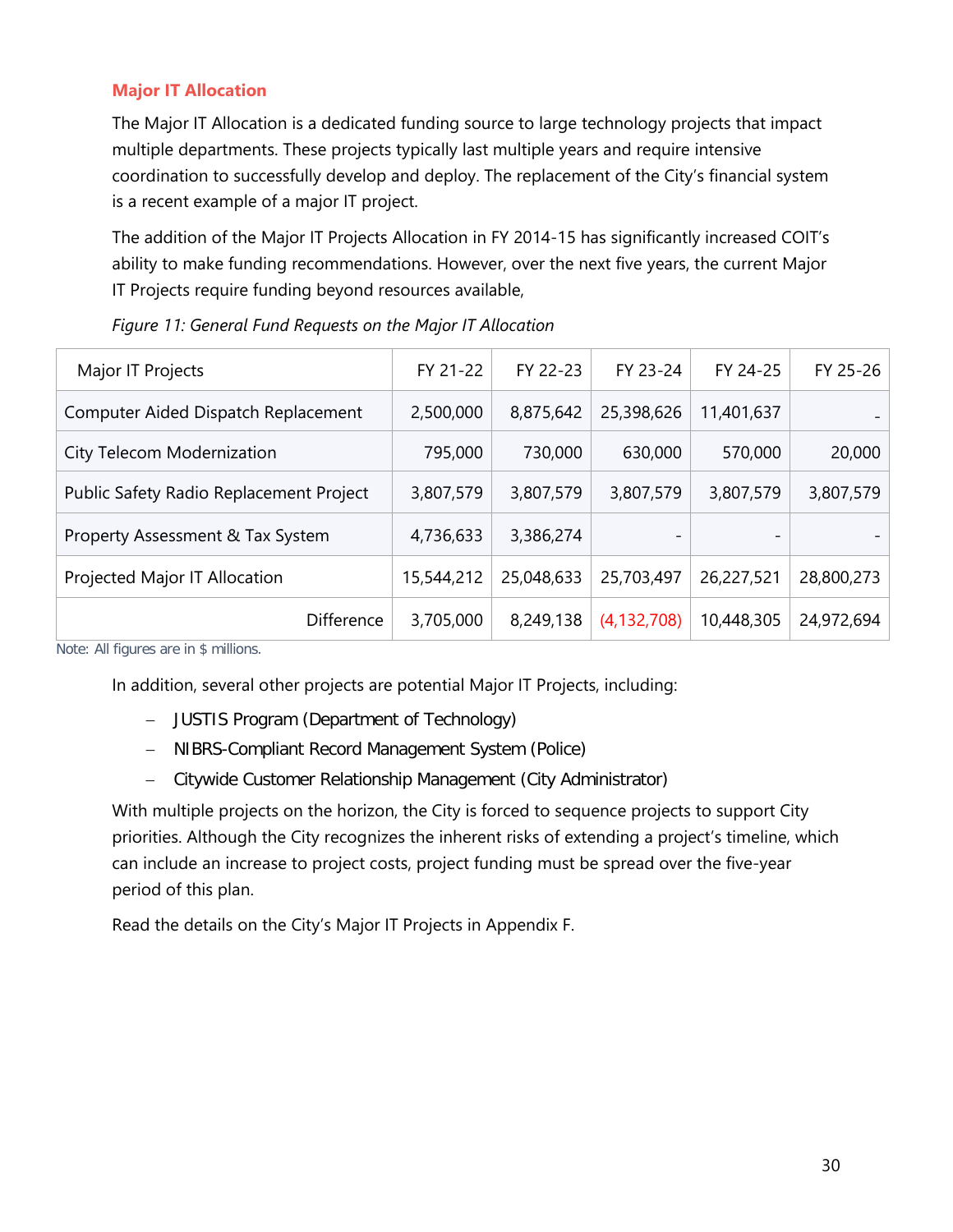# <span id="page-30-0"></span>**Recommendations**

San Francisco is proud to be global leader in the delivery of government services and is eager to incorporate the next generation of technologies. Working together to tackle our greatest problems, technology will play a pivotal role in helping to make our City a better place to live.

To address current and future needs, COIT recommends the following:

# **Recommendation 1 – COIT allocation levels should return to pre-COVID levels by FY 2025-26.**

Demand for technology investments continue to outpace available funding levels. The need to replace legacy technologies, support critical Information Technology (IT) infrastructure, and modernize our services has never been greater. As the City's finances begins to recover, investments in one-time technology investments should be a top priority.

# **Recommendation 2 – Dedicated Funding for Universally Accessible Services.**

The competing needs of an aging technologies and demand for modern services has reached a breaking point. Under current trends, all existing COIT funding will be consumed by replacement of legacy systems. A dedicated funding source is needed to support modernization efforts and to ensure all City services are universally accessible. By FY 2022-23, the COIT Annual Allocation should be boosted by 5% to support service redesign projects.

# **Recommendation 3 – City departments to submit Digital Transformation roadmap alongside FY 2022-23 budget proposals.**

Currently only about ⅕ of City services are designed to meet the needs of our most vulnerable residents. To achieve the ICT Plan vision of universally accessible services, Department budgets must prioritize the development of services that are online, mobile accessible, and designed to meet the City's web accessibility standards.

Starting in FY 2022-23, Departments should submit a roadmap for digital transformation to COIT. COIT should regularly report on the City's progress in redesigning services to be universally accessible. The Citywide Service Inventory should be regularly updated every other year, and regular updates should be provided to COIT on the status of digital transformation efforts.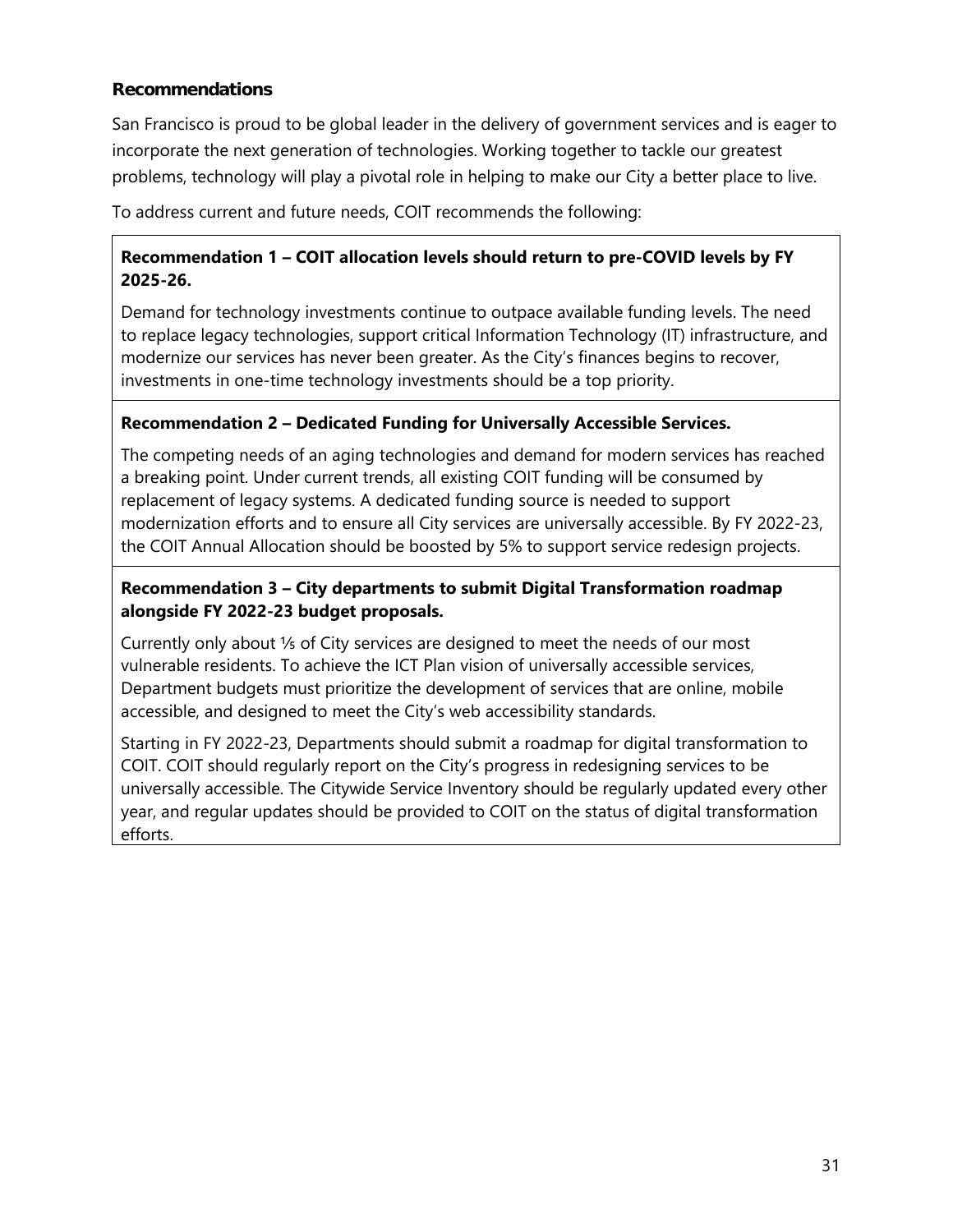# <span id="page-31-0"></span>**Appendix A: Legislation**

[Five-Year Information and Communication Technology Plan – FY 2021-2022 through 2025- 2026]

Resolution adopting the City's Five-Year Information and Communication Technology Plan for FYs 2021-2022 through 2025-26 pursuant to San Francisco Administrative Code Section 22A.6.

WHEREAS, San Francisco Administrative Code Section 22A.6 requires the Committee on Information and Communication Technology (COIT) to submit and the Mayor and the Board of Supervisors to review, amend and adopt in odd-numbered years a five-year ICT plan; and

WHEREAS, COIT reviewed and unanimously approved the City's fifth five-year ICT plan at its meeting held on February 18, 2021; and

WHEREAS, COIT-approved ICT plan outlines guiding priorities the City will focus on in the next five years, outlines a financial strategy to fund these technology needs and lists the currently planned technology projects for each department over the next five years; and

WHEREAS, The plan details three strategic IT goals in order to align available resources and the identified department and citywide IT project requests over the next five years; now therefore be it

RESOLVED, That the Board of Supervisors adopts COIT's proposed information and communication technology plan, with such amendments and revisions as the Board deems appropriate, as the City's five-year ICT plan for Fiscal Years 2021-2022 through 2025-26, as provided in San Francisco Administrative Code Section 22A.6.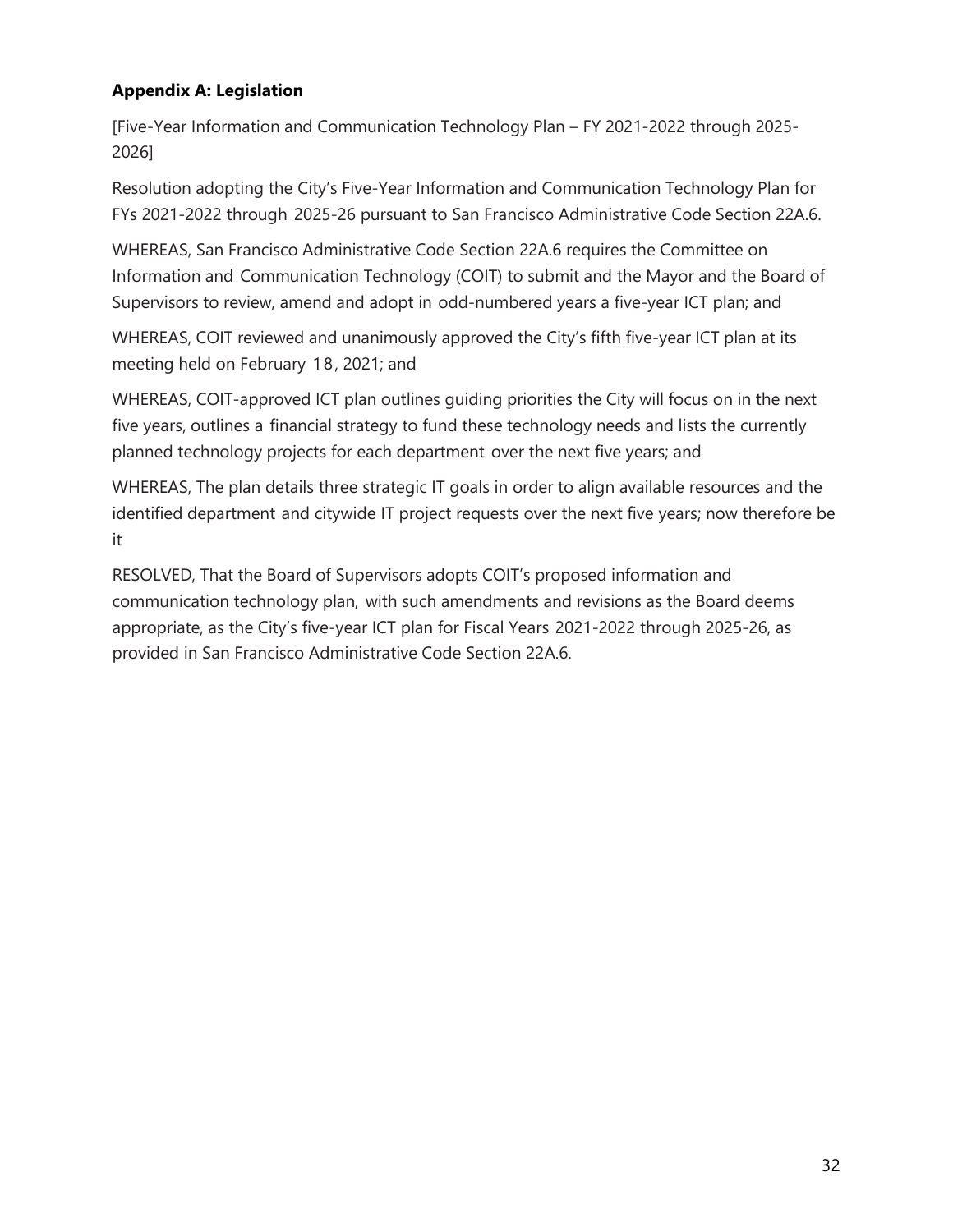#### <span id="page-32-0"></span>**Appendix B: Administrative Code 22A – Information and Communication Technology**

#### SEC. 22A.3. COMMITTEE ON INFORMATION TECHNOLOGY.

There is hereby created a Committee on Information Technology (COIT).

(a) COIT shall be composed of five (5) permanent members consisting of the Mayor, the President of the Board of Supervisors, the Controller, the City Administrator, and the CIO, or their designees. The Mayor, the President of the Board of Supervisors, the Controller, the City Administrator and the CIO, shall elect a Chair, who shall serve for a 2-year term. All of the permanent members of COIT shall be eligible to serve as Chair. Five additional Department Heads shall be recommended by the Chair and approved by the permanent members for two year terms, one representing each of the major service areas: (a) Public Protection, (b) Human Welfare and Neighborhood Development, (c) Community Health, (d) Culture and Recreation, and (e) General Administration and Finance; and three representing the major service area of Public Works, Transportation, and Commerce. The five permanent members and eight nonpermanent members will be voting members of COIT.

 (b) COIT shall organize into subcommittees. The Chair shall appoint subcommittee members based on participants' technical, financial, management, and policy-making capabilities and responsibilities. The Chair shall consult with and consider the recommendations of the CIO regarding the number, type and make-up of subcommittees, Subcommittee members shall represent major service areas of the City.

 (c) Purpose and Duties. COIT shall review and approve the recommendations of the City CIO for (i) the five-year City ICT plan, including budget, projects and staffing for all City departments, boards, commissions and agencies (City Departments), (ii) ICT plans, budgets, projects and staffing plans for City Departments; and (iii) ICT standards, policies and procedures to enable successful development, operation, maintenance, and support of the City's ICT.

 (d) COIT shall monitor compliance of all City Departments with adopted ICT plans, budgets, projects, standards, policies and procedures.

 (e) COIT shall ensure the most cost-effective and useful retrieval and exchange of information both within and among City Departments and from the City to the people of San Francisco.

 (f) There will be two additional non voting members of COIT selected by the voting members of COIT. These individuals cannot be employees of the City and County of San Francisco and shall have expertise in fields of ICT innovation and advances, emerging ICT applications, and public policy issues related to ICT.

 (g) COIT shall incorporate performance and financial reporting on the Department of Technology and all other City Departments' ICT planning and purchases in the ICT Capital and Operating Plan and the annual reviews of the plan. The factors to be evaluated in determining the performance of all departments shall include, but are not limited to: quality of service level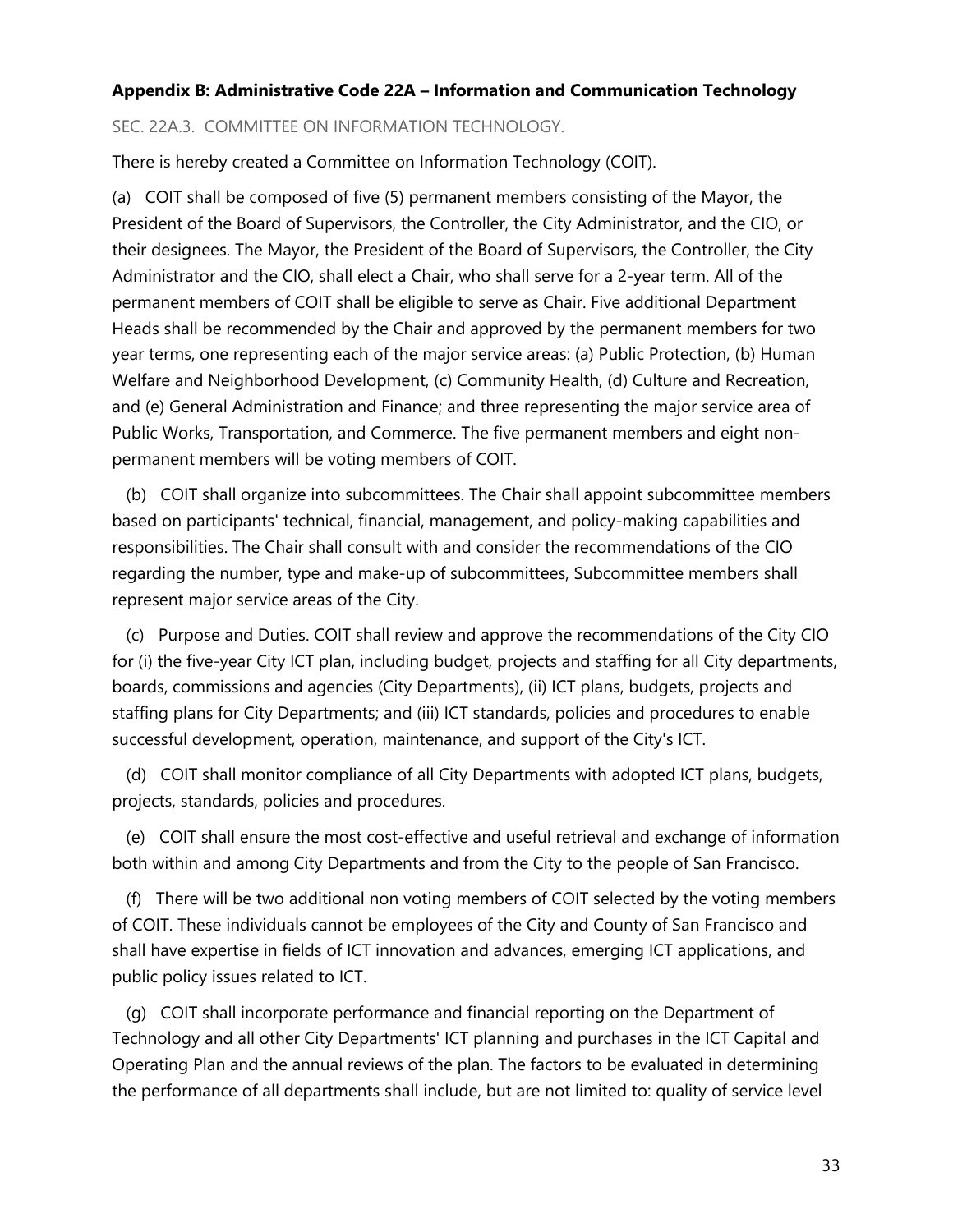agreements, adherence to budgeted costs, and cost recovery methodology for all ICT products and services provided by City Departments, including the Department of Technology.

 (h) COIT shall work to ensure adequate City ICT workforce development, including training and certification in order to maintain the competitiveness of City ICT staff.

 (i) COIT will review and approve procedures, developed by the Office of Contract Administration and the Department of Technology, for the development and administration of ICT enterprise agreements. The factors addressed by the procedures will include, but not be limited to; (1) Whether the purchase is consistent with the City's current ICT Capital and Operating Plan; (2) Whether the purchase is the most economical method of obtaining the highest-quality products and services; (3) The best interests of the City.

 (j) The Department of Technology shall provide support to the COIT. COIT shall review and approve the Department's annual plan, budget, and staffing required to support the Committee.

 (k) When a City Department submits to COIT a Surveillance Impact Report under subsection 19B.2(b)(1) of Chapter 19B of the Administrative Code, COIT shall develop a Surveillance Technology Policy for the Department. For purposes of this subsection (k), "City Department," "Surveillance Technology Policy," and "Surveillance Impact Report" shall have the meanings set forth in Section 19B.1 of Chapter 19B of the Administrative Code.

#### SEC. 22A.6. INFORMATION AND COMMUNICATION TECHNOLOGY OPERATING PLAN.

 (1) By March 1 of each odd-numbered year, COIT shall submit to the Mayor and Board of Supervisors a five-year Information and Communication Technology ("ICT") plan which shall include an assessment of the City's enterprise and general fund ICT capital and operating infrastructure, hardware and software needs, an estimate of timelines and investments required to meet the needs identified through this assessment, and recommendations to budget for or otherwise finance the investments.

 (2) By May 1 of each odd-numbered year, the Mayor and Board of Supervisors shall review, update, amend, and adopt by resolution the five-year information technology plan and its corresponding budget request. The Mayor and Board of Supervisors may update the plan as necessary and appropriate to reflect the City's priorities, resources, and requirements as reviewed and approved by the COIT.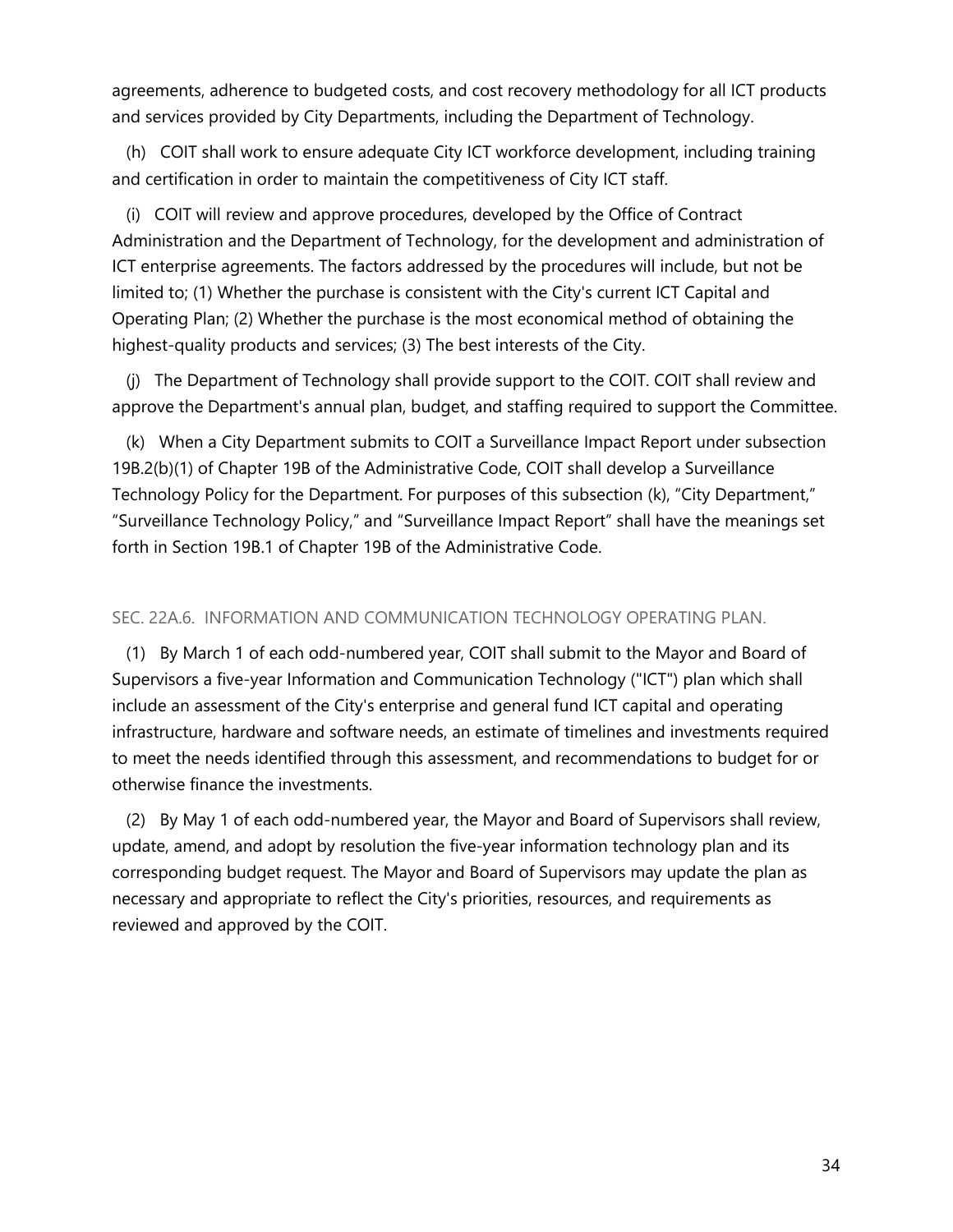# <span id="page-34-0"></span>**Appendix C: Shared Services Program Strategies**

San Francisco's push for universal accessible services will require sustained investment and development. The following City programs are dedicated to helping other agencies and others reach our common goals.

- − Digital Equity
- − Digital & Data Services
- − Innovation
- − Cybersecurity
- − Network, Data Centers, and Disaster Recovery
- − Technology Procurement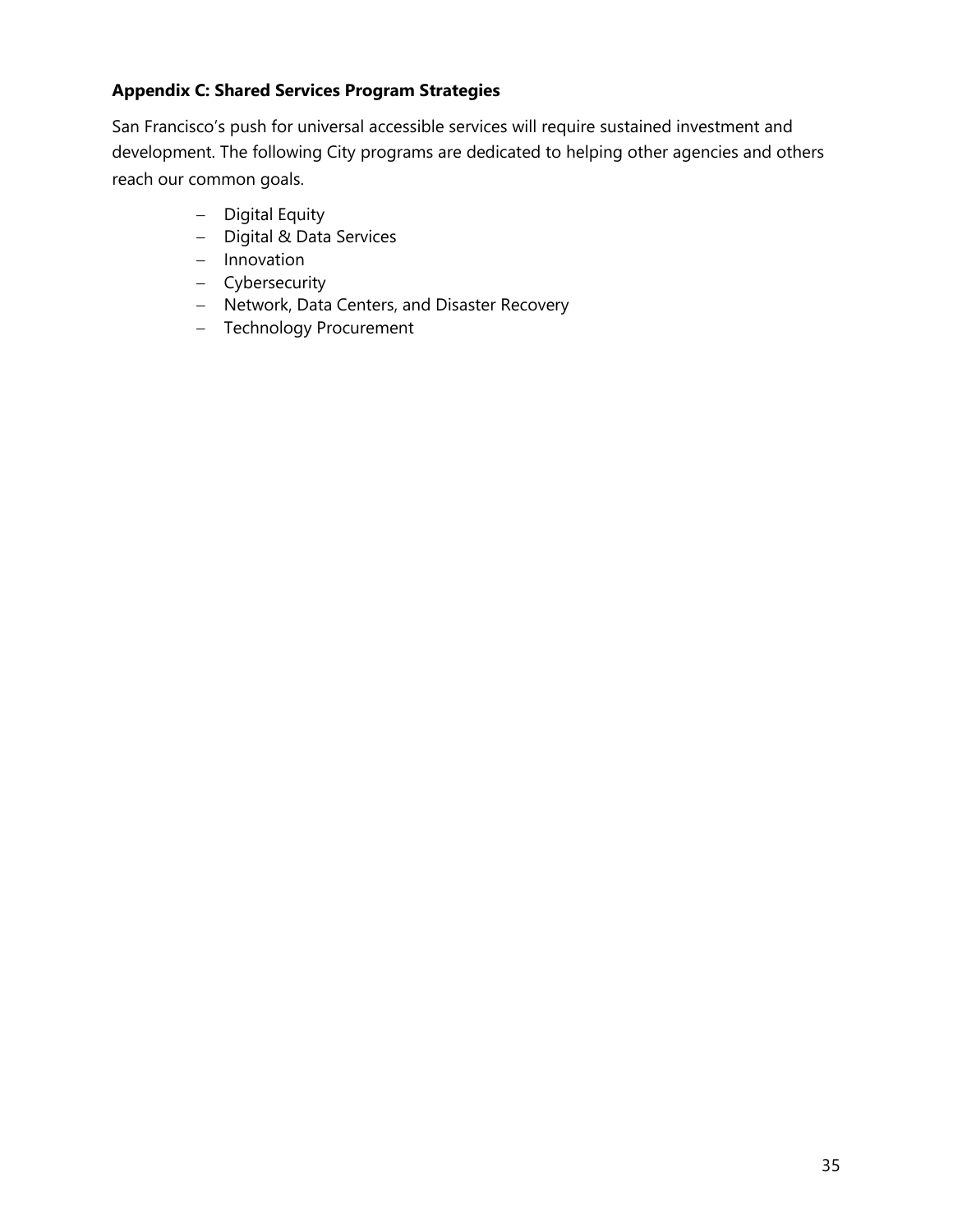

<span id="page-35-0"></span>**Update to San Francisco's Digital Equity Strategy**

Mayor's Office of Housing and Community Development

#### **Citywide Vision:**

Full and equitable access to digital technology and its benefits so all San Francisco residents and communities can thrive, regardless of demographics.

San Francisco Digital Equity is a citywide initiative to ensure all residents have the tools and ability to participate in digital society. Through programs and partnerships, our team is focused on helping the city's vulnerable populations bridge the digital divide and leverage technology to improve outcomes in education, employment, and health.

To view the comprehensive FY 2019-24 Digital Equity Strategy, please visit: https://sfmohcd.org/digital-equity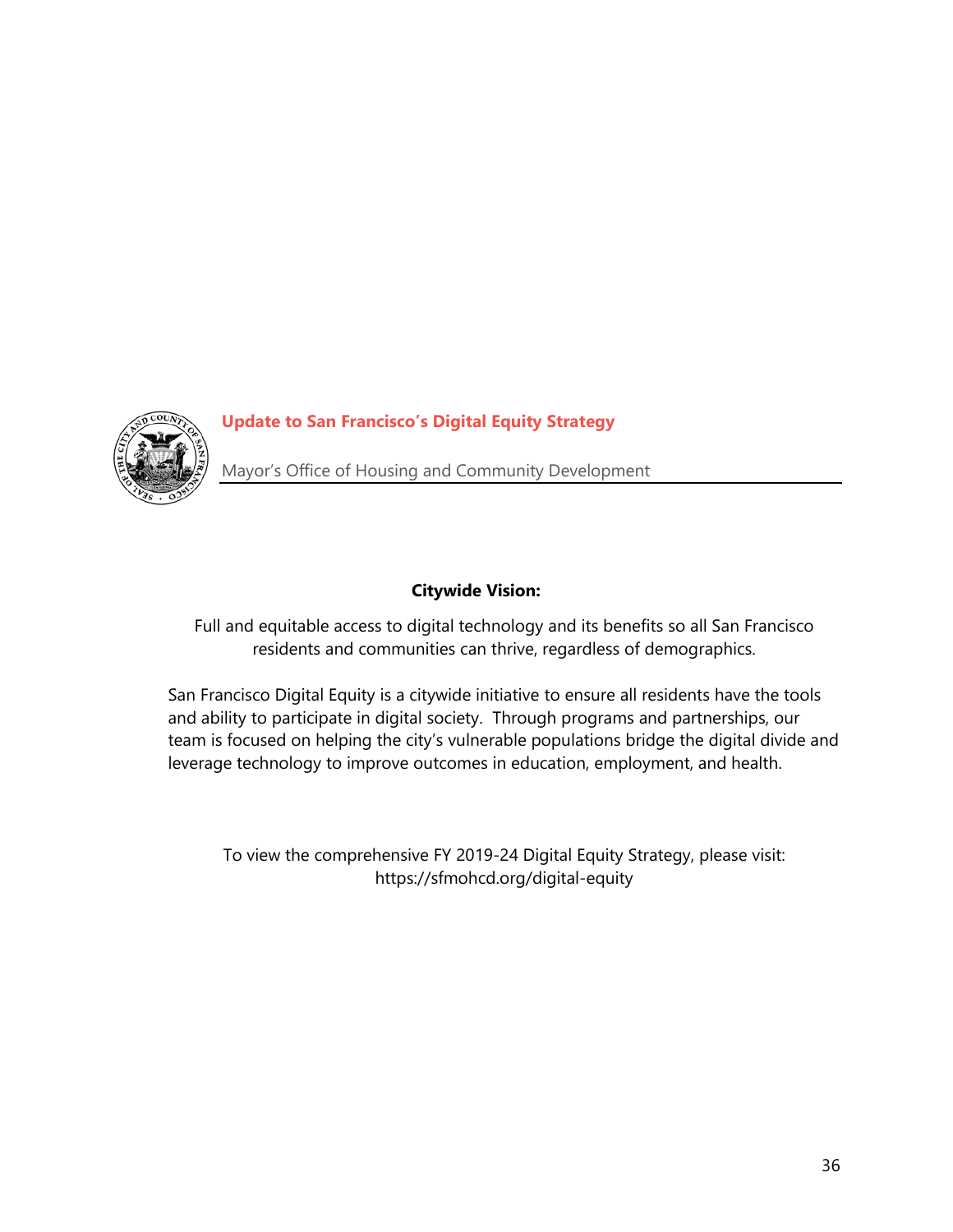The COVID-19 pandemic has dramatically shifted the way society views and relies on technology. Schools have replaced classrooms with online distance learning. Clinics and hospitals have replaced in-person visits with virtual doctor's visits and online messaging. Employers have replaced offices with widespread telecommuting for non-essential workers, and job centers are providing training and employment services to job-seekers now mostly online. People rely on the internet to order food and supplies, apply for public benefits, stay in contact with family and friends, and to receive up-to-date news and emergency alerts.

The digital divide has never been more evident than during the pandemic, and low-income residents, seniors, people with disabilities, and people with limited English proficiency in San Francisco are most at-risk. Only 59% of low-income San Franciscans have high-speed home internet connections and only 53% have basic digital skills, compared to 87% of all residents. There are also significant disparities by race, with 25% of Black and 22% of Latino residents lacking home Internet, compared to only 8% of White residents. Prior to the pandemic, this digital inequity prevented already disadvantaged populations from accessing the opportunities that technology provides, and the current pandemic has only amplified these challenges. Having quality devices, robust Internet connectivity, and digital skills are now urgent necessities to participate in society, and these trends will continue throughout COVID-19 recovery.

## **Accomplishments**

The City has long been engaged on advancing digital equity. Through its Fiber to Housing program, the Department of Technology has led the way on Internet connectivity by providing free, high-speed Internet to over 5,000 households across 36 low-income housing communities. In terms of digital literacy, thousands of residents participate in technology trainings each year to learn basic and advanced digital skills through programs from Department of Aging & Adult Services, San Francisco Public Library, Office of Economic and Workforce Development, and others.

Since 2017, the SF Digital Equity initiative has worked to coordinate the City's efforts on digital equity by addressing gaps in services and piloting new approaches to technology training, access, and support. It has funded organizations to expand digital skills training to hundreds of residents, including youth, job-seekers, newcomer immigrants, seniors, people with disabilities, and public housing residents. Based on its own research identifying cybersecurity as a high need in underserved communities, it has developed and led new cybersafety workshops for residents and community-based organizations (CBOs) across the city. Its pilot computer refurbishment program last year distributed over 200 computers to high-need residents. Finally, it has supported the efforts of City agencies and CBOs to bridge the digital divide through annual convenings like the Digital Equity Conference and documenting best practices and resources through the Digital Equity Playbook.

During COVID-19, the City has accelerated and expanded on these efforts by bringing free Wi-Fi to family housing sites and shelters to support SFUSD distance learning, ensuring DCYF's Community Hubs have adequate Internet access and computers for youth, distributing hotspots and devices, and providing remote digital literacy trainings. The result has been over 1,800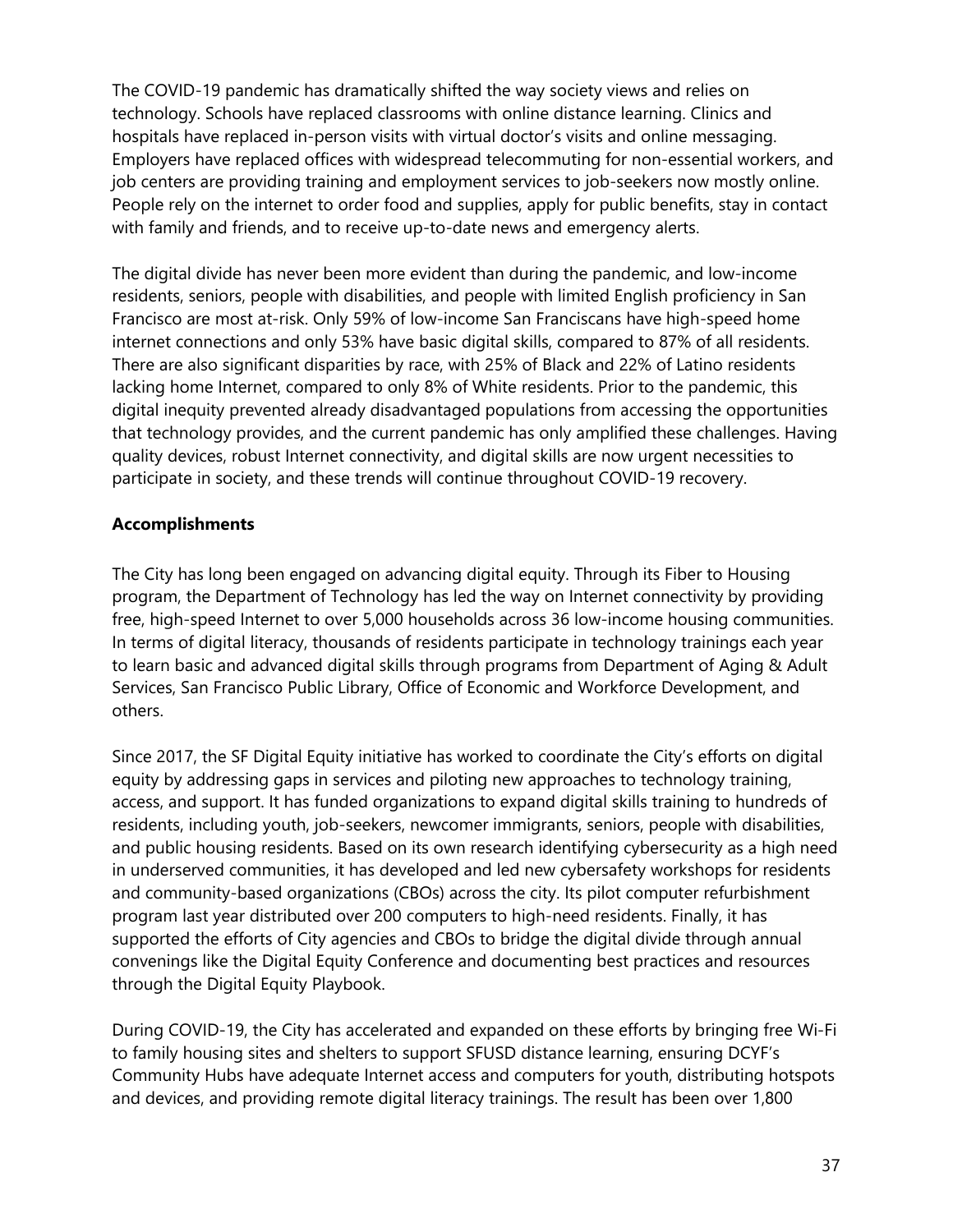students attending Community Hub learning, over 500 students in 7 public housing units with in-home free broadband, and 41 community rooms equipped with Wi-Fi.

Strategic Goal #1: Access: All San Franciscans have affordable, reliable, and high-quality Internet access.

- **Objective 1: Connect residents to high-speed home Internet**
	- 5-year target: 15,000 residents connected. 95% are satisfied or very satisfied with speed and quality of connection
- **Objective 2: Provide digital devices (including computers and tablets) to residents**
	- 5-year target: 5,000 residents receive a device. 95% are satisfied or very satisfied with quality of device.

Strategic Goal #2: Digital skills and usage: All San Francisco residents have the necessary digital literacy to use technology in the most beneficial ways.

- **Objective 1: Train residents in basic digital skills, cybersecurity/online safety, privacy, information literacy, and advanced digital skills**
	- 5-year target: 5,000 residents complete training. 90% report increase in technology proficiency after training.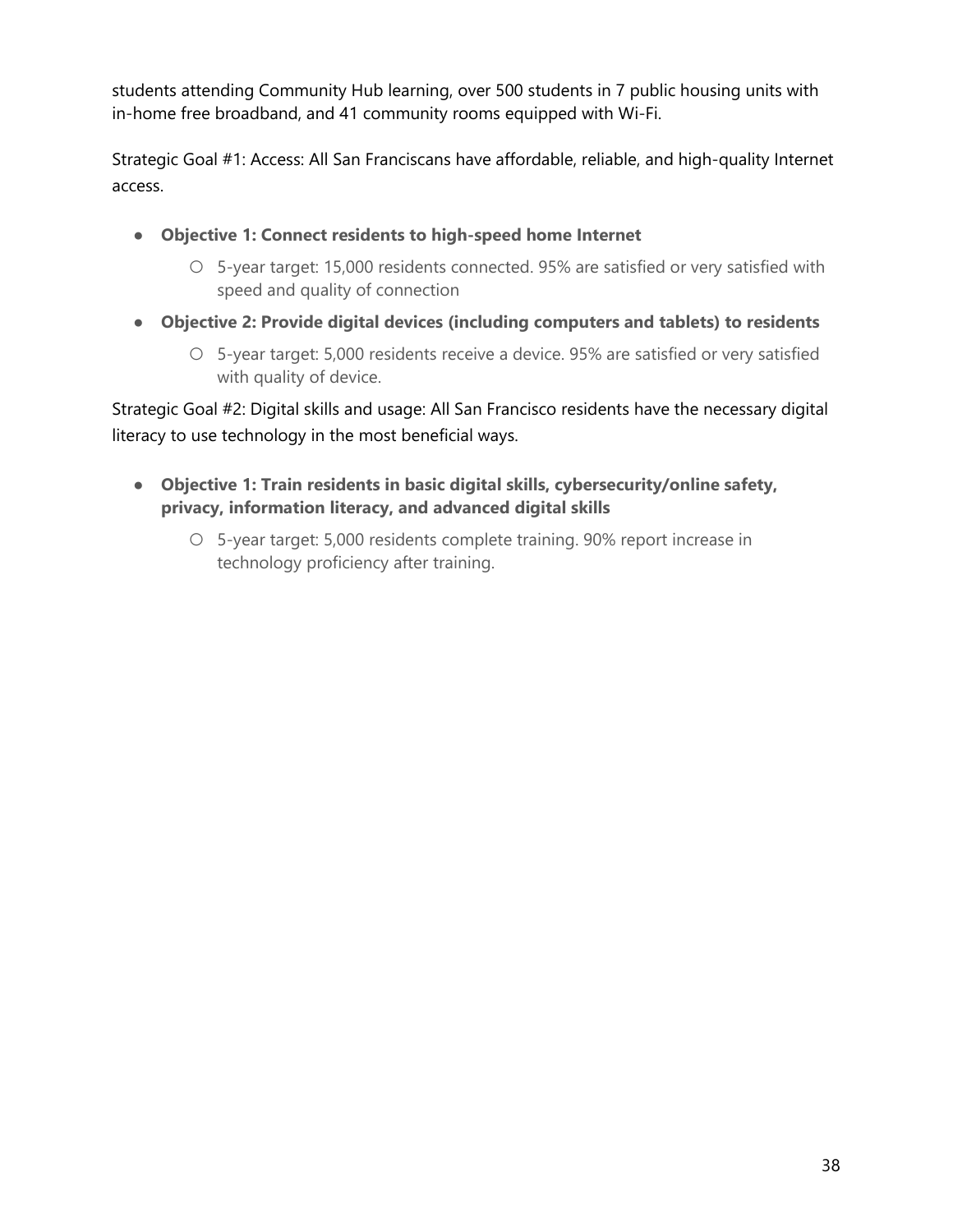#### **Digital and Data Services Strategy**

Our vision: All San Franciscans can access high quality, seamless City services online with a mobile device.

The San Francisco Digital Services Team is transforming how residents interact with the City by building services designed around the people that use them. Our mission is to make it easy for San Franciscans to get things done with the City, online. We're committed to equity, inclusion, honesty, and involving our residents in everything we do.

Formed in 2017, Digital Services is a team of 40 consisting of product managers, designers, developers, researchers, service designers, and content strategists. DataSF has recently combined with Digital Services in a new step for data efforts in San Francisco. Data standards and service standards are two critical pieces that ensure joined up services and accurate data for decision-making. Bringing these two teams together creates a strong end-to-end digital offer that puts San Francisco at the forefront of civic data and digital services.

We work alongside city departments like Treasurer Tax Collector, 311, Assessor Recorder, Department of Technology, and Controller's Office. Together, we are engaged in citywide efforts to design services that meet the needs of residents. The goal is a virtuous circle that ensures that services are thoughtfully designed, data is open, and analytics drive service improvements.

#### Values

- Simple services. San Franciscans do not need to understand the organizational structure of the City to navigate access to services
- Taking a human-first approach instead of a technology-first approach
- Equity is built into services at every level Language translation, economic access, and other traditional barriers to services are all considered up front
- Using Agile approaches to design around specific use cases before scaling
- Data is used ethically and informs how we can dismantle structural discrimination in all forms
- Privacy considerations are designed in to all services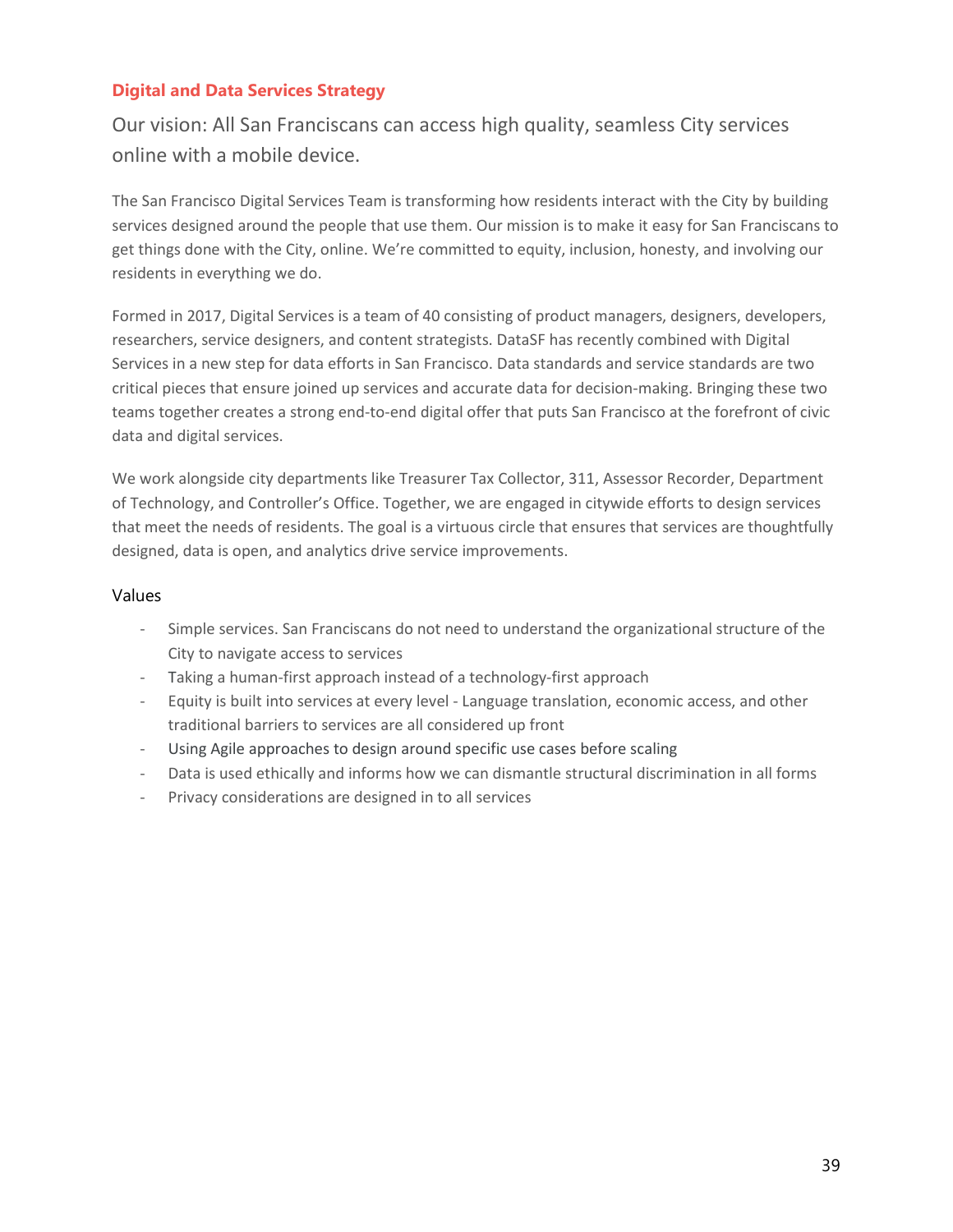#### How we will achieve this

Covid-19 has pushed departments to move further toward digital services and data-driven decision making. Our approach builds on this momentum with adjustments to work within San Francisco's highly federated organizational structure.

We aim to incorporate the following practices as citywide design standards in all our work.

#### Designed for Accessibility

- ADA and W3C accessibility standards are the minimum acceptable standards for website accessibility, and we go beyond these minimums.
- Services are translated into Chinese, Spanish and Filipino by human translators before they are launched in English
- English content is written at 5th grade reading level
- Services have light page load times and few images that consume data plans

#### Always Online and mobile first

- Move all City websites to sf.gov as the City's single web platform
- The service can be completed without the need for in-person visits or the use of physical mail.
- Services work on older mobile devices and multiple mobile browsers
- We will eliminate services that rely on PDF forms
- Services and online forms are mobile-responsive

#### Seamless City Services

- Transactional data is shared across systems to support primary business processes; handoffs between departments are automated through data sharing
- Internal systems are inter-operable and data can move between them
- Services that span more than one department (more than 40% of all our services) are designed as a whole service from beginning to end
- Service analytics should show the whole service and be used to improve the service across departments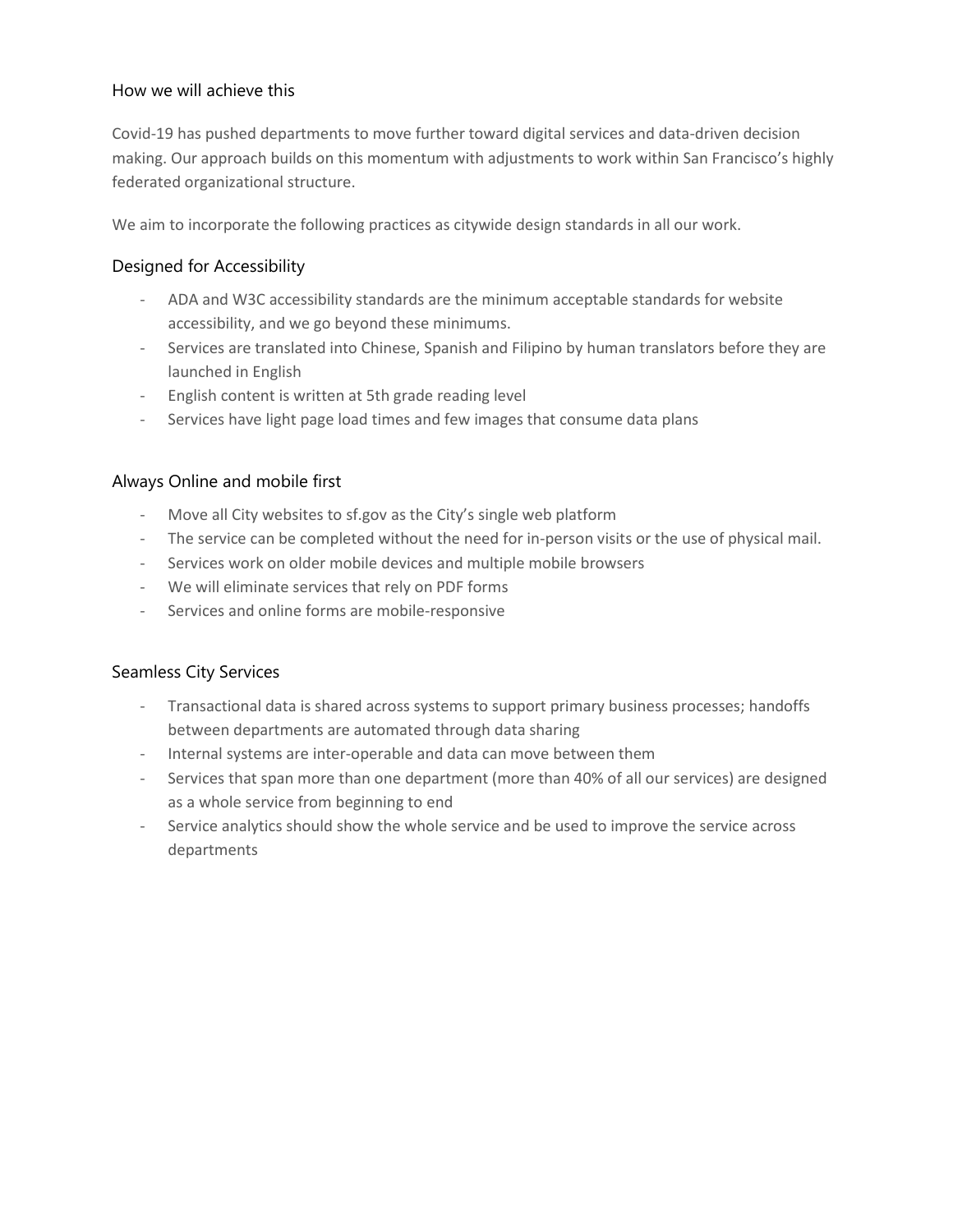#### Data-Driven

- Departments use high quality data to analyze service performance and drive improvements
- Data is used to understand and address equity issues in service delivery
- Data is easy to share internally and we have enterprise tools that support internal data sharing and analytics.
- The City is a model for the ethical use of data and algorithmic decisions
- When we buy new systems we will make sure they are 'interoperable' they can join up with other existing systems to exchange data.
- The City is transparent about what data it collects and for what purpose, and it is collected in a way that allows for tracking of disparities and inequities across systems
- There are common sources of truth for data underlying decision-making, and those sources are transparently surfaced to the public via the open data portal
- Staff capability is built so that departments can use data and apply analytics to have tangible impact on service delivery

#### **Standards**

- Build on existing work to expand shared standards for data collection and reporting
- Develop shared standards for customer experience, including accessibility and equity
- Lead the way in developing principles for the ethical use of data
- Balance service delivery with the need to protect residents' privacy by developing standards and approaches to privacy at every stage.
- Develop meaningful data governance and standards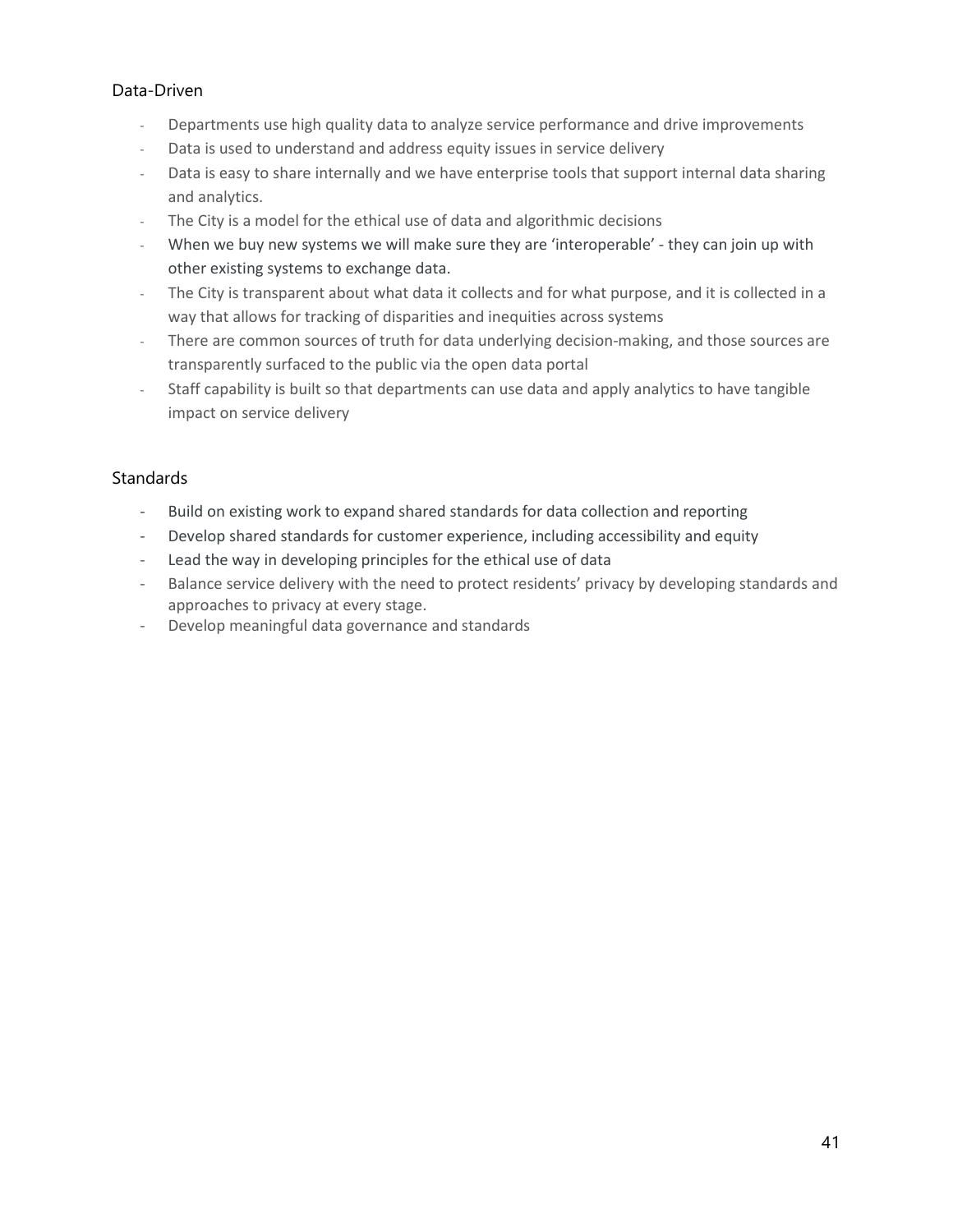## **Office of Civic Innovation Strategic Plan**



Department of Technology

Our mission is to empower City departments by introducing new approaches, resources and inclusive technologies to address Mayoral priorities. We work with City departments, community partners and residents to drive impact on some of the City's biggest challenges. OCI brings a set of tools, methodologies, and resources to help teams collaborate and come up with new ways of solving difficult problems:

- *Partnerships & Facilitation.* Build partnerships between public and private sectors to achieve common goals*.* Private partners are collaborating with city government in ways that push new boundaries and allow government to reap the benefits of an entrepreneurial spirit.
- *Human-centered design***.** Bring together multiple parties with shared interests and an attention to the human experience to design and test new ideas and producing timely, relevant, and ethical solutions. Using a human-centered design approach makes products and services more impactful.
- *Rapid prototyping.* Make a point with prototypes. Prototypes create results quickly, enable teams to show momentum, and gain buy-in, making a bigger difference to both City stakeholders and residents. With agility and passion, prototyping can build recognition, garner trust and encourage learning.

## **Vision for Innovation**

We imagine Innovation flourishing in the following avenues:

- 1. *Foundations:* OCI programs improve something the City already does to deepen the impact on people's lives. For example, a team might simplify a core business process, redesign a customer service systems, or make information and programs more accessible to residents through online services.
- 2. *Research:* OCI teams adapt a tried and true idea to a new context. As part of a system with tremendous breadth and scale, program teams are uniquely positioned to borrow great ideas or catalyze the adoption of proven ideas City-wide.
- **3.** *Experimentation:* Teams develop something entirely new to achieve Mayoral or departmental goals. This may be a new service, process, policy or tool — the possibilities are endless**.**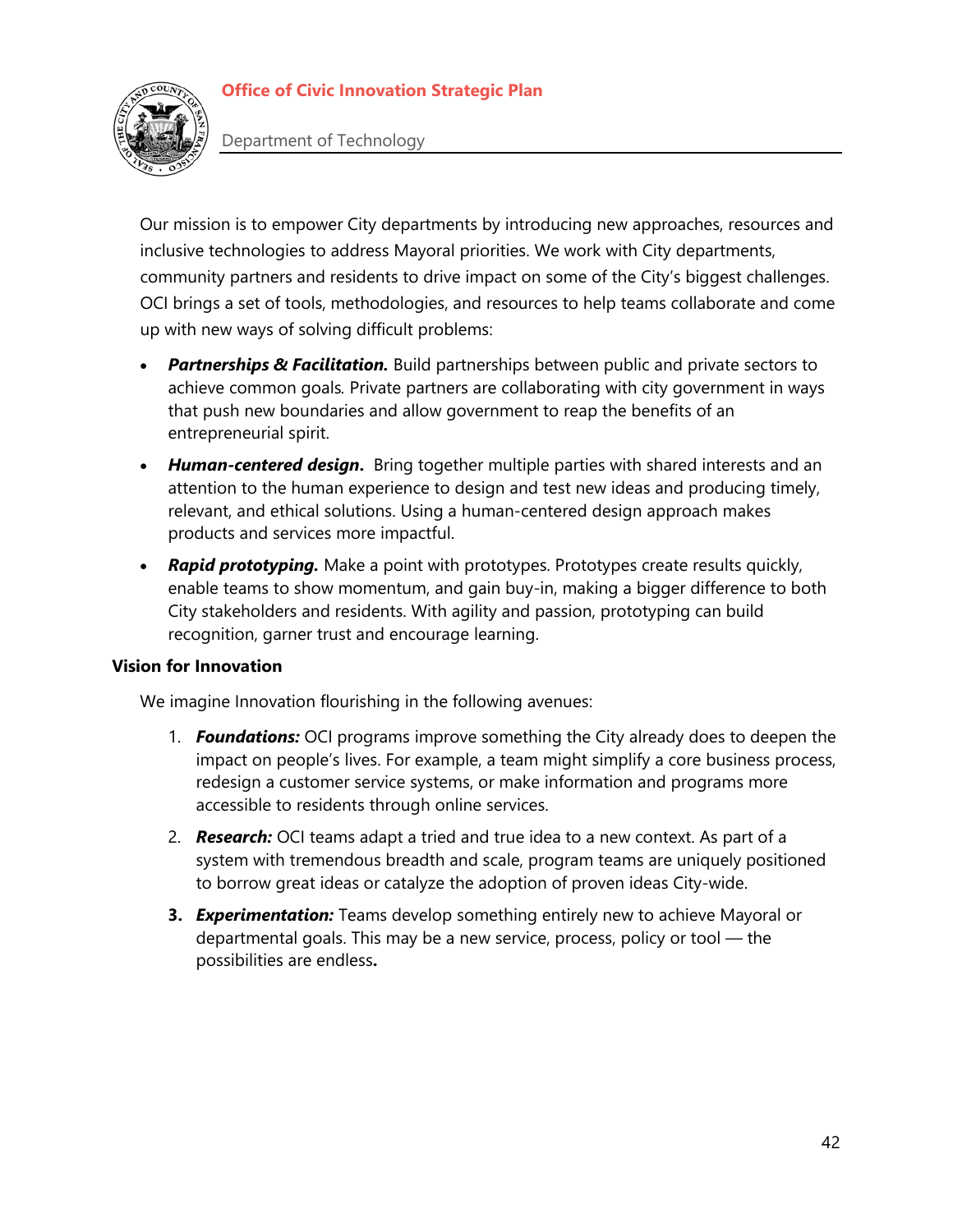## **Background**

The Office of Civic Innovation works to improve City services and solve issues with clever solutions that mobilize public and private resources, relying on creativity and collaboration. This effort is reflected in the following programs:

**Civic Bridge (Probono Consulting):** Civic Bridge recruits private sector professionals to volunteer their time to work alongside government employees on critical City issues. Pro bono volunteers increase the City's capacity to identify and analyze pain points and provide agile and iterative solutions.

**Startup-in-Residence (STIR) (Innovative Technology Piloting & Procurement):** The STIR program is a collaborative process that connects city agencies with innovative tech companies to solve challenges together. STIR empowers City departments to streamline technology acquisition and reduce risk through a try-before-you buy methodology.

## **Accomplishments**

## **Civic Bridge**

- Since Civic Bridge's launch in 2015, the program has seen 37,000 total volunteer hours and an estimated \$5.48 million in pro bono services. The program has successfully executed 55 projects, working with over 20 departments and 26 private sector partners. Projects have ranged from helping residents find affordable housing to improving access to eviction support services and much more.
- In 2019, Civic Bridge expanded to include the Day of Service model. Similar to Civic Bridge's traditional 16-week program, Day of Service matched private sector volunteer teams with City departments to tackle a civic challenge. This program was among three other municipalities recognized by Bloomberg's by the prestigious Engaged Cities award in 2019.
- In 2020, Civic Bridge secured the City's first project with Google.org, engaging a team of Google.org fellows full-time for six months to work with a multi-departmental team analyzing City housing pipeline data, generating \$750,000 in pro-bono employee time. During this time, Civic Bridge expanded to a multi-cohort model, doubling the number of collaborations per year.

#### **STIR**

- OCI created the Startup in Residence program (STIR) to bridge the gap between startups and government . The 2014the pilot was called Entrepreneurship in Residence. The following year, the U.S. Department of Commerce awarded a three-year grant to scale Startup in Residence in four Bay Area cities: Oakland, San Francisco, San Leandro and West Sacramento.
- STIR partnered with the City Innovate [Foundation](http://cityinnovate.org/) to expand to 11 cities across the United States in 2018. To date, the program has worked with nearly 30 startups. Since the program's inception, 26 solutions have been developed through STIR for over 18 San Francisco City departments. These have ranged from improving the foster parent application process to making the planning code more accessible to small businesses using machine learning.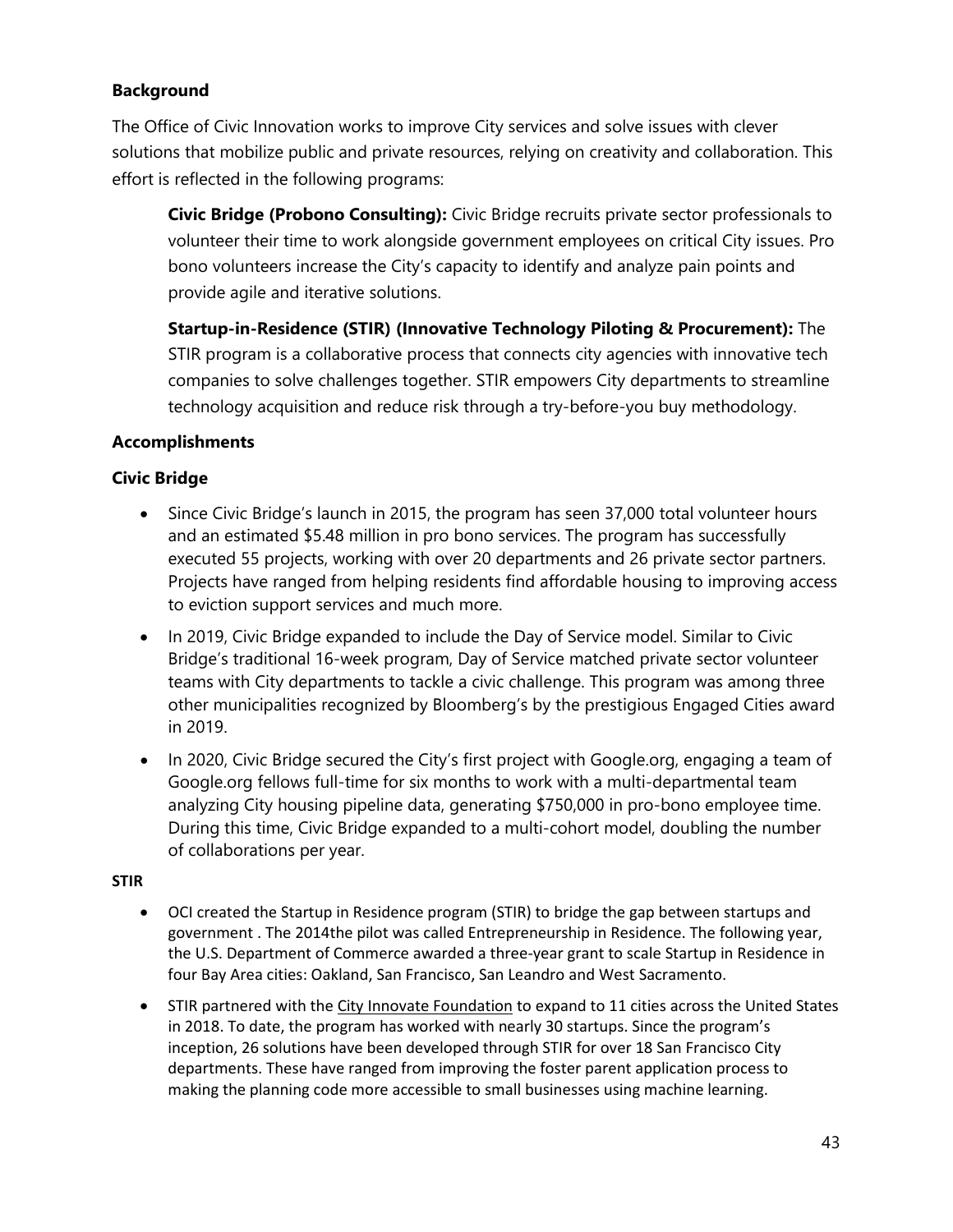• STIR piloted the City's first challenge-based procurement model, which was revised in 2019 in partnership with the Office of Contracting Administration and the City Attorney's Office, creating the first city-wide template for challenge-based procurement.

## **Strategic Goals**

# **Goal 1: Innovative City - Create partnerships between the City and County of San Francisco, the private sector and academia.**

OCI brings the best and brightest to City Hall to tackle issues. Connecting these groups brings collaborative gains to government and society.

| #              | <b>Objectives</b>                                                                                            | <b>Supporting Strategies</b>                                                                                                                                                                    |
|----------------|--------------------------------------------------------------------------------------------------------------|-------------------------------------------------------------------------------------------------------------------------------------------------------------------------------------------------|
| 1              | <b>Build relationships with reliable</b><br>partners to contribute expertise                                 | Host annual pro bono convening<br>Identity and scope partnership opportunities<br>of different scales<br>Support partners with internal recruiting                                              |
| $\overline{c}$ | Develop greater understanding<br>and trust between City<br>departments and the private<br>sector             | Develop and deploy trust-building playbook<br>for successful and collaboration<br>Host informal public-private networking<br>٠<br>events around shared interests and<br>communities of practice |
| 3              | <b>Create visibility for private</b><br>organizations into new<br>opportunities for government<br>engagement | Encourage new types of companies with new<br>business models<br>Inspire cases for business expansion                                                                                            |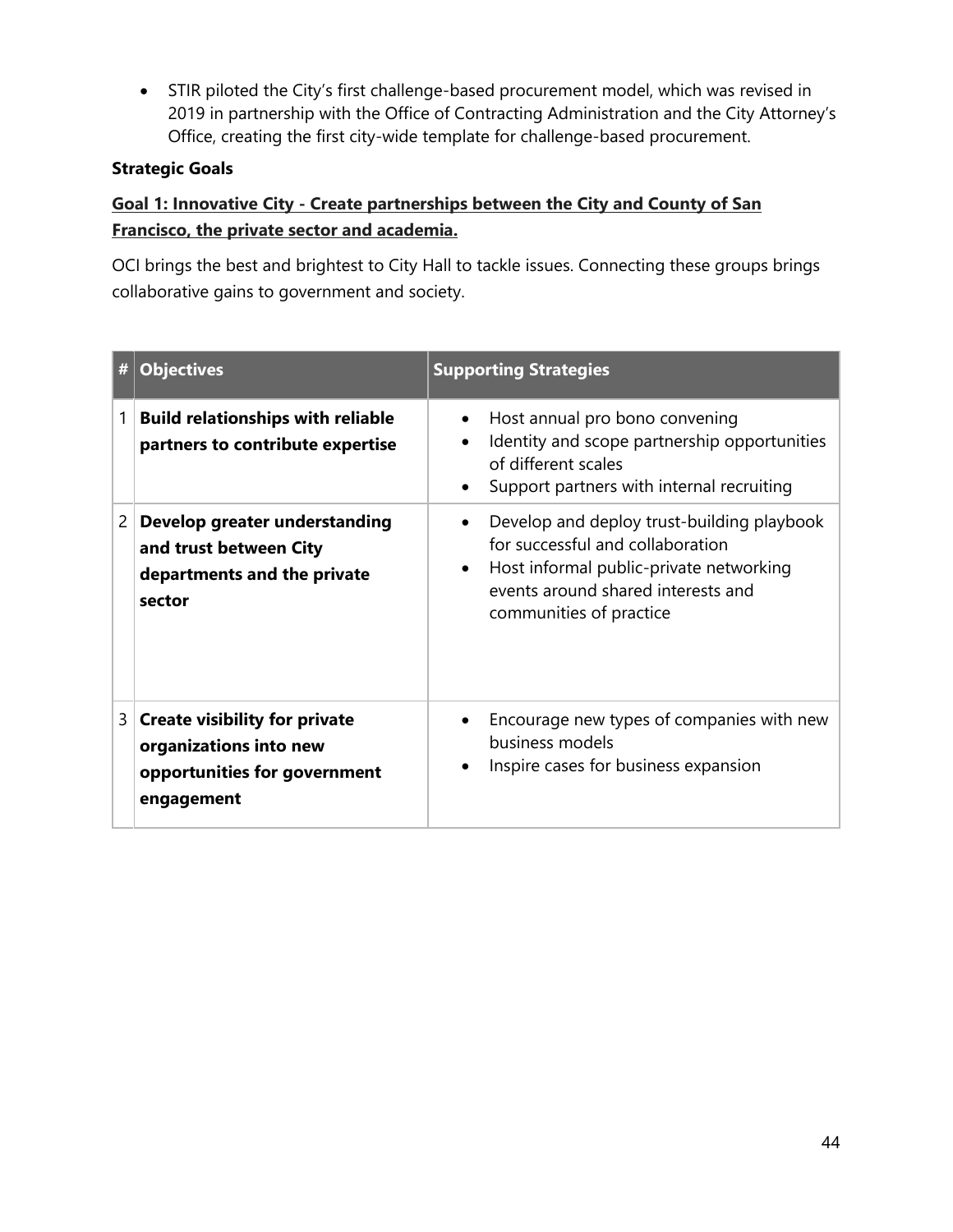## **Goal 2: Responsive City - Empower staff with accelerated models of problem solving.**

San Francisco's commitment to its citizens and business partners often means allocating staff time and resources can be challenging. Partnership programs bring in additional capacity and generate powerful ways of meeting deadlines and ensuring city excellence and uninterrupted service.

| #              | <b>Objectives</b>                                                                         | <b>Supporting Strategies</b>                                                                                                                                                                                                                                              |
|----------------|-------------------------------------------------------------------------------------------|---------------------------------------------------------------------------------------------------------------------------------------------------------------------------------------------------------------------------------------------------------------------------|
| 1              | <b>Develop project opportunity</b><br>pipeline                                            | Develop ongoing pipeline of civic problems and<br>opportunities<br>Modularize and create menu for different levels<br>of partner engagement                                                                                                                               |
| 2              | <b>Operate world-leading local</b><br>government pro bono<br>partnership program          | Create Civic Bridge Partnership Playbook<br>$\bullet$<br>Refine matching strategies to maximize impact<br>Demonstrate value of engaging with pro bono<br>partners<br>Cultivate institutionalization and scaling partner                                                   |
| $\overline{3}$ | <b>Formalize model for</b><br>accelerated technology pilots<br>and procurement            | Via STIR, partner with<br>٠<br>Office of Contract Administration and City<br>Attorney's Office to streamline pilot<br>procurements and opportunities for<br>piggybacking and scaling<br>Carve out and define roles for individual cities to<br>inform national STIR model |
| 4              | Prototype new partnership<br>models leveraging partner<br>networks to fill capacity gaps. | Continuously evaluate program models to build<br>$\bullet$<br>on learnings and value proposition<br>Apply partnership model to policymaking around<br>emerging technology.<br>Test, refine and design complementary<br>partnership models                                 |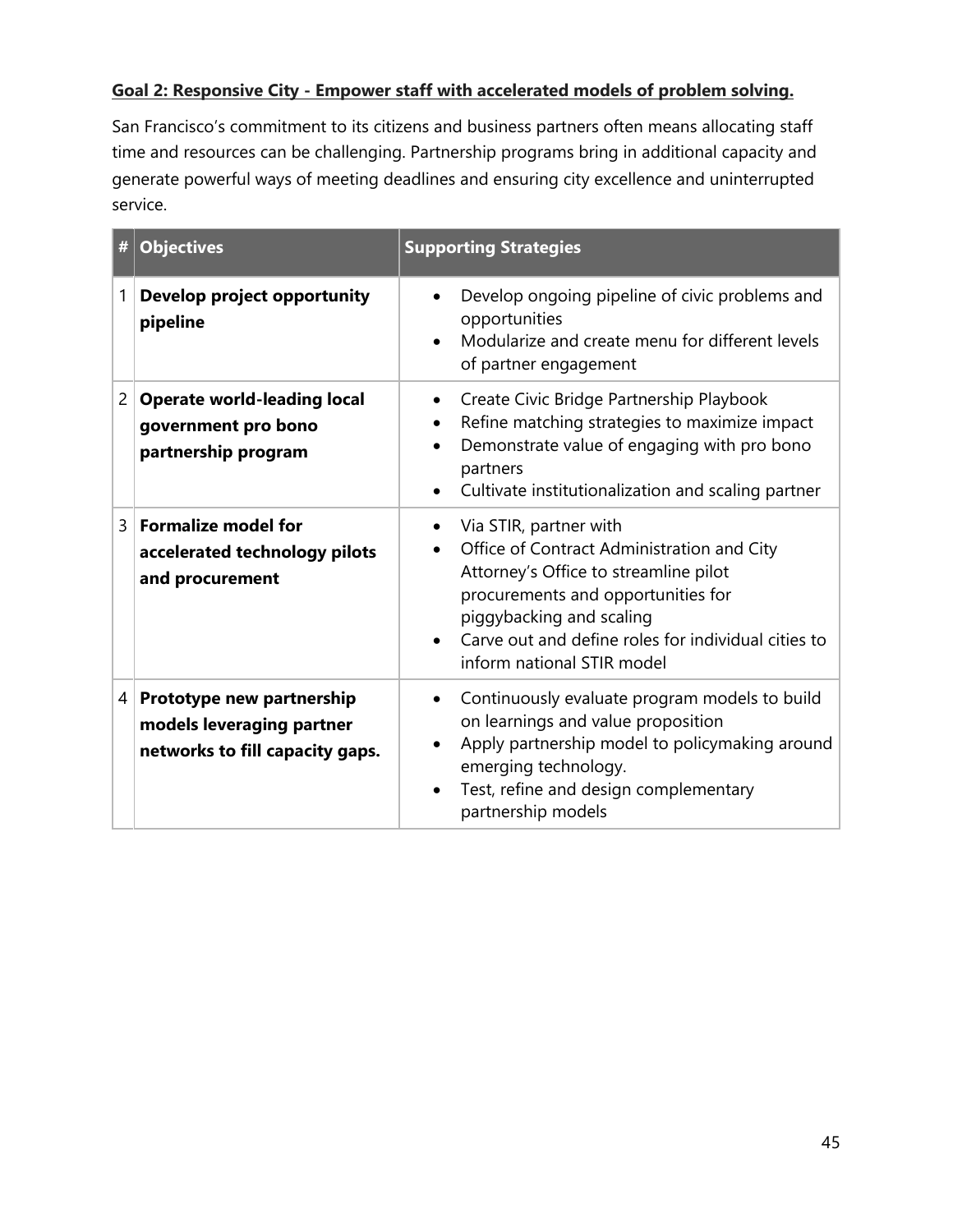## **Goal 3: Agile City - Introduce skills and tools that increase responsiveness of government.**

OCI encourages highly collaborative projects that allow public sector employees to engage with private sector professionals with a range of expertise. Motivated government entrepreneurs are rewarded with additional resources and growth opportunities, while government staff gain new skills and tools in their roles beyond the duration of the program.

| #             | <b>Objectives</b>                                                                                      | <b>Supporting Strategies</b>                                                                                                                                                                           |
|---------------|--------------------------------------------------------------------------------------------------------|--------------------------------------------------------------------------------------------------------------------------------------------------------------------------------------------------------|
| 1             | <b>Identify skills gaps for</b><br>modern service delivery<br>and policymaking                         | Survey city staff for skills gaps and professional<br>development aspirations<br>Recruit partners responding to needs and interests                                                                    |
| $\mathcal{P}$ | <b>Bolster collaboration and</b><br>partnership skills to lead<br>effective, meaningful<br>engagements | Develop curriculum to increase individual skills and<br>capacity to lead effective public-private partnerships<br>through our partnership programs<br>Demonstrate value of partnerships                |
| 3             | Increase use of<br>prototyping and structured<br>experimentation by City<br>staff                      | Provide training on structured approaches to<br>identifying, prototyping, and implementing new ideas<br>Demonstrate value of piloting or testing a new<br>$\bullet$<br>approach to an existing problem |

# **Goal 4: Creative City - Nurture a culture of creativity, experimentation, and innovation.**

Our team engages with senior City leadership to gain executive buy-in and resourcing for changemakers in Departments. We also connect government intrapreneurs with each other, building a community of support and encouragement for public service professionals across agencies.

| <b>Objectives</b>                                          | <b>Supporting Strategies</b>                                                                                                                                                                                                                                     |  |
|------------------------------------------------------------|------------------------------------------------------------------------------------------------------------------------------------------------------------------------------------------------------------------------------------------------------------------|--|
| <b>Provide supportive</b><br>environment for<br>innovation | • Create outlets for experimentation with senior<br>executive buy-in<br>• Establish clear processes and protocols for those<br>interested in developing new ideas<br>• Provide moral support and barrier breaking as<br>partners navigate complex City processes |  |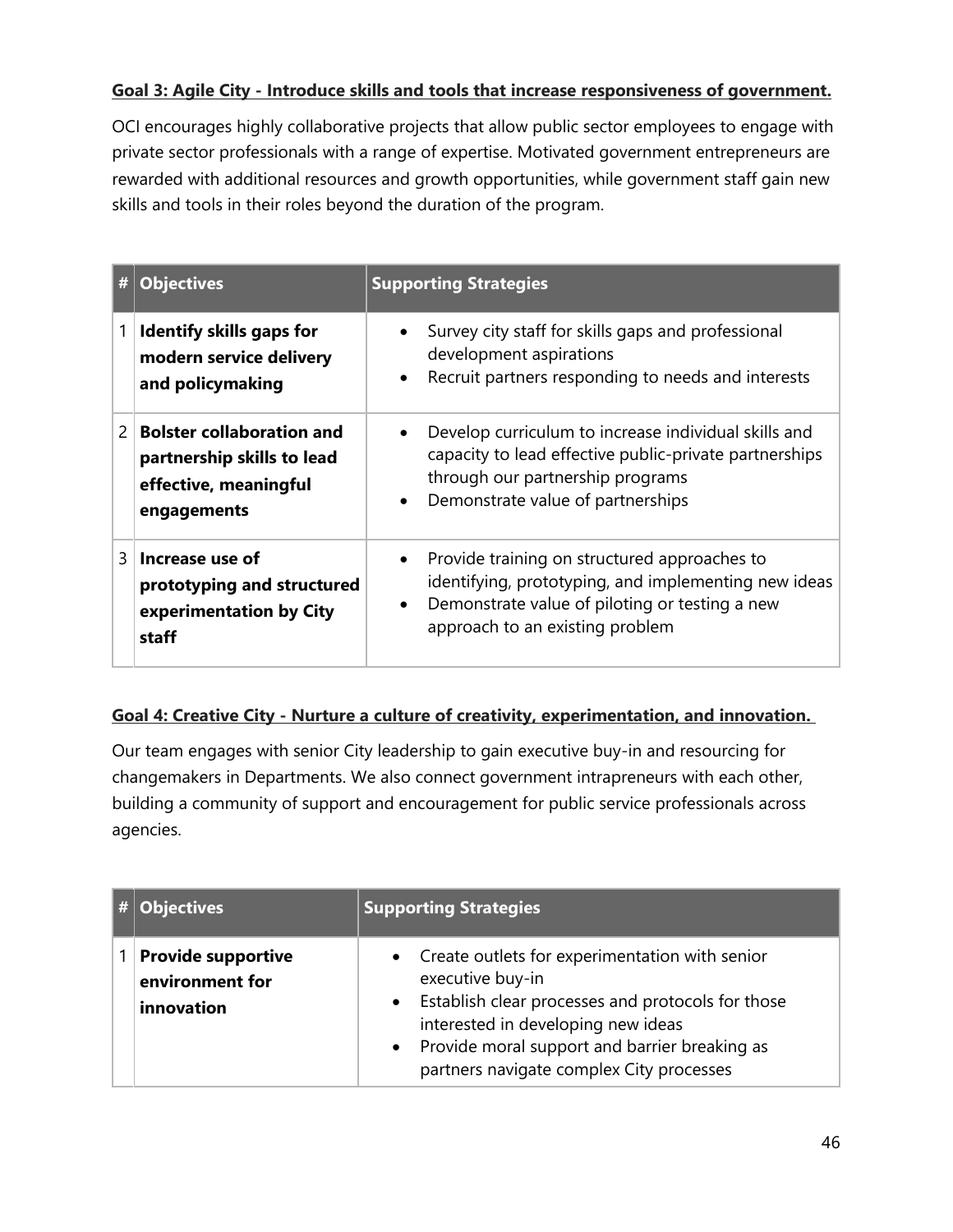| 2 <sup>1</sup> | <b>Build a network of</b><br>innovators                           | • Provide forums for innovative employees to advocate<br>for new approaches and share best practices<br>• When employees pilot new ideas, connect them with<br>mentors who can provide leadership and guidance<br>through the innovation process<br>• Launch innovation office hours for City staff to get<br>advice on projects, learn about different tools and<br>tactics or explore a partnership |
|----------------|-------------------------------------------------------------------|-------------------------------------------------------------------------------------------------------------------------------------------------------------------------------------------------------------------------------------------------------------------------------------------------------------------------------------------------------------------------------------------------------|
| 3 <sup>1</sup> | <b>Celebrate and promote</b><br>innovative projects and<br>people | • Recognize and celebrate new ways of problem solving<br>via the Data and Innovation Awards<br>• Share stories of innovative work on a blog and across<br>media platforms                                                                                                                                                                                                                             |

# **5 Year Roadmap**

| FY 2021-22 | Execute two cycles of Civic Bridge projects focused on high-priority<br>projects and digital maturity areas for programs and services<br>Pilot academic track to bring academics into collaborations<br>$\overline{\phantom{0}}$                                                                  |
|------------|---------------------------------------------------------------------------------------------------------------------------------------------------------------------------------------------------------------------------------------------------------------------------------------------------|
| FY 2022-23 | Expand Civic Bridge by enrolling more City departments<br>Evaluate how to expand the STIR program<br>Develop a robust case-study repository to share best-practices,<br>effective approaches new methodologies to address civic<br>challenges.<br>Support and expand the SFGov Innovators Network |
| FY 2023-24 | Continue to execute impactful projects through Civic Bridge<br>Continue to execute impactful technology projects through STIR<br>$\overline{\phantom{0}}$<br><b>Network</b><br>Identify new models for collaborations with external partners                                                      |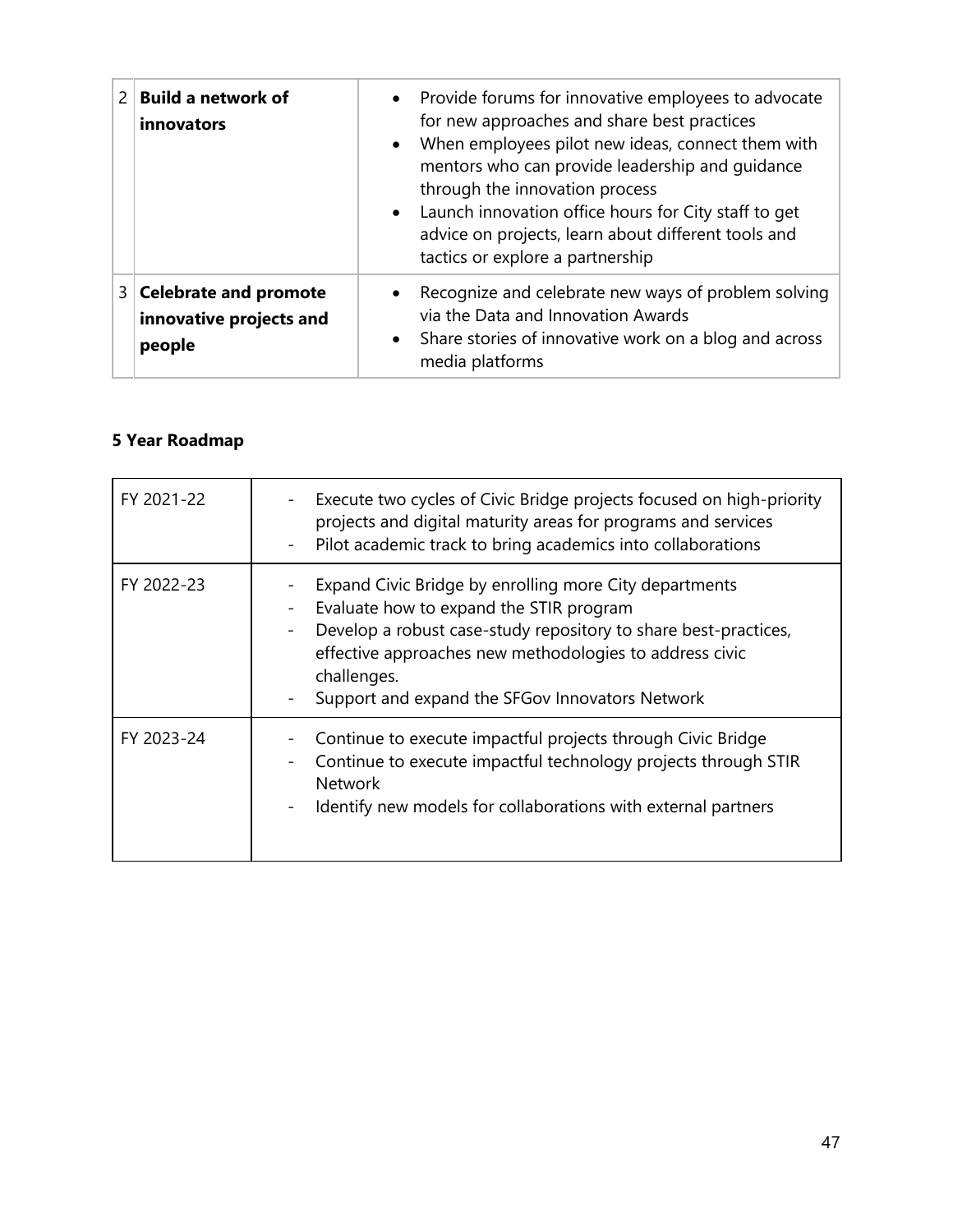## **Cybersecurity Strategic Plan**



Department of Technology

The City Cybersecurity team's mission is to empower departments with knowledge and a robust suite of cybersecurity tools to protect San Francisco. The Cybersecurity team, is focused on the following avenues of growth:

- *Cyber-aware San Francisco.* Build staff knowledge and cyber risk awareness: protecting the City depends not only on the successful use of security software, but experience and familiarity with potential threats. The CCSF staff's vigilance to cyber risk is the first line of defense alongside myriad cybersecurity tools.
- *Digital San Francisco.* Secure tools for effective collaboration: cybersecurity not only protects data and privacy but facilitates effective digital service delivery and interorganizational collaboration. Tools and infrastructure provided by the Cybersecurity team guarantee innovation and growth without sacrificing digital safety.
- *Secure San Francisco.* Protect systems and alert users for business continuity: cybersecurity is an essential for San Francisco to remain resilient across City business from radio and telecommunications, servers and networks, to computers and mobile devices — in the face of potential cyber disruptions.

#### **Vision for Cybersecurity**

We envision being a trusted leader and global example in providing innovative technology services and solutions to all CCSF agencies, the people of San Francisco and worldwide. The Cybersecurity team imagines City cyber protections growing in the following directions:

- *1. Foundations.* Building on existing systems, City teams will train and innovate new ways of keeping the City cybersecure.
- *2. Research.* The City Cybersecurity team will implement solutions demonstrated in other areas or municipalities to catalyze development and accelerate the ability to deal with ongoing challenges.
- *3. Experimentation.* The City Cybersecurity team is committed to innovation, creativity and deploying genuinely novel and exciting ideas to achieve Mayoral or departmental goals.

#### **Strategic Goals**

- **Goal 1: People** Inform and educate City staff and officers on cyber risks and strong cyber practices, support secure engagement with vendors and partners, and promote cyber safety for San **Franciscans**
- **Goal 2: Tools** Enable innovation, collaboration, and digital transformation of City services through secure development and access to City data, email and collaboration tools, as well as websites and applications.
- **Goal 3: Tech** Build resiliency against cyber disruptions of City radios and telecommunication technology, servers and networks, and computers and mobile devices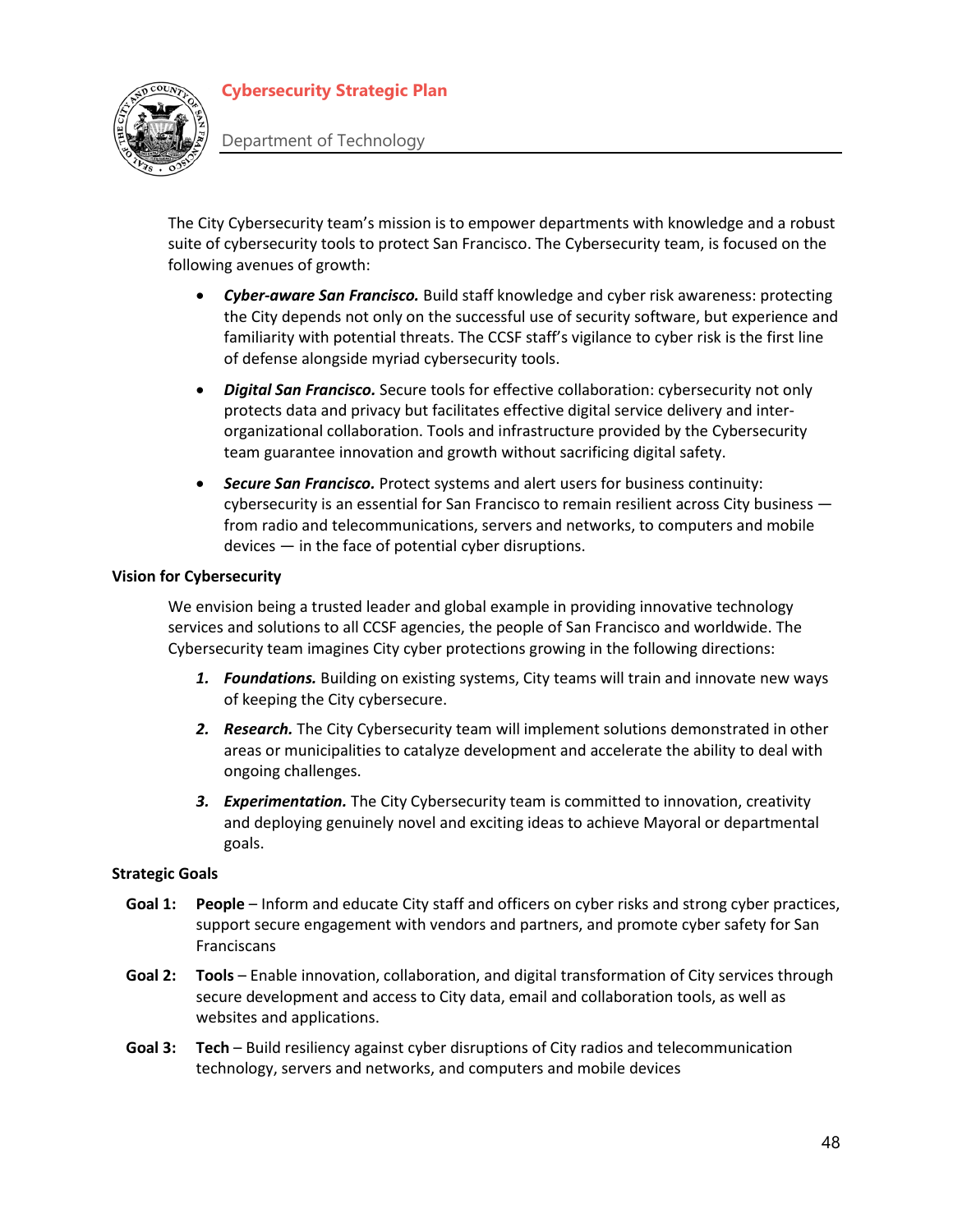#### **Background**

City Cybersecurity team develops and implements City cybersecurity policy, monitors and mitigates cyber risk, protects City IT infrastructure, and defends information resources by responding to active threats. As we progress towards a greater connected and digital City, the cybersecurity of our digital infrastructure is vital to for uninterrupted access by San Franciscans to digital City services.

#### **Accomplishments**

#### **Cybersecurity Stewardship and Best Practices Initiative:**

- With support from COIT, the City Cybersecurity team developed new cybersecurity policy requirements, shared methodology, and approaches for department cybersecurity risk assessment. Twenty departments have completed the full assessment and developed strong mitigation plans to manage their cyber risk.
- The City Cybersecurity team has strengthened cyber training for City staff with a focus on use of the City learning platform. Training enrollment increased by more than three times from the year before, reflecting the growing use of technology and remote work by City staff.
- The City Cybersecurity team also focused on engagement with the community of department Information Security Officers and Emergency Managers to develop the City's first cyber emergency plan.

#### **CCSF Identity Management:**

- The City recently implemented a flexible, modern platform for management identity and access to City and department applications and tools. The platform strengthens access safeguards and improves staff experiences. Forty-four City applications have already been connected to the platform.
- The City Cybersecurity team enhanced protections for email and collaboration tools with a specific focus on sensitive data shared with external parties. The new file sharing platform also safeguards sensitive data sharing between departments and with external partners.

#### **24/7/365 System Monitoring and Alerting:**

- The City Cybersecurity team continues to observe an increase of cyberattacks on City services and government organizations around the country. As such the Cybersecurity team has committed to protecting City technology infrastructure against ransomware and data theft through a City cyber alarm system.
- Virtually every department has participated in the roll-out of City cyber alarms for 24/7/365 attack detection and response. Additional security software has been deployed to 30 departments, allowing their systems to preemptively detect and mitigate vulnerabilities before attackers exploit them.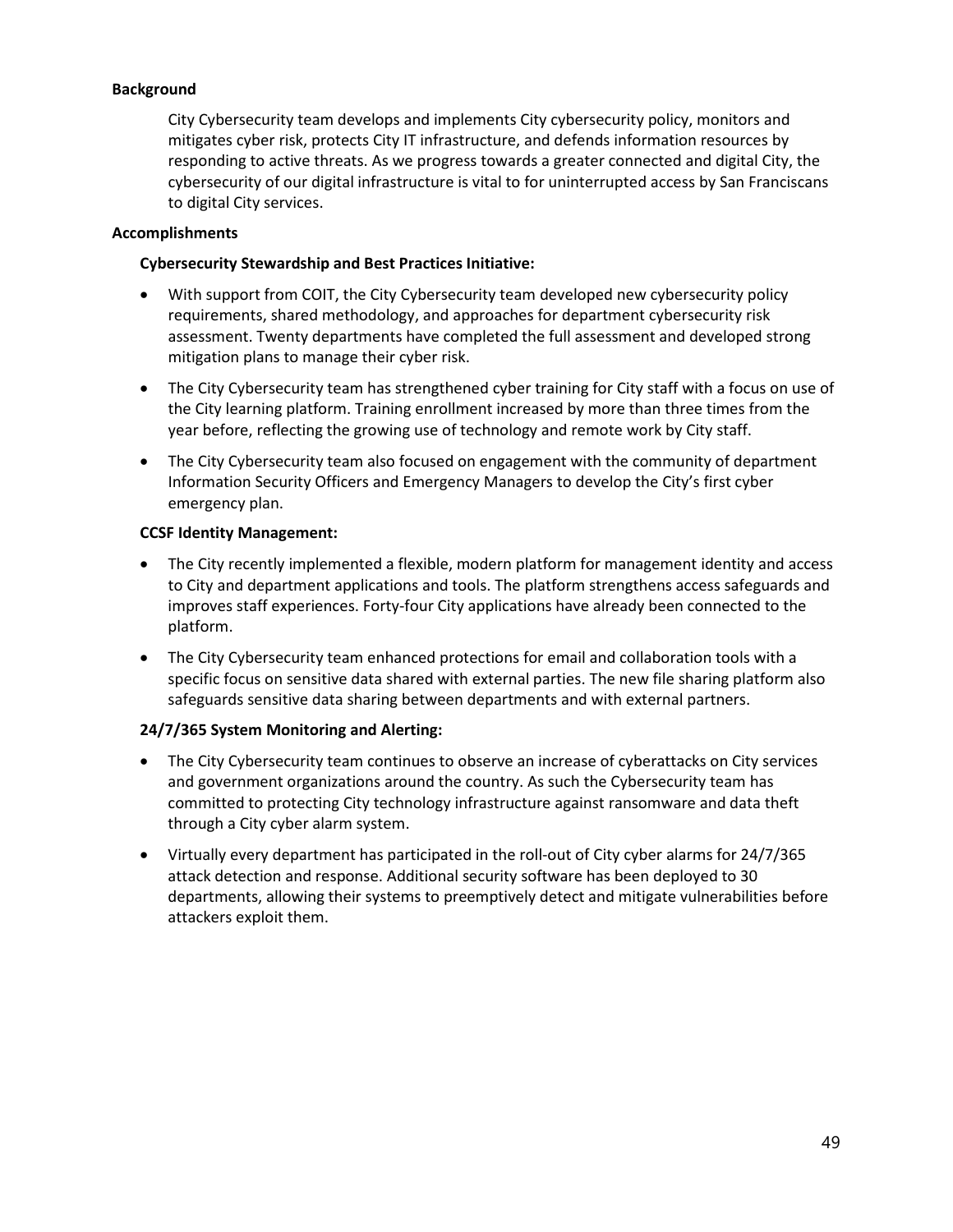#### **Goal 1: People – Train City staff and officers on cyber risks and strong cyber practices, facilitate secure engagement with vendors and partners and maintain cyber safety for San Francisco and its residents.**

Alongside a robust suite of security software and infrastructure, staff training and knowledge of potential cyber threats form an essential first line of defense.

|                | <b>Objectives</b>                                                                        | <b>Supporting Strategies</b>                                                                                                                                                                                                                         |
|----------------|------------------------------------------------------------------------------------------|------------------------------------------------------------------------------------------------------------------------------------------------------------------------------------------------------------------------------------------------------|
|                | Cultivate cybersecurity and best<br>practices knowledge                                  | Develop mitigation plans for department leaders<br>Provide staff with general cybersecurity training<br>$\bullet$<br>Achieve more than 90 percent training<br>completion and over 50 percent reduction of<br>click rates during phishing simulations |
| $\overline{2}$ | Develop cybersecurity emergency<br>readiness and business continuity                     | Train staff on cyberthreat response and<br>emergencies<br>Achieve over 90 percent training completion<br>rate                                                                                                                                        |
| 3              | Maintain cybersecure relationships<br>with existing or potential vendors and<br>partners | Perform cyber risk assessments on outside<br>vendors and partners<br>Train at-risk vendors and partners on how to<br>$\bullet$<br>reduce and minimize potential cyber risks                                                                          |

#### **Goal 2: Tools – Enable innovation, collaboration and digital transformation of City services through secure development and access to City data and email and collaboration tools, as well as websites and applications.**

A secure and digital platform guarantees the City's diverse organizations can successfully and safely collaborate with each other and external partners, minimizing potential losses and interruptions to City business services.

|                | <b>Objectives</b>                                                                                 | <b>Supporting Strategies</b>                                                                                                                          |
|----------------|---------------------------------------------------------------------------------------------------|-------------------------------------------------------------------------------------------------------------------------------------------------------|
| 1              | Protect City against cyber attacks and<br>unauthorized data access                                | Continue using and increase use of City Identity<br>and Access Platform<br>Move more than 90 percent of applications to<br>$\bullet$<br>said platform |
| $\mathfrak{p}$ | Develop and maintain secure<br>collaboration tools                                                | Ensure more than 90 percent of departments<br>$\bullet$<br>are using safeguards for email and collaboration<br>software                               |
| 3              | Support secure transfer of data<br>between City organizations and outside<br>vendors and partners | Ensure more than 90 percent of data transfers<br>$\bullet$<br>are done through the secure sharing platform                                            |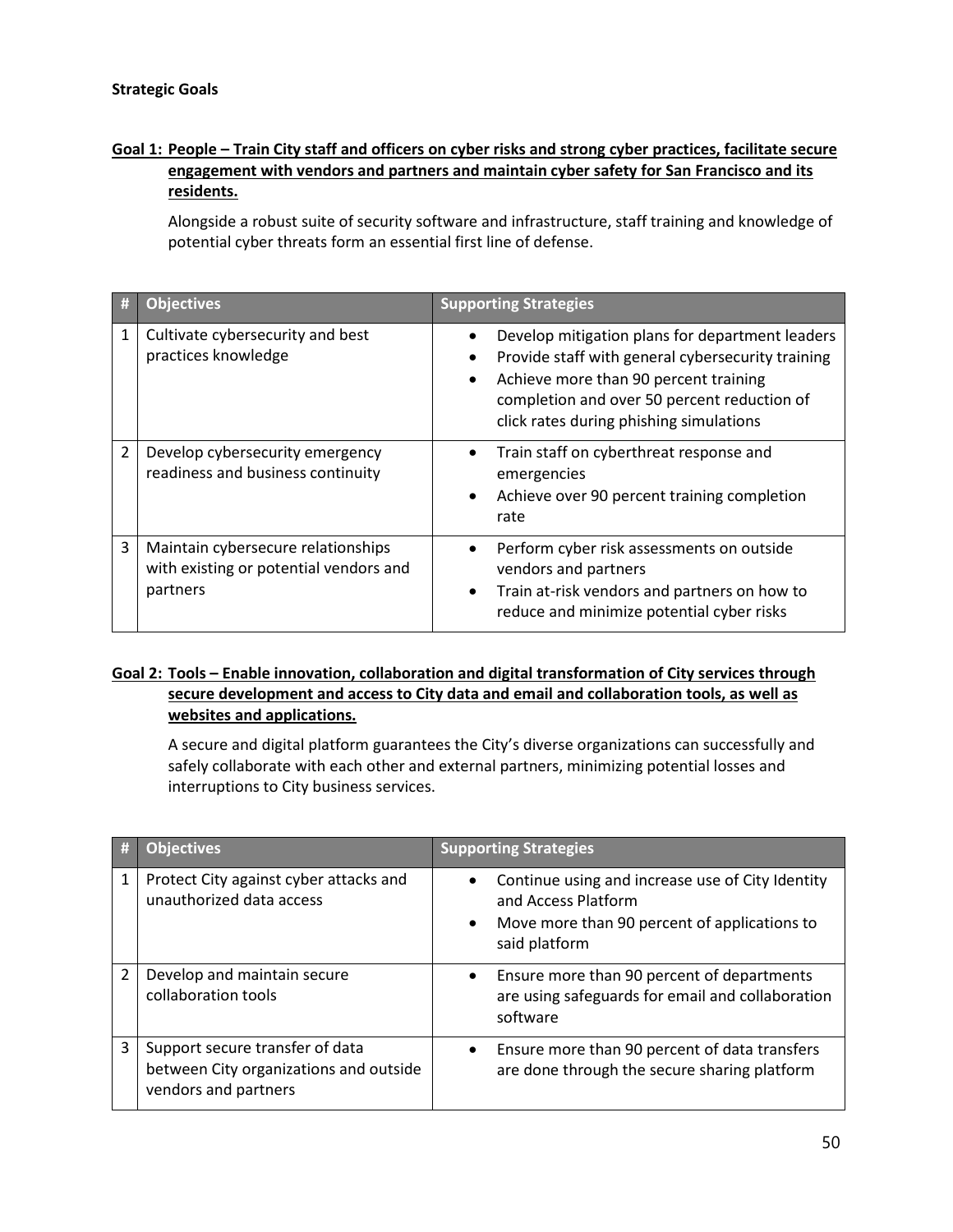#### **Goal 3: Tech – Build resiliency against cyber disruptions for City radios and telecommunication technology, servers and networks and computers and mobile devices.**

In the event of an actual cyberattack, quickly recognizing the source, informing affected parties and initiating an emergency response are critical to minimizing damage and interruption to services. Thorough implementation of security software and collaboration with department IT teams will ensure the City and County of San Francisco is poised and ready.

| <b>Objectives</b>                                                                     | <b>Supporting Strategies</b>                                                                                                                                                                                                                                                                    |
|---------------------------------------------------------------------------------------|-------------------------------------------------------------------------------------------------------------------------------------------------------------------------------------------------------------------------------------------------------------------------------------------------|
| Detect and stop cyberattacks on City<br>systems and networks                          | Ensure more than 90 percent of City computers<br>$\bullet$<br>and networks are protected with alarms and<br>monitored for cyber attacks                                                                                                                                                         |
| Enable Department IT teams to fix<br>vulnerable systems and increase<br>cybersecurity | Ensure more than 90 percent of City computers<br>$\bullet$<br>are equipped with security software to detect<br>and combat cyber vulnerabilities<br>Ensure more than 90 percent of City software is<br>$\bullet$<br>updated to mitigate cyber vulnerabilities<br>according to industry standards |

#### **5 Year Roadmap**

| FY 2021-22 | Assist departments with risk mitigation planning and execution                                                  |
|------------|-----------------------------------------------------------------------------------------------------------------|
|            | Enhance cyber training and increase completion rate<br>$\overline{\phantom{a}}$                                 |
|            | Conduct citywide cyber emergency preparedness exercise<br>$\overline{\phantom{a}}$                              |
|            | Implement enhanced vendor risk assessment process and supporting<br>platform                                    |
|            | Promote adoption of City identity and access solution and security sharing<br>platform                          |
|            | Increase resilience of cyber shared platforms                                                                   |
|            | Complete deployment of cyber alarms and security agents to city<br>computers                                    |
| FY 2022-23 | Implement cyber training customized to staff roles and responsibilities                                         |
|            | Enhance quantitative cyber risk model for Citywide cyber risk portfolio<br>$\overline{\phantom{a}}$<br>analysis |
|            | Pilot Bay Area regional initiative for common vendor cyber risk analysis                                        |
|            | Pilot digital identity for San Franciscans to enhance usability of City<br>services and protect privacy         |
|            | Implement advanced data analysis for early detection of cyber threats                                           |
|            | Automate cyberattack and vulnerabilities remediation                                                            |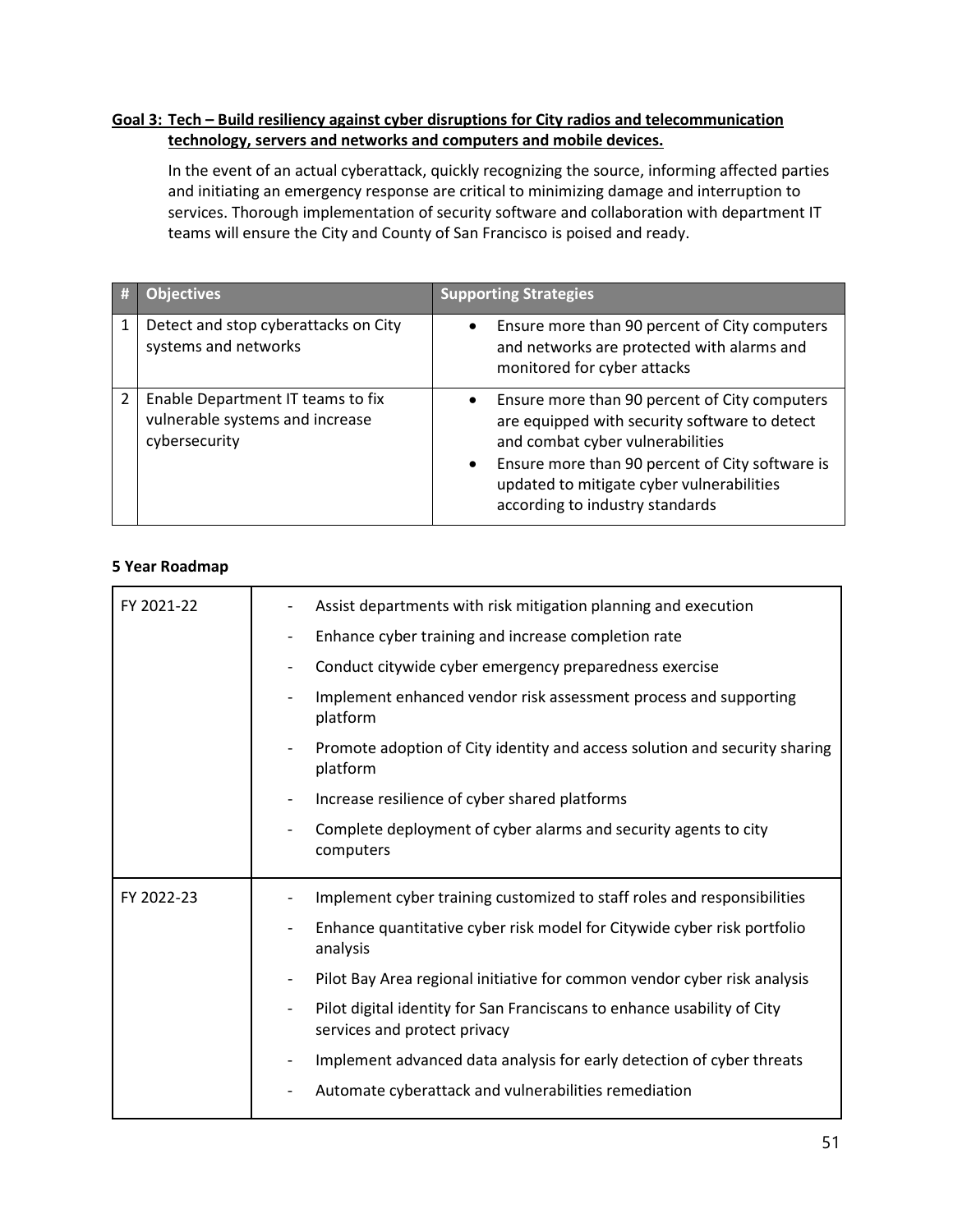| FY 2023-24 | Provide holistic understanding to City leaders of the cyber risk portfolio                                                                               |
|------------|----------------------------------------------------------------------------------------------------------------------------------------------------------|
|            | and potential impact of cyber risk on San Francisco communities                                                                                          |
|            | Streamline regional approach to assist with clear understanding of vendor<br>$\overline{\phantom{a}}$<br>cyber risk across the region                    |
|            | Implement digital identify that guarantees privacy protection and puts<br>$\overline{\phantom{a}}$<br>access in the hands of San Franciscans             |
|            | Leverage advanced machine learning in collaboration with industry<br>partners to protect against cyberattacks                                            |
| FY 2024-25 | Continue to partner with Bay Area government teams and national<br>organization for collective defense of government services against cyber<br>attackers |
|            | Leverage world-class solutions to deliver digital City services with safety<br>and privacy to San Franciscans                                            |
|            | Educate vulnerable communities on strong cybersecurity practices to<br>-<br>protect and promote use of digital City services                             |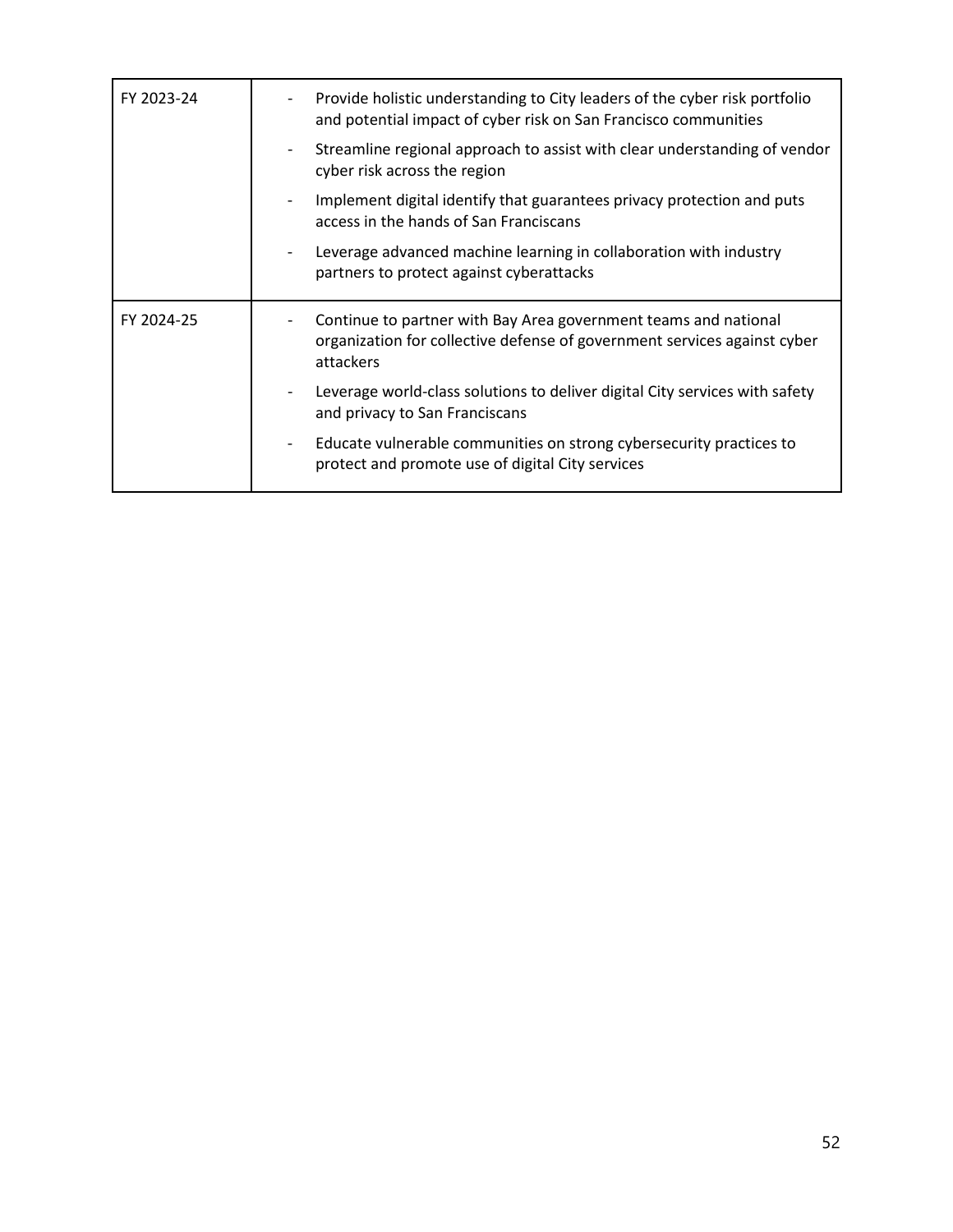## **IT Infrastructure Strategic Plan**



Department of Technology

The Department of Technology delivers technology infrastructure and services for voice, data and video networks. These fiber and wireless networks provide services such as radio communications and internet connectivity. City's Infrastructure and Operations team is dedicated to delivering high-availability connectivity and performance for telecommunications, data processing, file storage and disaster recovery in a hybrid cloud environment. Based on a software-defined network and state-of-the-art security tools, this infrastructure is underpinned by efficient and low-cost equipment and operations to achieve the lowest cost of ownership and risk.

#### **Vision for Infrastructure and Operations**

The City's Infrastructure and Operations teams (radio, fiber, network) strive to be a trusted leaders and partners delivering state-of-the-art, low-cost solutions to all CCSF agencies and the people of San Francisco.

#### *Digital City Infrastructure*

Investing in smart, sustainable technology to provide Internet service delivery to residents, government agencies, and businesses is an important rising opportunity. Digital Cities technologies includes several technologies—such as wireless connectivity, sensors, safety alarms, and sustainable solar lighting for outdoor public spaces. These modern technologies hold promise in improving efficiency, cost savings, speed, and functionality for a variety of public and commercial uses. Most importantly, this Digital Cities infrastructure would bring much needed broadband capacity to underserved neighborhoods. During the COVID pandemic, the City found that neighborhoods in the South East and Center of the City currently lack the underling fiber optic infrastructure to allow residents to reach educational, health care and employment on an equal basis. A ubiquitous digital cities network infrastructure would allow the City to quickly ensure that all members, especially those struggling with homelessness or housing costs to access to critical services. While it would not provide broadband to every home and business, it will provide the underlying platform to provide these services to the public in an emergency. public fiber backbone would allow the City to deliver

## *City Internal Business Infrastructure*

The City teams drive digital transformation with cloud-enabling technologies that align next generation infrastructure with the changing needs of the City. These services will expand in the following ways: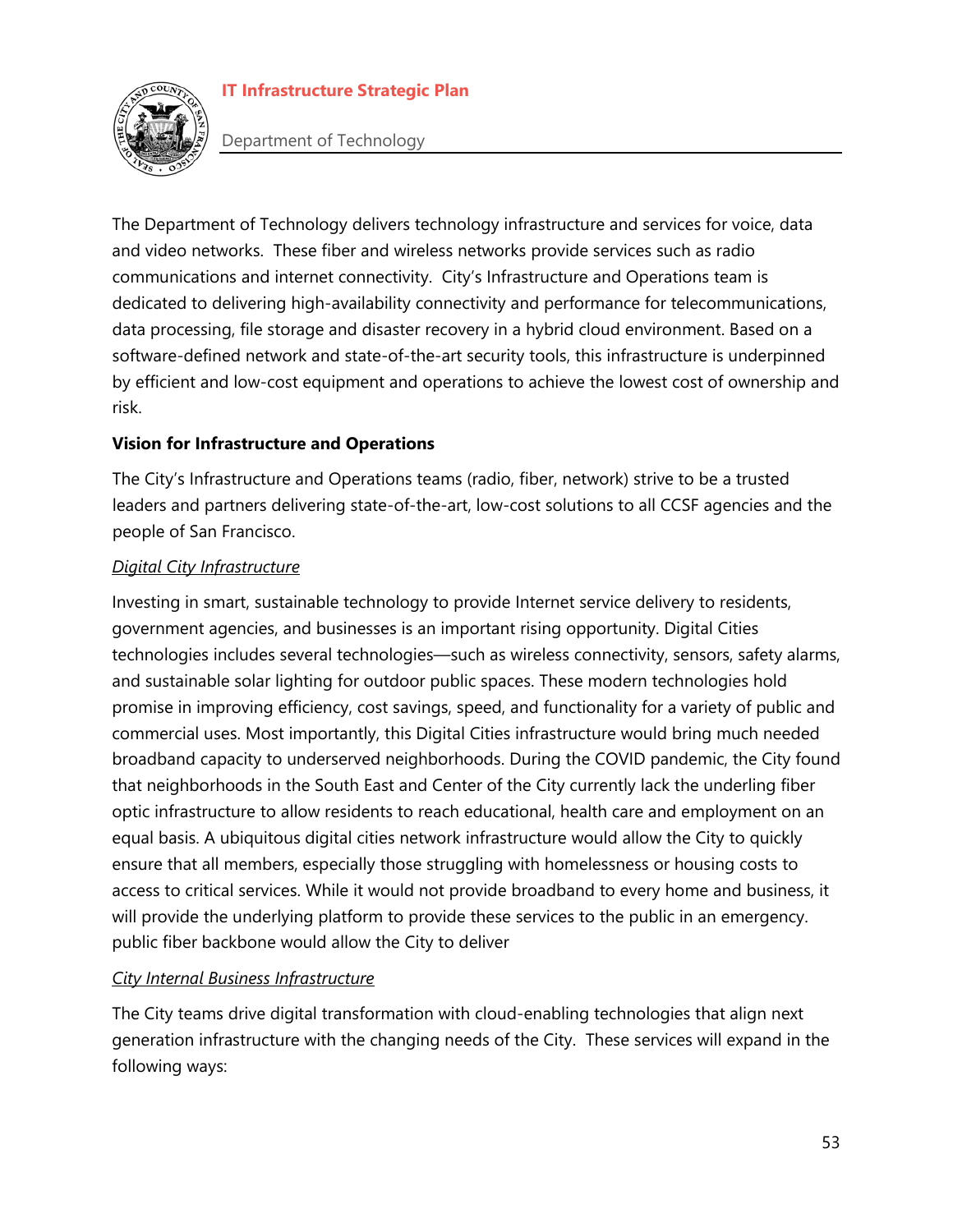*Infrastructure Foundations:* Plan, engineer, build, support and manage infrastructure that enables flexibility to support legacy City business systems as well as new technology investments and deliver the agility and capacity to handle emergencies. This smart intelligence infrastructure includes hybrid cloud data centers and networks, automated and tiered data protection platforms and multi-layered security and access control. CCSF's IaaS offers processing, storage and memory resource pools that can be used to build custom workload configurations suited to customers' business needs that can be managed independently by customers.

*Managed Operational Services:* Ensure service level agreements are managed effectively and proactive so that timely maintenance is completed to secure City data centers and network infrastructure. This ensures disaster recovery protocols for mission critical systems and are regularly monitored and maintained, creating resiliency which increases system availability and eliminates maintenance windows. Managed services include a robust VMware environment for compute and processing workloads, 800 Mhz radio infrastructure, high-speed network connectivity internally and to cloud providers and voice and telephone services such as soft phones, VoIP and call centers, as well as automated attendants.

*Capacity:* Deliver a hybrid cloud environment that optimizes application performance and maintenance while reducing costs. A hybrid model provides the benefits of cloud systems while maintaining flexibility to support applications that are less suited to the cloud. For newer business systems and Software-as-a-Service (SaaS) subscriptions, City infrastructure is extended to these third-party environments to integrate with CCSF's network and provide high speed and secure access. Easy access to public clouds is provided via the CCSF Cloud Exchange connection and highly resilient, highspeed interconnections with the CCSF Network, which clients can move into with established administration structures and onboard new cloud providers without the need to provision additional transport services. The City network's extension to these environments reduces latency and enables constant monitoring for cyber threats, in addition to easier access to public cloud providers.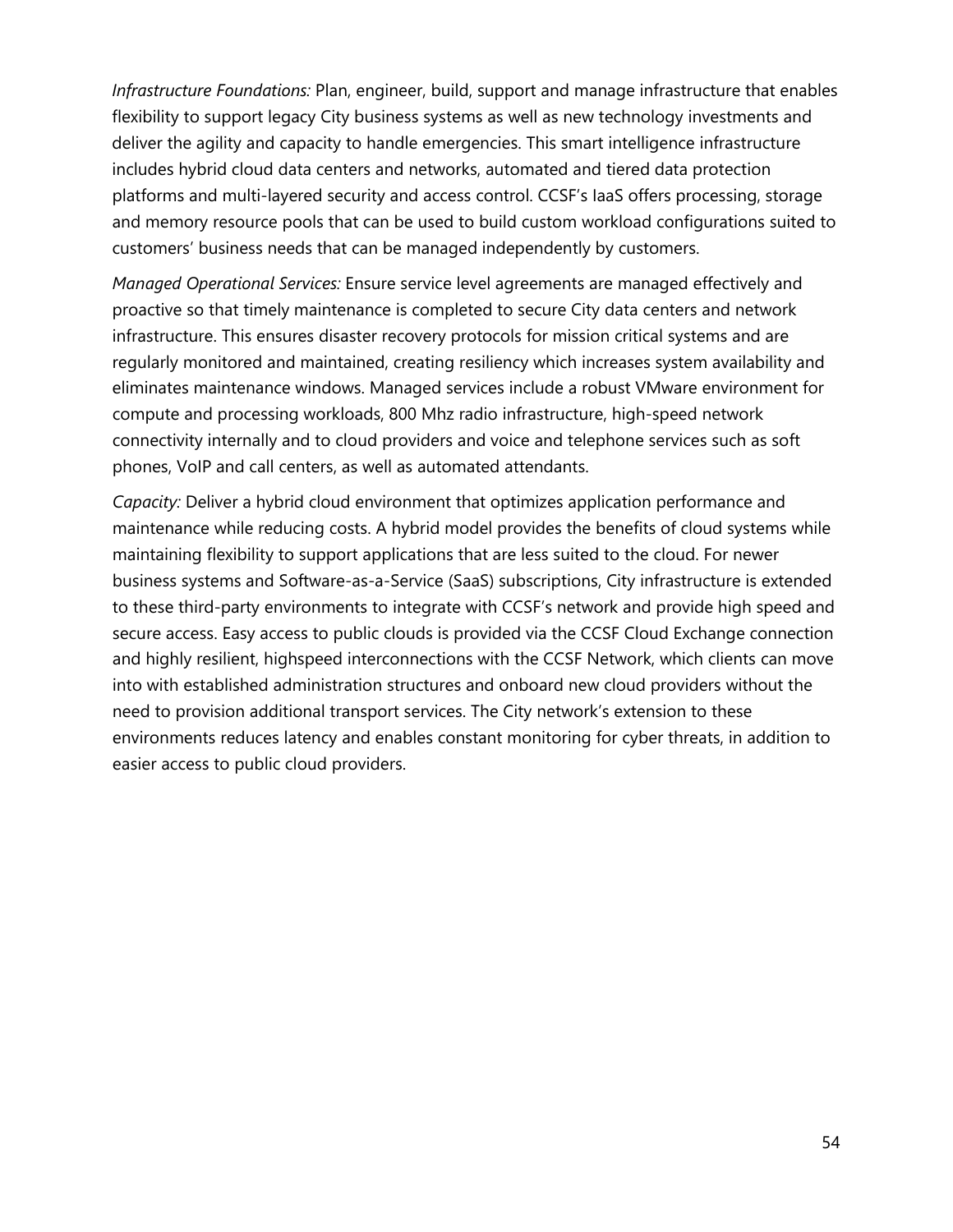## **Strategic Goals**

Goal 1: Highly Available Infrastructure – Engineer and deliver secure and resilient wireless and fiber networks and data centers (both City-owned and third party provided) infrastructure for current and future business system workloads.

Goal 2: Cost Efficient Capacity – Deliver server processing and storage capacity, connectivity and data transport at the lowest cost and with the most efficient system utilization possible to maximize real-time usage and reduce the demand for new capacity.

Goal 3: Excellent Customer Service – Ensure City departments receive excellent customer service when building, deploying and maintaining business systems.

#### **Background**

The Infrastructure and Operations teams design, implement and manage the City's infrastructure (on premise and through third-party cloud environments), wireless and fiber networks and telecommunications systems. This infrastructure is the backbone of City technology and digital business systems. Maintaining a high-performing, reliable and large-distribution environment supporting 52 different department business units is complex. Systems must be flexible enough to meet business needs with low maintenance costs and zero trust security. As an example, the SFCloud ecosystem delivers IaaS (Infrastructure-as-a-Service), Platform-as-a-Service (PaaS) and full Software-as-a-Service (SaaS) environments to accommodate departments' ranging needs. Each virtualized environment can be viewed and managed from departments' customized, selfservice consoles, providing SFCloud services greater versatility and agility while systems remain secure and efficient to maintain.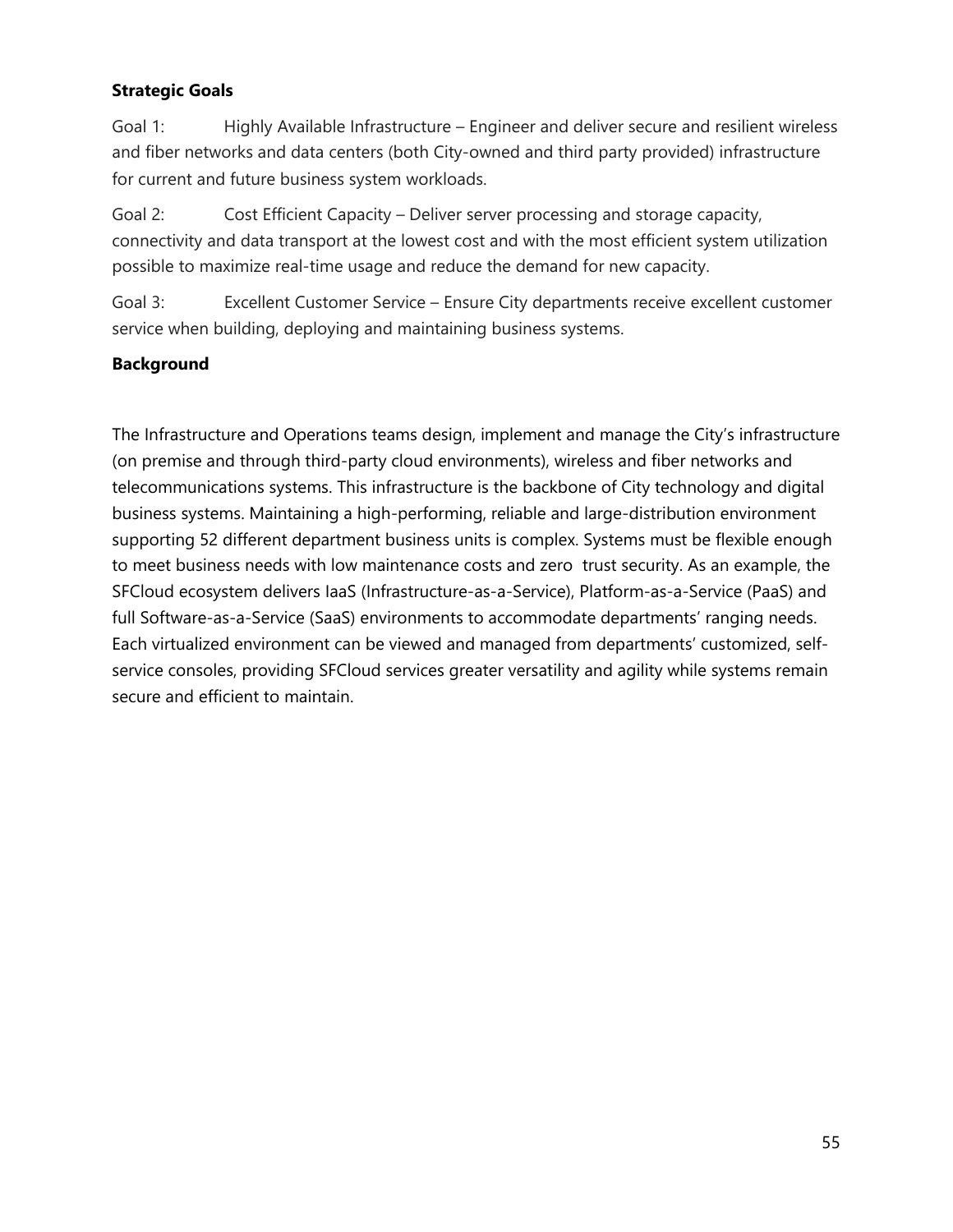## **Accomplishments**

Internet Service to Public Housing

The Fiber to Housing (FTH) project will build a fiber broadband network to support free Internet access to tenants in public and affordable housing sites, navigation centers and homeless shelters and sponsored by the City. (For the purposes of this summary, all of these are considered "affordable housing".) City investment to deliver fiber-based internet service to affordable housing an "equity equalizer" and the services is not throttled or less than commercial broadband service. At its core FTH seeks to provide very low income residents grappling with housing costs and those struggling with homelessness with state-of-the art Internet access that will open educational, health care and work resources.

Through the Fiber for Housing Project, FTH, over the last 2.5 years, the Department of Technology has connected over 6,000 units in 35 affordable housing sites to provide residents with free broadband internet access. As part of this effort and in response to the Covid-19 pandemic, in the Spring of 2020, DT accelerated the expansion of FTH to and 1,500 units in affordable housing buildings with high concentrations of students to accommodate distance learning. Also 32 community rooms were equipped with wifi for residents to access the Internet.

#### Network Modernization:

The City's network remains critical to the five-year Network Modernization project underway to modernize business systems with updated infrastructure and VoIP communications. Existing City network equipment does not provide enough capacity and is obsolete. In some cases, the equipment is no longer supported or is not sufficient to handle current or future data, video and voice processing needs. Moreover, as nearly all City departments are migrating to VoIP, updated network switches are critical to maintaining communication with the City's older phone systems.

The last three-years of the City's Network Modernization Project have seen existing network infrastructure successfully upgraded to improve performance, resiliency and security. The upgraded infrastructure accommodates current and future data demands for VoIP, digital business systems, video, document management, SaaS applications and mobility. Completed work includes:

the design and engineering of a modern, software-defined network that will secure and support the City's digital future;

implementation of the network core at the City's primary data center;

and implementation of the new City Permit Center which houses 12 departments and 1,800 employees.

This concentrated work has created millions of dollars in savings and enables San Francisco's future. Telecommuting during the COVID-19 pandemic would also not have happened without this new network core. The improved network provides Power-over-Ethernet (POE), can support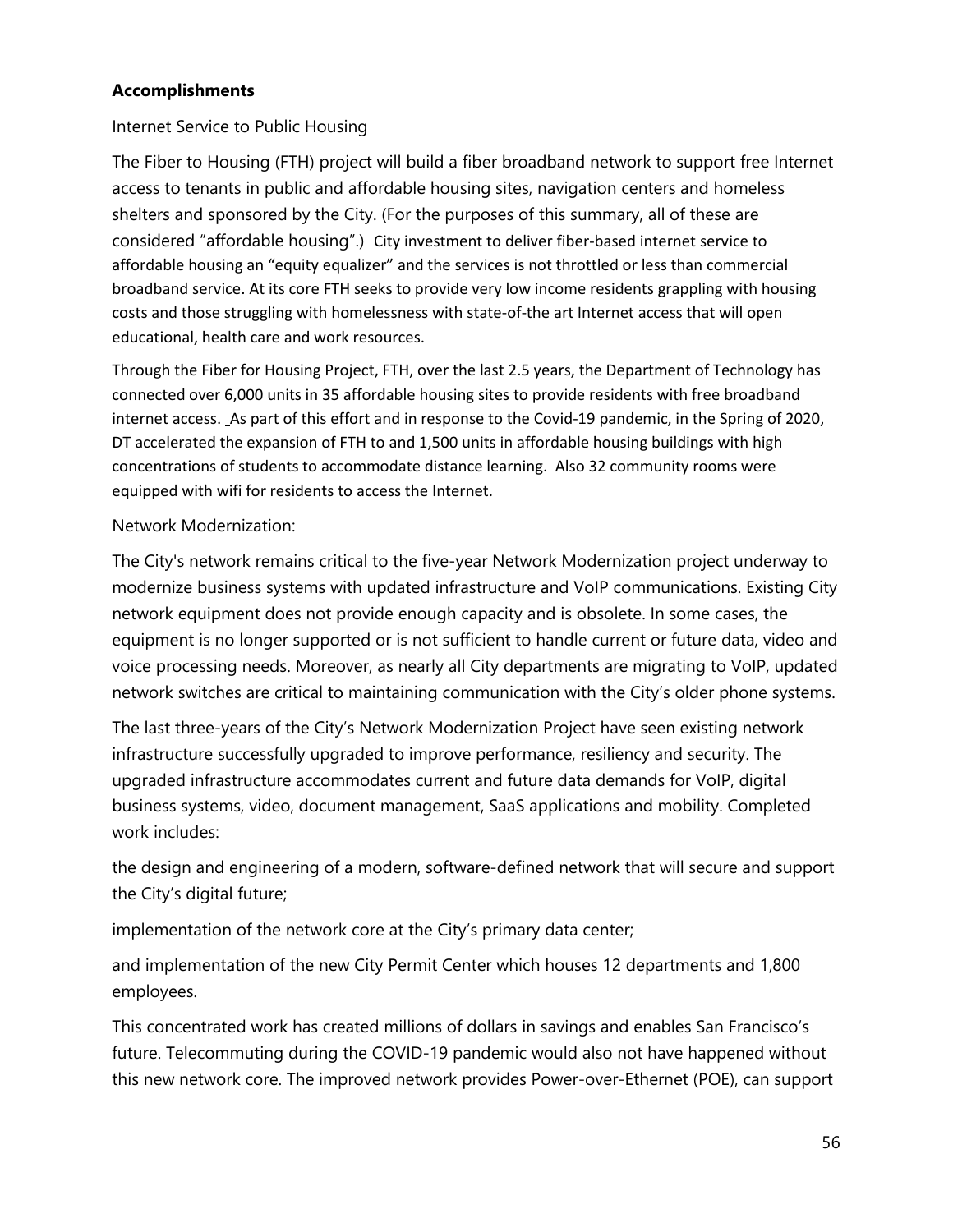existing City systems and provides increased capacity for VoIP and video applications. It is also 15 times faster than the old network and takes six times less space in City data centers.

#### Telephony Modernization:

VoIP uses Internet Protocol (IP) to transmit telephony voice signals as digitized data packets over an IP network. One of the City's motivations for converting to VoIP is that a significant portion of the current Avaya PBX systems are no longer supported by the vendor. These PBX systems are obsolete and suffer regular failures. Voicemail systems are also an essential service and Avaya maintenance costs for them are skyrocketing. When these patchwork and unstable PBX systems are replaced with the VoIP telephone system and retired, the City will save \$2 million per year.

Additional savings will be created by efficiencies from centralization and the decreased need for real estate space in City data centers. The new VOIP infrastructure requires 1/1000th of the space required by the legacy system and space is at a premium. The system is centralized into 4 "pizza box" sized devices. It's quadruple-redundant, situated in a highly-survivable data center, has encrypted communications for additional safety, it is very easy to support because it is centralized (as opposed to being separated between 100's of racks throughout the entire city) and is collocated with the network, thereby removing the need to have miles of telephone wiring inside each of our City buildings. Moreover, an overall reduction in complexity brings operational savings and the benefits of modernized telephony system. With VoIP, modern and cutting-edge infrastructure can accomplish much more with much less.

The Telephony Modernization project started in FY19/20, and to date DT has successfully migrated 30 plus departments to VoIP. This includes the state-of-the-art City Permit Center at 49 South Van Ness, which houses 12 departments and 1,800 employees serving the public.

## Digital City Initiative

The Digital Cities Initiative would leverage the fiber and internet infrastructure to the City housing units and provide additional benefit to surrounding city facilities such as navigation centers, parks, emergency shelters, community centers, and medical sites. The City fiber Internet service would decrease operational costs to these City funded public/private facilities.

The Department of Technology completed the first phase of the Digital City initiative which was a feasibility study. The study recommends an initial two-year pilot program at a cost of \$2 million. If successful, the City could consider a citywide implementation. This program would replace the aging Emergency Call Box system and Outdoor Public Warning System with newer, more secure robust alternatives that would enhance public safety and deliver wifi services. The initiative could be funded with grants or public-private partnerships.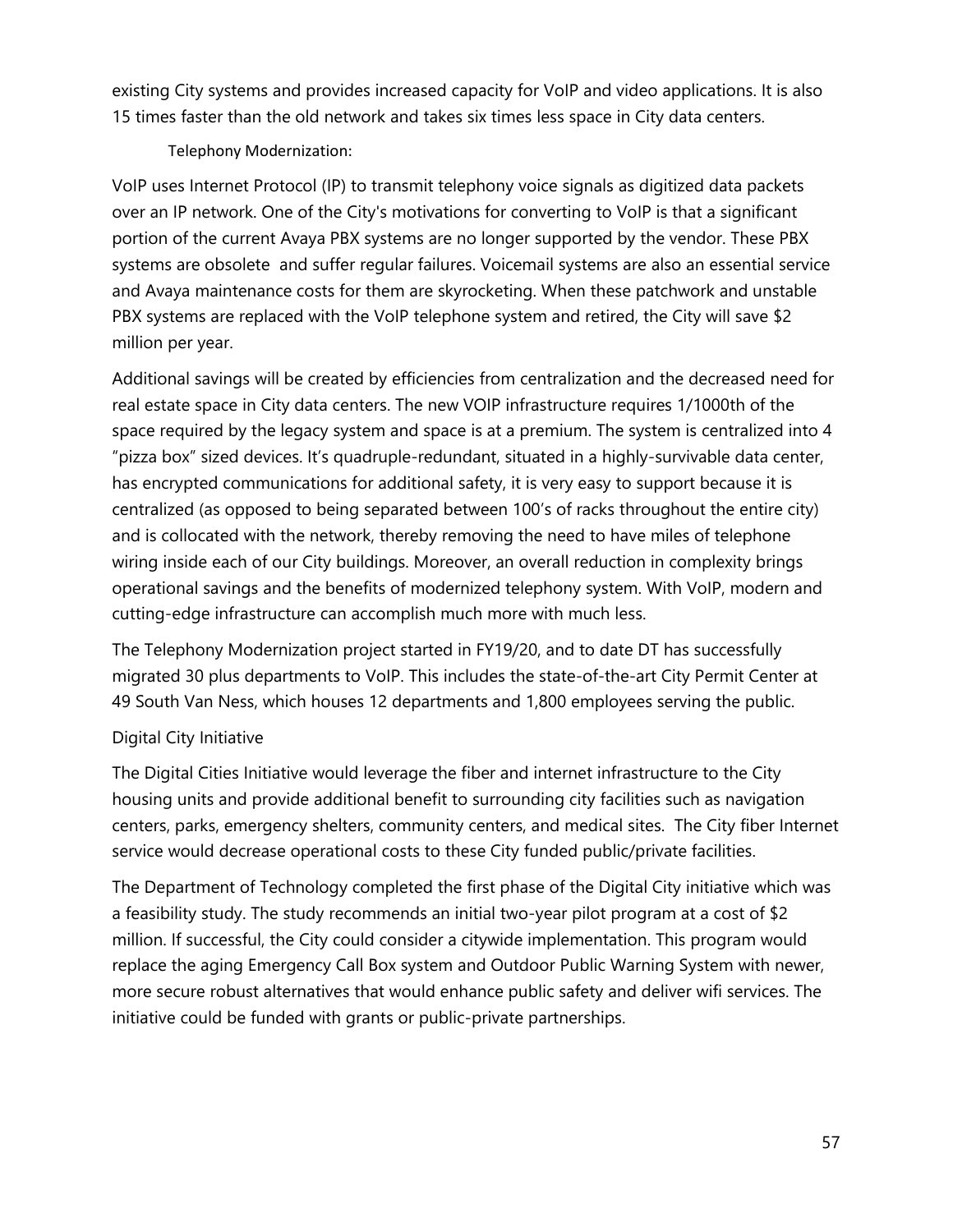# **Strategic Goals**

# **Goal 1: Highly Available Infrastructure – Engineer and deliver secure and resilient network and data center (both City-owned and third party provided) infrastructure for current and future business system workloads.**

Highly available infrastructure and communications enable City departments to provide efficient and cost-effective services and look forward to new digital services for the City.

| #              | <b>Objectives</b>                                                                                                     | <b>Supporting Strategies</b>                                                                                                                                                           |
|----------------|-----------------------------------------------------------------------------------------------------------------------|----------------------------------------------------------------------------------------------------------------------------------------------------------------------------------------|
|                | <b>Extend the City network to third</b><br>party cloud providers and enable<br>monitoring of the remote<br>workloads. | Complete the connectivity to AWS<br>Build connectivity to Google Cloud<br>Build and implement the redundant backhaul                                                                   |
| $\overline{2}$ | Develop automated processes to<br>remotely monitor, secure and<br>support all cloud environments.                     | Provide new self-service tools for users to<br>manage their system environments<br>Leverage new SDN to provide security<br>alerting and edge awareness                                 |
| 3              | <b>Exercise disaster recovery and</b><br>prove recovery point times for City<br>mission critical systems.             | Test failover and operational readiness for<br>mission critical systems and document<br>findings<br>Implement needed improvements to improve<br>resiliency and reduce time to recover. |

**Goal 2: Cost Efficient Capacity – Deliver server processing and storage capacity, connectivity and data transport at the lowest cost and with the most efficient system utilization possible to maximize real-time usage and reduce the demand for new capacity.**

Infrastructure operations must deliver cost-efficient service. Holding operational cost increases to three to five percent per year ensures funding for new investments in City business systems such as modernizing legacy systems or implementing new technologies.

| #   Objectives | $\mid$ $\mid$ Supporting Strategies $\mid$ |
|----------------|--------------------------------------------|
|----------------|--------------------------------------------|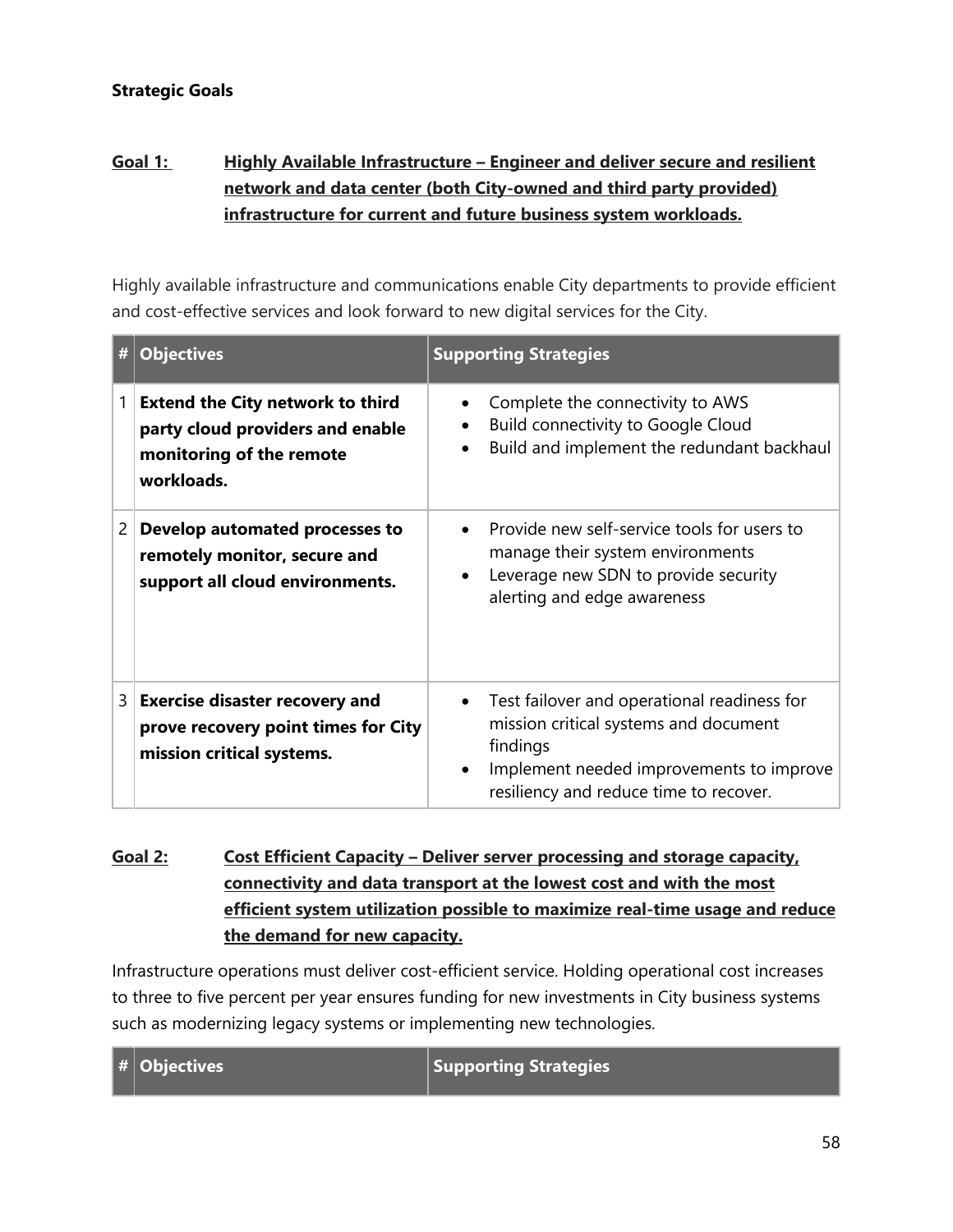|                | <b>Utilize the new Data Transport</b><br><b>Contracts to achieve cost savings</b><br>for ISP and fiber connectivity                                                                               | Competitively quote data transport services<br>and lower costs<br>Assist Departments in correctly using these<br>$\bullet$<br>contracts to lower ISP and data transport<br>costs                                                                                          |
|----------------|---------------------------------------------------------------------------------------------------------------------------------------------------------------------------------------------------|---------------------------------------------------------------------------------------------------------------------------------------------------------------------------------------------------------------------------------------------------------------------------|
| $\overline{c}$ | <b>Enable Departments to have</b><br>"choice" of platform type, e.g.<br>laaS, PaaS, SaaS, and providers to<br>optimize their application<br>environment and cost.                                 | Present options to Departments that are<br>$\bullet$<br>modernizing systems or building new<br>applications.<br>Engineer efficient short term and long term<br>data storage strategies.<br>Ensure Departments are protected and have<br>access to backups of data in SaaS |
| 3              | Leverage VM technology and<br>management to extend processing<br>from the City core to 3rd party<br>cloud to provide Departments with<br>a seamless and single console for<br>managing workloads. | Build the VMware infrastructure to centrally<br>$\bullet$<br>manage environments across multiple<br>providers.<br>Build new console technology to provide<br>more control and troubleshooting<br>capabilities to department system admin<br>teams                         |

# **Goal 3: Excellent Customer Service – Ensure City departments and internal Department of Technology divisions receive excellent customer service when building, deploying and maintaining business systems.**

Building and supporting city technology infrastructure requires excellent customer service. The Infrastructure team works to ensure department system administration staff are well trained and have tools and resources available. When a problem is identified, the Team and customers work together to quickly find a solution. Services encompass regular new system builds (servers and storage), maintenance (patches and upgrades) and problem resolution (application issues or infrastructure connectivity).

| <b>Objectives</b>                                                                                      | <b>Supporting Strategies</b>                                                                                                                                                                 |  |
|--------------------------------------------------------------------------------------------------------|----------------------------------------------------------------------------------------------------------------------------------------------------------------------------------------------|--|
| <b>Ensure users are aware and</b><br>trained on all available<br>infrastructure tools and<br>resources | Create online help quide from the DT Service<br>environment for department system admins<br>Expand the management console for Vmware to<br>$\bullet$<br>deliver new metrics and capabilities |  |
| <b>Measure customer</b><br>satisfaction                                                                | Conduct a customer satisfaction survey to<br>$\bullet$<br>understand where the I/O team can improve<br>service                                                                               |  |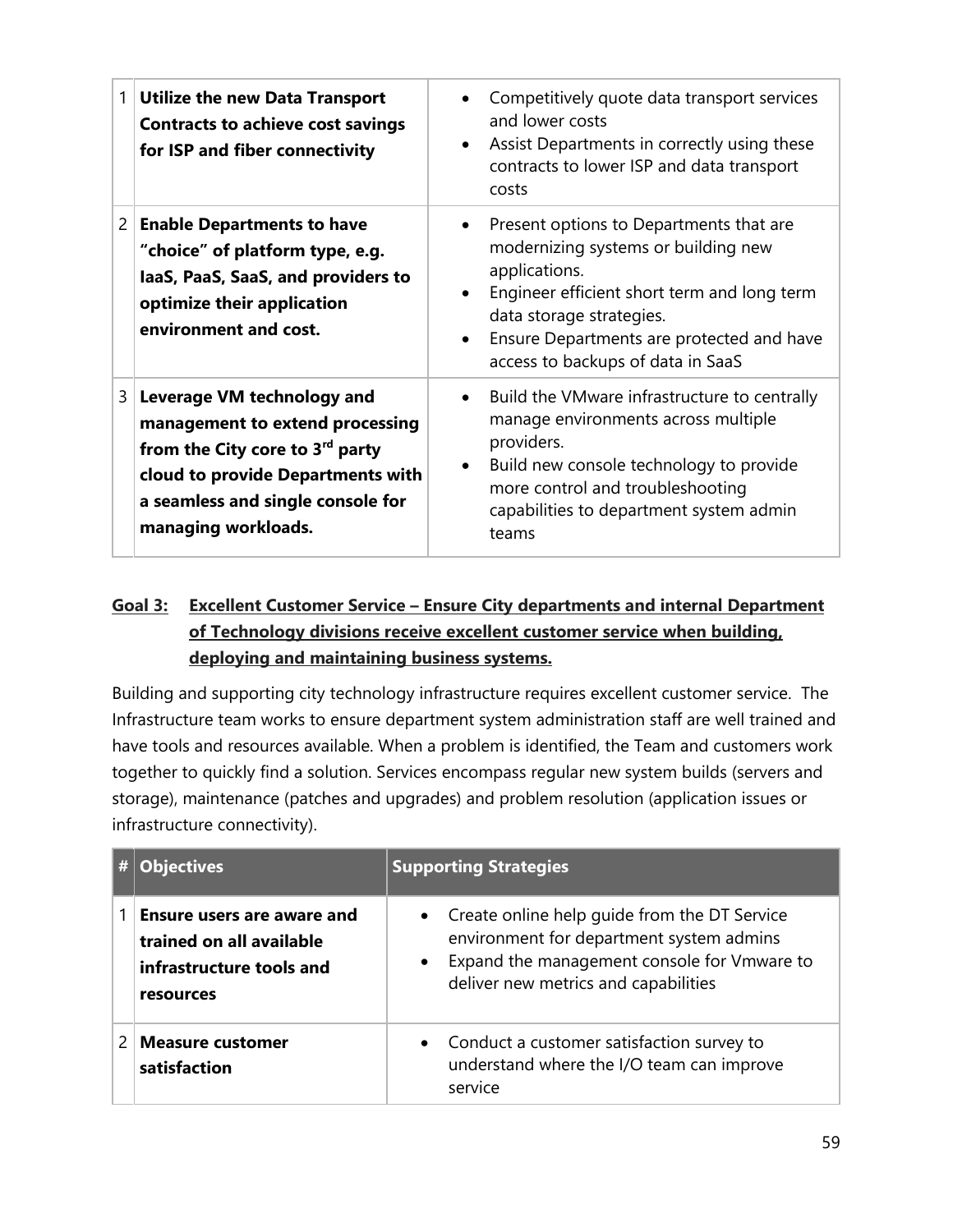|                                                                                               |           | Compare City customer satisfaction score with<br>industry                                                                        |
|-----------------------------------------------------------------------------------------------|-----------|----------------------------------------------------------------------------------------------------------------------------------|
| <b>Work proactively with</b><br>vendors to reduce the<br>recovery time when problems<br>occur | $\bullet$ | Ensure after-action reports with vendors are<br>completed<br>Escalate recurring problems to management for<br>contractual remedy |

# **5 Year Roadmap**

| FY 2021-22 | Continue the modernization of the City data centers, network,<br>connectivity, and VoIP<br>Migrate additional CCSF departments and agencies to SDN/SDA (30<br>Library facilities, Cesar Chavez (DPW), and Sheriff)<br>Full deployment of SDN technologies at the Rancho and SFO Data<br>Centers<br>Integration of network edges<br>Pilot Digital City technology in a low income neighborhood                                                                             |
|------------|---------------------------------------------------------------------------------------------------------------------------------------------------------------------------------------------------------------------------------------------------------------------------------------------------------------------------------------------------------------------------------------------------------------------------------------------------------------------------|
| FY 2022-23 | Continue the modernization of the City data centers, network,<br>connectivity, and VoIP<br>Achieve cost avoidance by eliminating old PBXs that are outdated,<br>failing, and unsupported.<br>Fully implement the new VoIP call manager with geographical high<br>availability in mind.<br>Continue to reduce the number of wires for communications (data<br>and voice), especially in new constructions or remodels<br>Expand Digital City technology to new communities |
| FY 2023-24 | Continue the modernization of the City data centers, network,<br>$\qquad \qquad -$<br>connectivity, and VoIP<br>Test migration of workloads between 3rd party providers to validate<br>data and system transportability.<br>Create industry partnership to fully deploy Digital City technology<br>$\overline{\phantom{a}}$<br>and service in the City                                                                                                                    |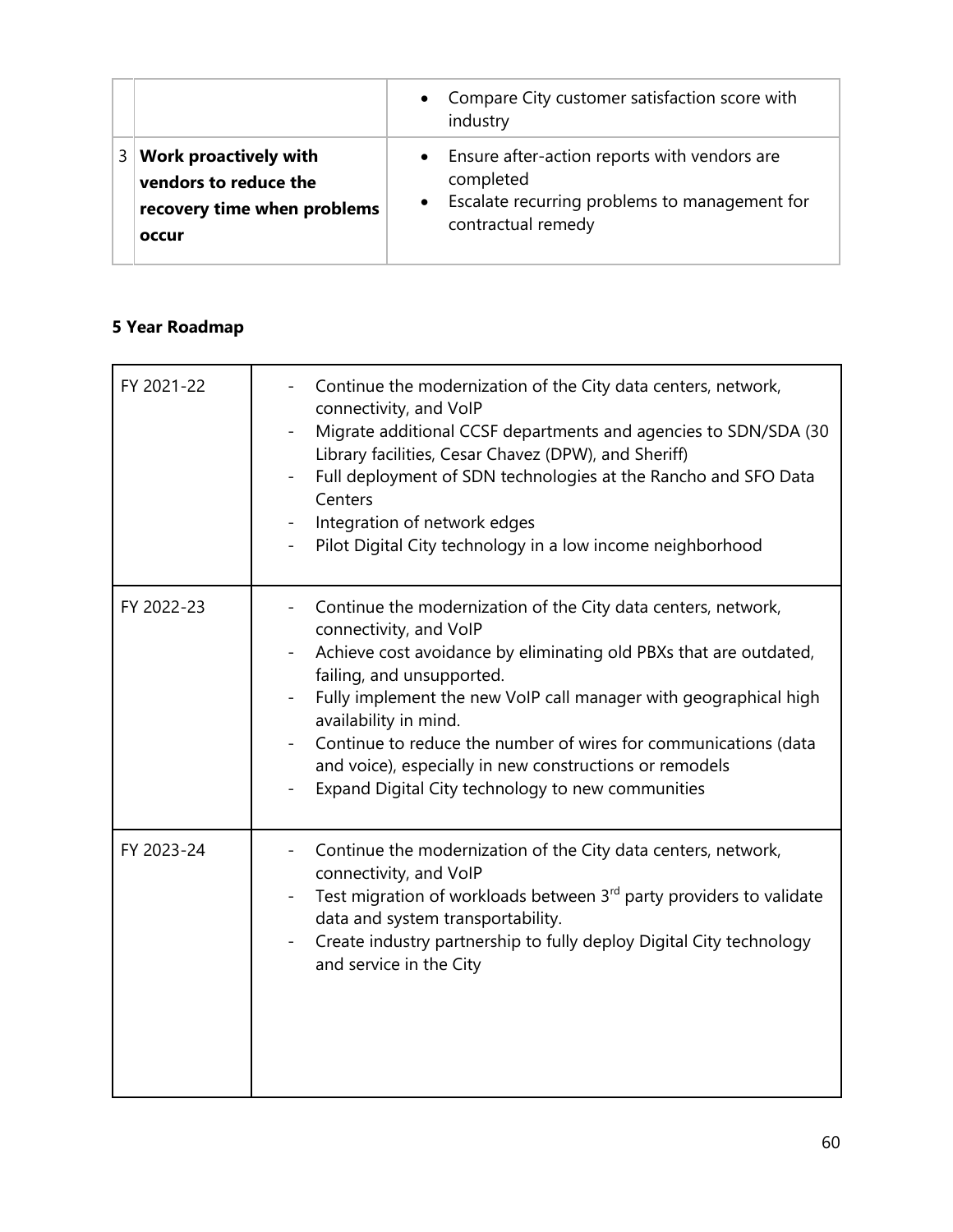| FY 2024-25 | Finalize and complete any remaining modernization projects and<br>$\overline{\phantom{a}}$<br>tasks for the City's data centers, network, connectivity, and VoIP<br>Test the high availability and DR for essential systems<br>Continue deployment of Digital City infrastructure and network                                           |
|------------|-----------------------------------------------------------------------------------------------------------------------------------------------------------------------------------------------------------------------------------------------------------------------------------------------------------------------------------------|
| FY 2025-26 | Build asset inventory and maintenance plan for the infrastructure<br>environment. Estimate capacity growth and upgrade costs to<br>determine the Total Cost of Ownership and optimize environments<br>to achieve a normalized and predictable operational cost model.<br>Continue deployment of Digital City infrastructure and network |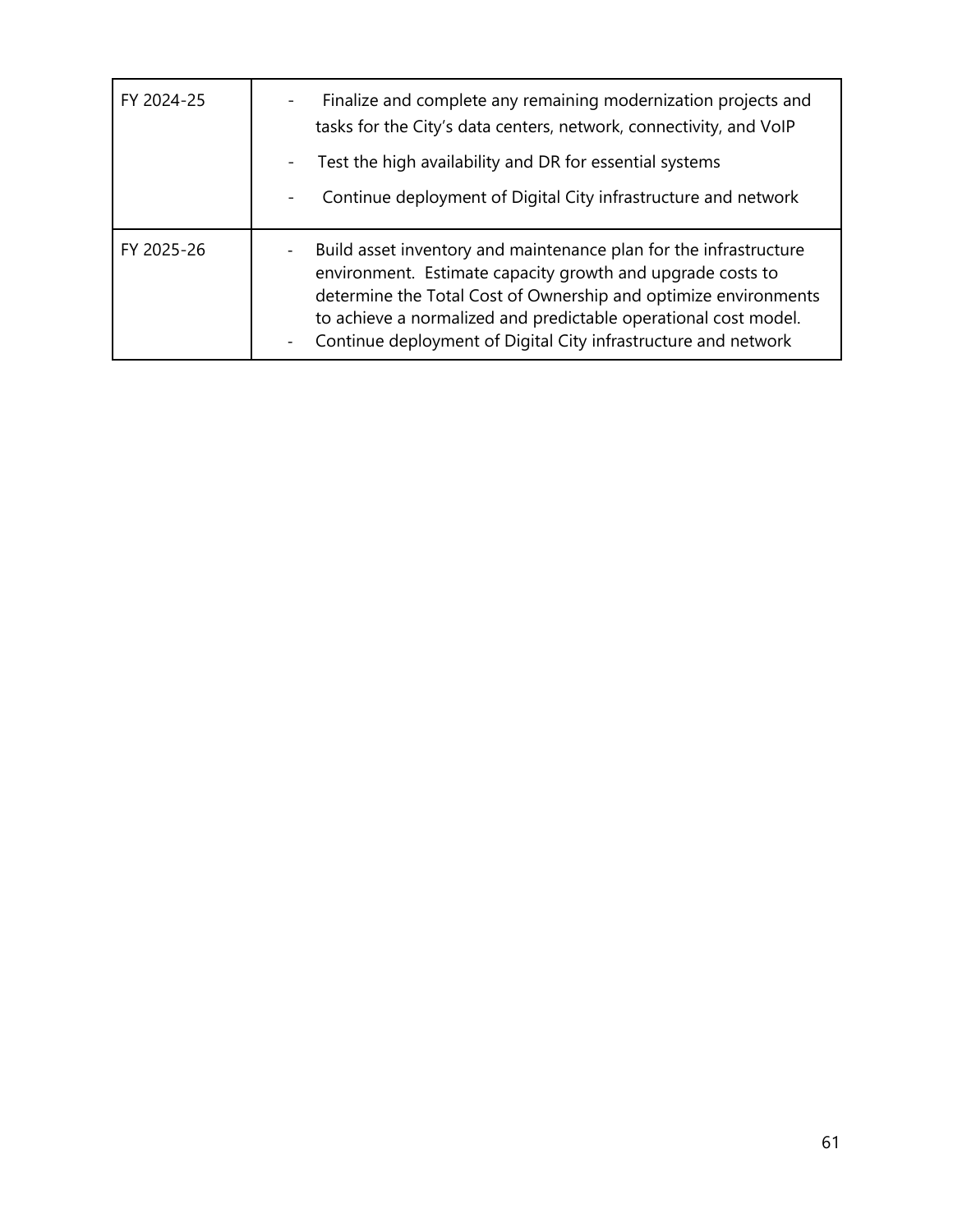## **Technology Procurement Challenges and Roadmap**

### **Program Mission**

Establish an overarching technology procurement strategy that creates a procurement environment which will better enable the City to provide unified services across all City Departments and greater accessibility to its services for all San Francisco residents. To do this, the Office of Contract Administration (OCA) will strive to:

- Provide tools to improve and standardize the ways in which the City procures technology;
- Establish a unified set of processes for purchasing IT products/services that is easily shared and understood by all City Departments;
- Encourage the free-flowing exchange of ideas and innovation among all City departments;
- Leverage the City's purchasing power for certain purchases rather than negotiate piecemeal by Department; and
- Foster greater equity in technology procurement.

## **The Challenge of Technology Procurement**

When it comes to Technology procurement, City Departments face a number of challenges to the equitable and resilient provision of public services. Some of these challenge areas include:

- Equitable access to services when available by online or digital means only;
- Siloed digitization efforts that result in inconsistent service experiences and lack of datasharing across departments;
- Lost opportunities to maximize City's leverage as a singular entity in terms of pricing and cybersecurity/privacy needs.

Due to the rapidly evolving nature of the technology industry and complexity of technology solutions, technology procurement is currently one of the most complex, riskiest, and problematic areas of City procurement. We have identified the following challenges in the City's technology procurement processes:

## **1. Lengthy Process**

- Standard public procurement process is too long for technology procurement.
- Because of the rapidly changing nature of Technology industry, certain Technology may become obsolete by the time an award is made.

## **2. Lack of Technical/Subject Matter Expertise**

• Department end users are relied upon to be the subject matter technical experts in the procurement process. When Department end users do not have sufficient technical knowledge of the technology being procured (e.g. minimum essential technical specifications and operational features and network security requirements), it can result in delays in the procurement process and ultimately, performance issues once the technology is delivered.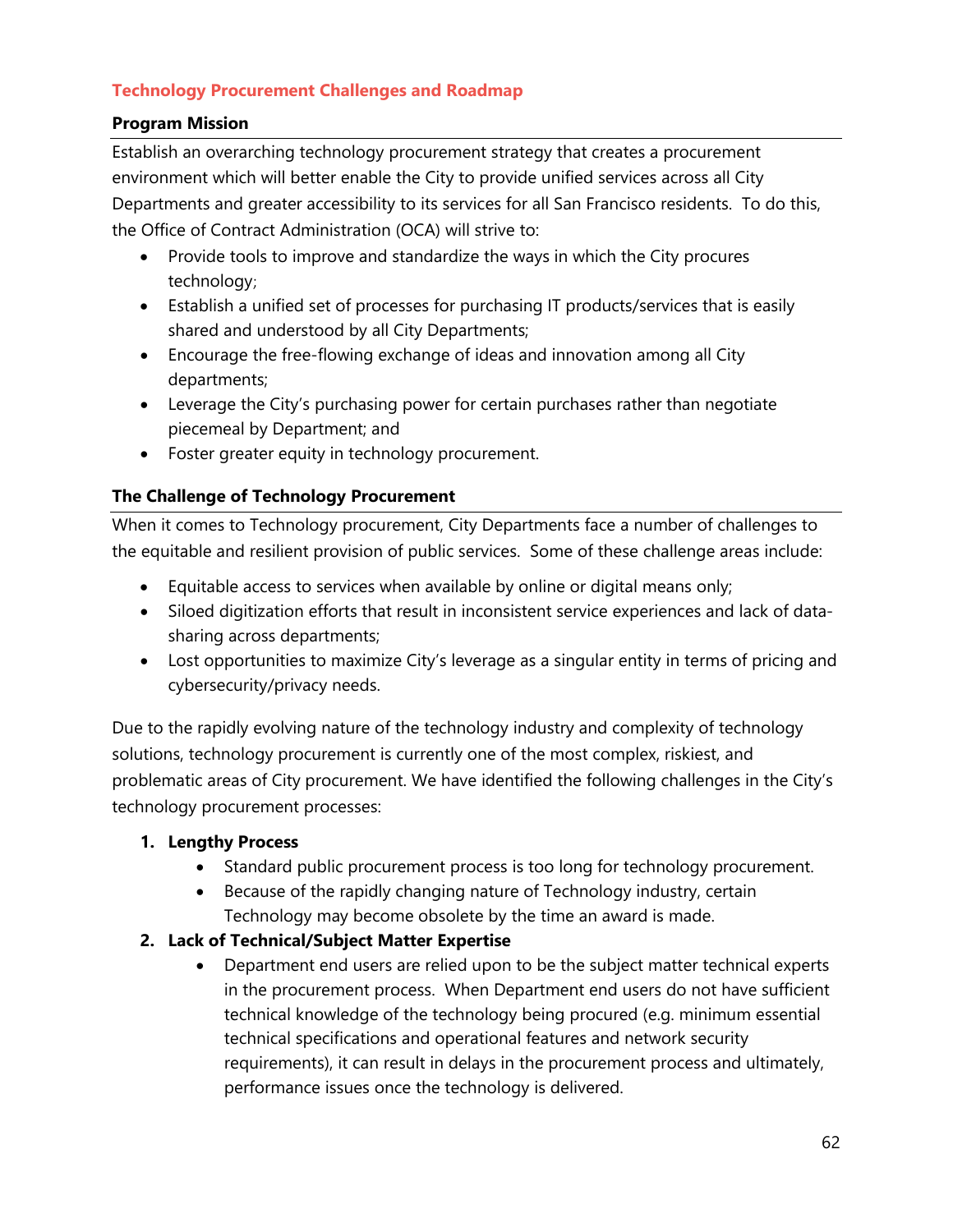- These Departments lack staff with the requisite combined experience in procurement processes and procedures and technical expertise, which is especially an issue for small or new Departments engaging in the purchase of Technology Professional Services, a responsibility delegated to Departments.
- These solicitations often have mistakes and omissions.

## **3. Data Security, Ownership Rights, Licensing**

- Technology procurements are often high-risk purchases because of concerns over data security, ownership rights, and violations of license rules. All too often, City interests are not appropriately protected.
- Departments should use the correct contract template, correct terms, and correct purchasing vehicle. Often times, the incorrect contract templates are used or Prop Q is used to make the purchase.

## **4. City Contract Terms Do Not Address Business Needs**

• City's contract terms are necessarily exhaustive with the purpose to protect the City's rights and information, but they can be complicated and contrary to those typically used in the Technology industry which can lead to issues during the negotiation process and sometimes prevents the City from contracting with firms.

## **5. Technology Pervades Nearly Everything (the Internet of Things)**

- Because technology is now in everything, purchases for non-technology commodities often include technology and thus merit special handling and documentation which slows down the purchasing process. In some cases, it is not known early enough that a non-technology commodity includes technology, and the purchase is made without vital technology-specific protections for the City.
- It is not always immediately evident if a procurement is a Technology procurement or non-Technology procurement.
- A Technology item can be purchased as a non-Technology item, and as a result specific Technology terms or documentation that should have been included is omitted.
- "Internet of Things": P-220 is insufficient to address terms/conditions for commodities involving software licensing/maintenance. Need additional, standardized terms.

## **6. Lack of Diversity Among Technology Partners**

- There is a lack of diversity among technology partners which leads to inequality.
- It is difficult to encourage Departments to use Micro LBE set asides because of the low dollar thresholds that are associated with Micro LBE Set Asides
- A lot of the business in City Technology procurement is concentrated in a few companies. This is especially so in the City's Technology Marketplace.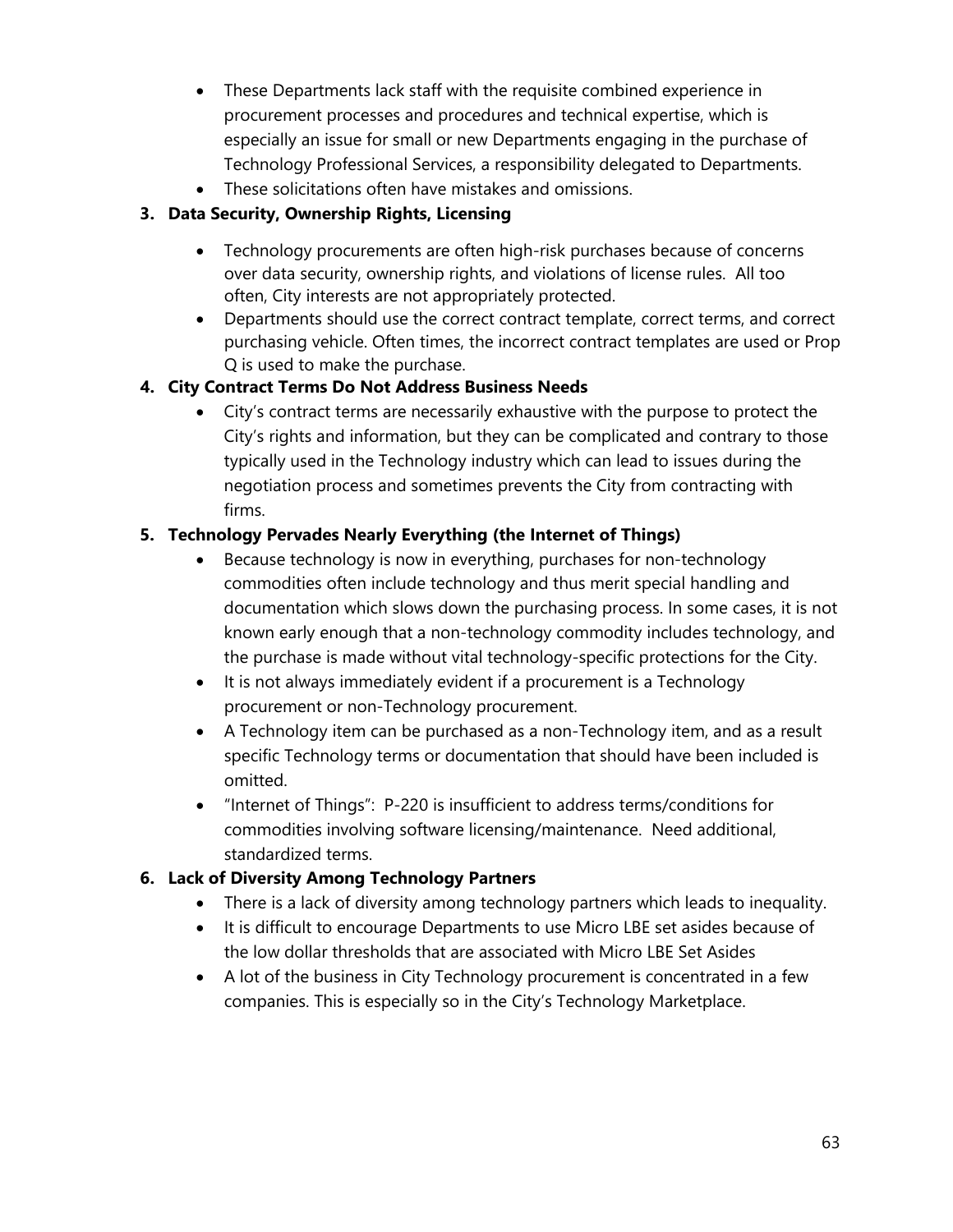## **Strategic Goals to Address These Issues**

The identification of challenge areas presents an equal opportunity to address these shortcomings. The following five strategic goals can be achieved through a number of actionable objectives, some of which can be executed and implemented in a matter of months, while others may require a longer time horizon. That a number of these objectives span multiple strategic goals indicates that there is a multiplier effect to be gained from each incremental improvement we make to technology procurement in the City.

*Table 1* provides a snapshot of five strategic goals, the actionable objectives, and the time horizon needed to achieve each objective. Additional detail on each strategic goal and actionable objective is provided further below.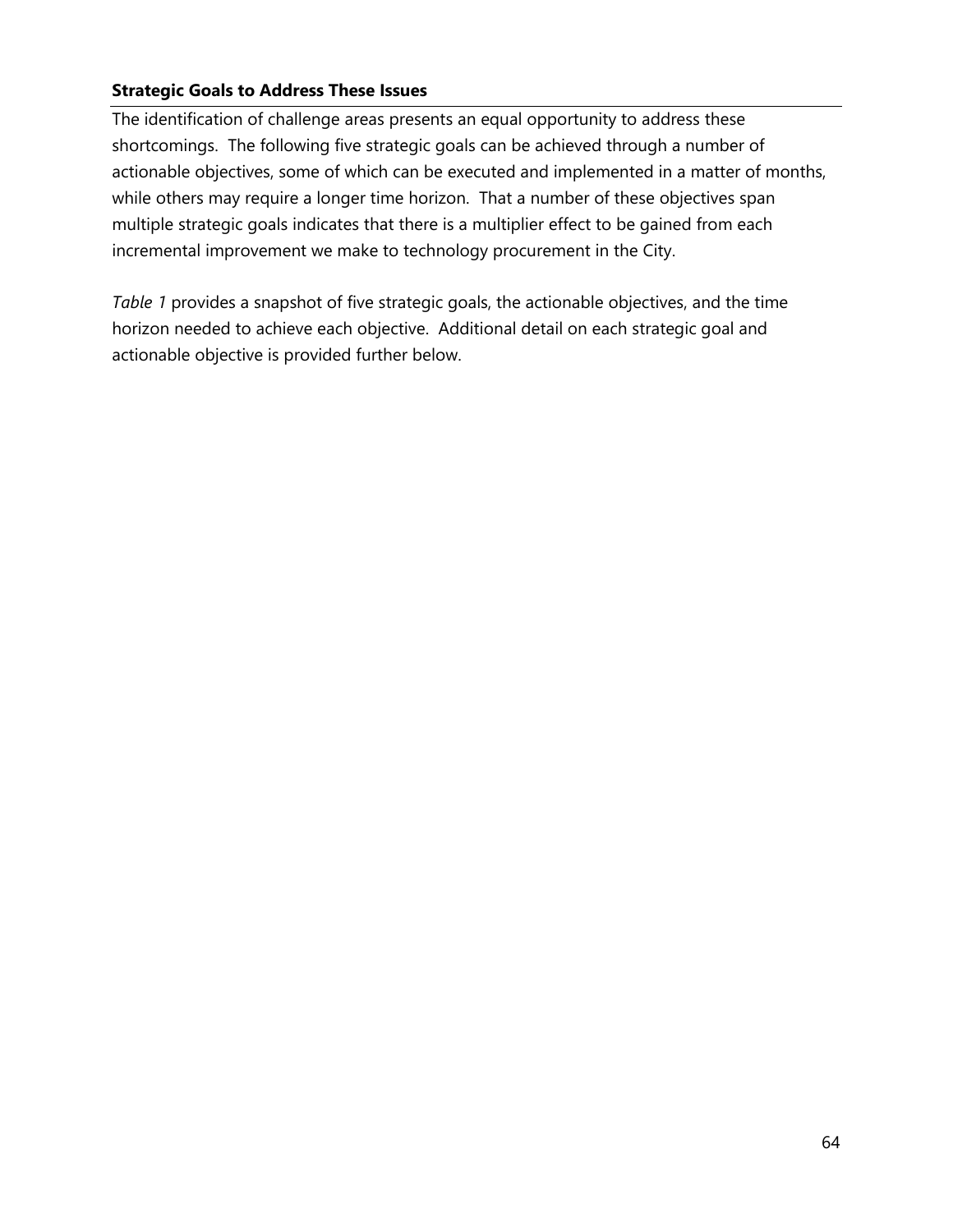# **Table 1. Technology Procurement Matrix: Objectives to Achieve Strategic Goals**

|                               |                                                         | Goal 1                                                          | <b>Goal 2</b>                                                              | Goal 3                                                             | Goal 4                        | Goal 5                                                         |
|-------------------------------|---------------------------------------------------------|-----------------------------------------------------------------|----------------------------------------------------------------------------|--------------------------------------------------------------------|-------------------------------|----------------------------------------------------------------|
| <b>Time</b><br><b>Horizon</b> | <b>Objectives</b>                                       | <b>Development</b><br>of innovative<br>procurement<br>practices | <b>Unified</b><br><b>Enterprise</b><br><b>Agreement</b><br><b>Strategy</b> | <b>Standardization</b><br>of Procurement<br><b>Practices/Tools</b> | <b>Legal</b><br><b>Reform</b> | <b>Equity/Inclusion</b><br>in Technology<br><b>Procurement</b> |
|                               | <b>Tech RFP Template</b>                                |                                                                 |                                                                            | X                                                                  |                               |                                                                |
|                               | Tech RFI Template                                       | X                                                               |                                                                            | X                                                                  |                               |                                                                |
|                               | <b>Tech RFP Database</b>                                | X                                                               | X                                                                          |                                                                    |                               |                                                                |
|                               | Early OCA & CAT<br>engagement                           | X                                                               |                                                                            | X                                                                  |                               |                                                                |
|                               | Tech<br>Implementation<br>Checklist                     | X                                                               |                                                                            |                                                                    |                               |                                                                |
| $\leq 1$                      | More<br>Piggybacking                                    | X                                                               |                                                                            |                                                                    |                               |                                                                |
| year                          | Dept CIO/CISO<br><b>Review</b>                          |                                                                 |                                                                            | X                                                                  |                               |                                                                |
|                               | <b>CAT Re-think Tech</b><br>Contracts                   |                                                                 |                                                                            | X                                                                  | X                             |                                                                |
|                               | Dept Inventory of<br>all IT Purchases                   | X                                                               |                                                                            | X                                                                  |                               |                                                                |
|                               | <b>StIR Program</b><br><b>Review</b>                    | X                                                               |                                                                            |                                                                    |                               | X                                                              |
|                               | <b>IT Procurement</b><br>"Best Practices"<br>Guidelines | X                                                               |                                                                            | X                                                                  |                               |                                                                |
|                               | <b>Tech Resource</b><br>Database                        | X                                                               |                                                                            |                                                                    |                               |                                                                |
| $1 - 3$                       | Develop "Proof of<br>Concept" Exit<br>Clause            | X                                                               |                                                                            |                                                                    | X                             |                                                                |
| years                         | Update Chapter 21<br>and Rules & Regs                   |                                                                 |                                                                            |                                                                    | X                             |                                                                |
|                               | <b>Increase Micro LBE</b><br>Set Aside<br>Thresholds    |                                                                 |                                                                            |                                                                    | X                             | X                                                              |
|                               | Increased MBE and<br><b>WBE</b> participation           |                                                                 |                                                                            |                                                                    | X                             | X                                                              |
|                               | Host "Demo Days"                                        | X                                                               |                                                                            |                                                                    |                               | $\boldsymbol{\mathsf{X}}$                                      |
|                               | Modular approach                                        | X                                                               |                                                                            |                                                                    |                               |                                                                |
|                               | More Tech EAs                                           |                                                                 | X                                                                          |                                                                    |                               |                                                                |
| $3 - 5$                       | More pre-qualified<br>supplier pools                    | X                                                               | X                                                                          | X                                                                  |                               |                                                                |
| years                         | Unified City Tech<br>Policy                             | X                                                               |                                                                            | X                                                                  |                               |                                                                |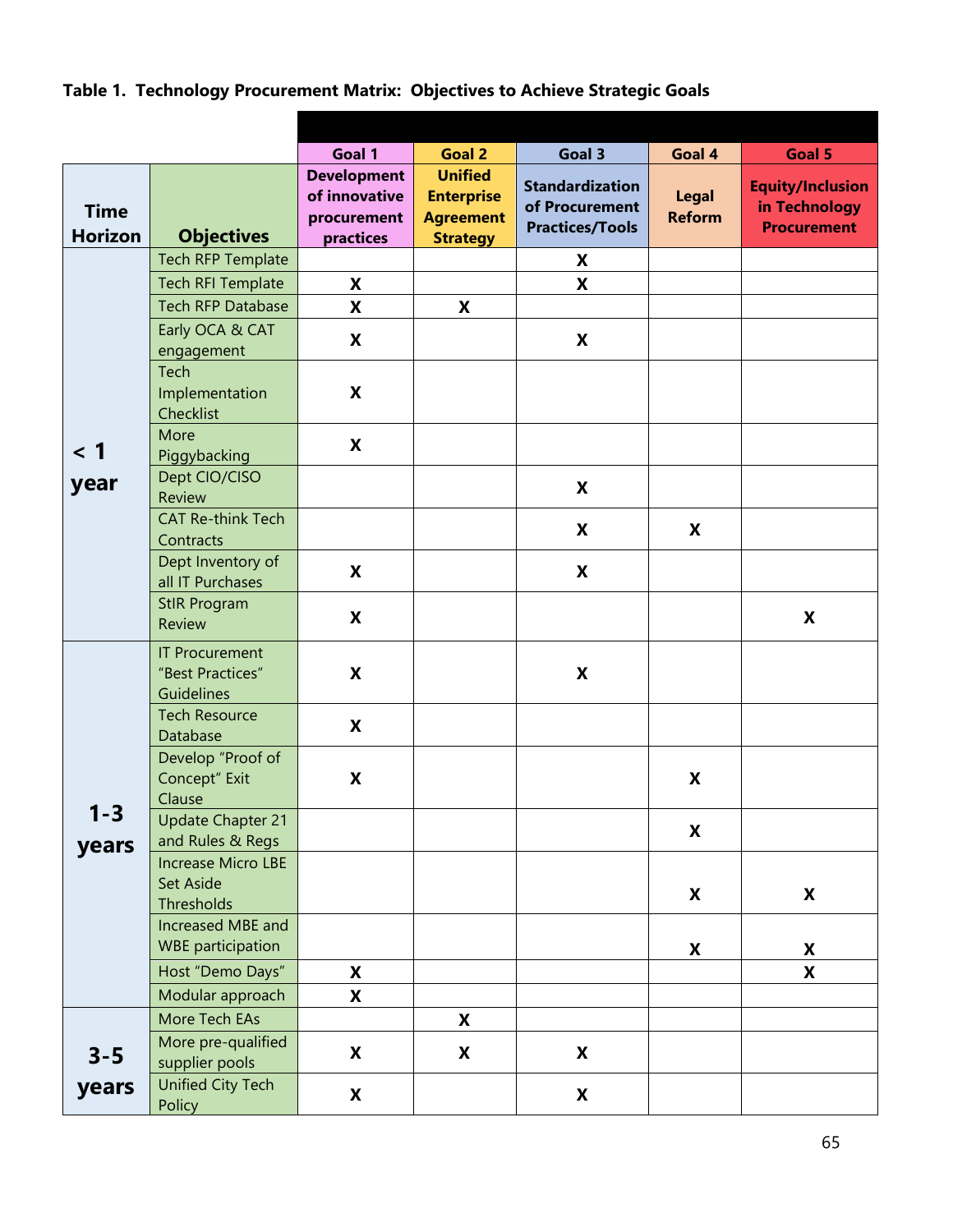# **In Detail: Strategic Goals and the Actionable Objectives needed to achieve each Goal**

| Goal 1:<br><b>Development</b><br>of innovative<br><b>Procurement</b><br><b>Practices</b> | <b>Objective #1 - Create a</b><br><b>Technology-specific RFI</b><br><b>Template.</b>                                   | This will provide an RFI template that<br>$\bullet$<br>Departments can readily use and issue.<br>Provides efficient method to conduct current<br>$\bullet$<br>market research in a systematic, transparent,<br>and impartial manner.                                                                                                                                                         |
|------------------------------------------------------------------------------------------|------------------------------------------------------------------------------------------------------------------------|----------------------------------------------------------------------------------------------------------------------------------------------------------------------------------------------------------------------------------------------------------------------------------------------------------------------------------------------------------------------------------------------|
|                                                                                          | Objective #2 - Create an IT<br><b>Procurement "Best Practices"</b><br>guide.                                           | Encourages Departments to engage in pre-<br>$\bullet$<br>solicitation RFI's, research, and/or product<br>demonstrations.<br>Promotes procurement best practices and<br>$\bullet$<br>avoid any conflict of interest, i.e. understand<br>that if a Department works closely<br>w/supplier to draft/develop specs, that<br>supplier is prohibited from responding to<br>resulting solicitation. |
|                                                                                          | <b>Objective #3 - Create a</b><br><b>Technology RFP Database with</b><br>past technology RFPs.                         | Departments can draw on this resource<br>$\bullet$<br>library when they develop their own RFP.<br>Encourages knowledge-sharing and<br>$\bullet$<br>communication between Departments.                                                                                                                                                                                                        |
|                                                                                          | <b>Objective #4 - Encourage</b><br><b>Departments to engage OCA</b><br>and City Attorney very early in<br>the process. | Ensures that Departments use the<br>$\bullet$<br>appropriate documents and have the correct<br>contract terms in place.<br>Promotes identification of potential problem<br>$\bullet$<br>areas and helps to address at an early stage,<br>thus speeding up the procurement process.                                                                                                           |
|                                                                                          | Objective #5 - Create a<br><b>Technology Implementation</b><br>checklist.                                              | Departments can use this checklist to<br>$\bullet$<br>consider the potential impacts on staff and<br>business operations as they prepare to<br>engage in a project to implement a new<br>Technology.<br>Identifies business and process requirements<br>$\bullet$<br>to incorporate into the RFP.                                                                                            |
|                                                                                          | Objective #6 - Create a<br><b>Technical Resource Database</b><br>that contains specs and other<br>product information. | Departments can use this database as<br>$\bullet$<br>reference material when they prepare to<br>develop their own specs for a solicitation.                                                                                                                                                                                                                                                  |
|                                                                                          | <b>Objective #7 - Make</b><br>"Piggybacking" off of other                                                              | Leverages competitive processes and<br>$\bullet$<br>contracts already undertaken by other public                                                                                                                                                                                                                                                                                             |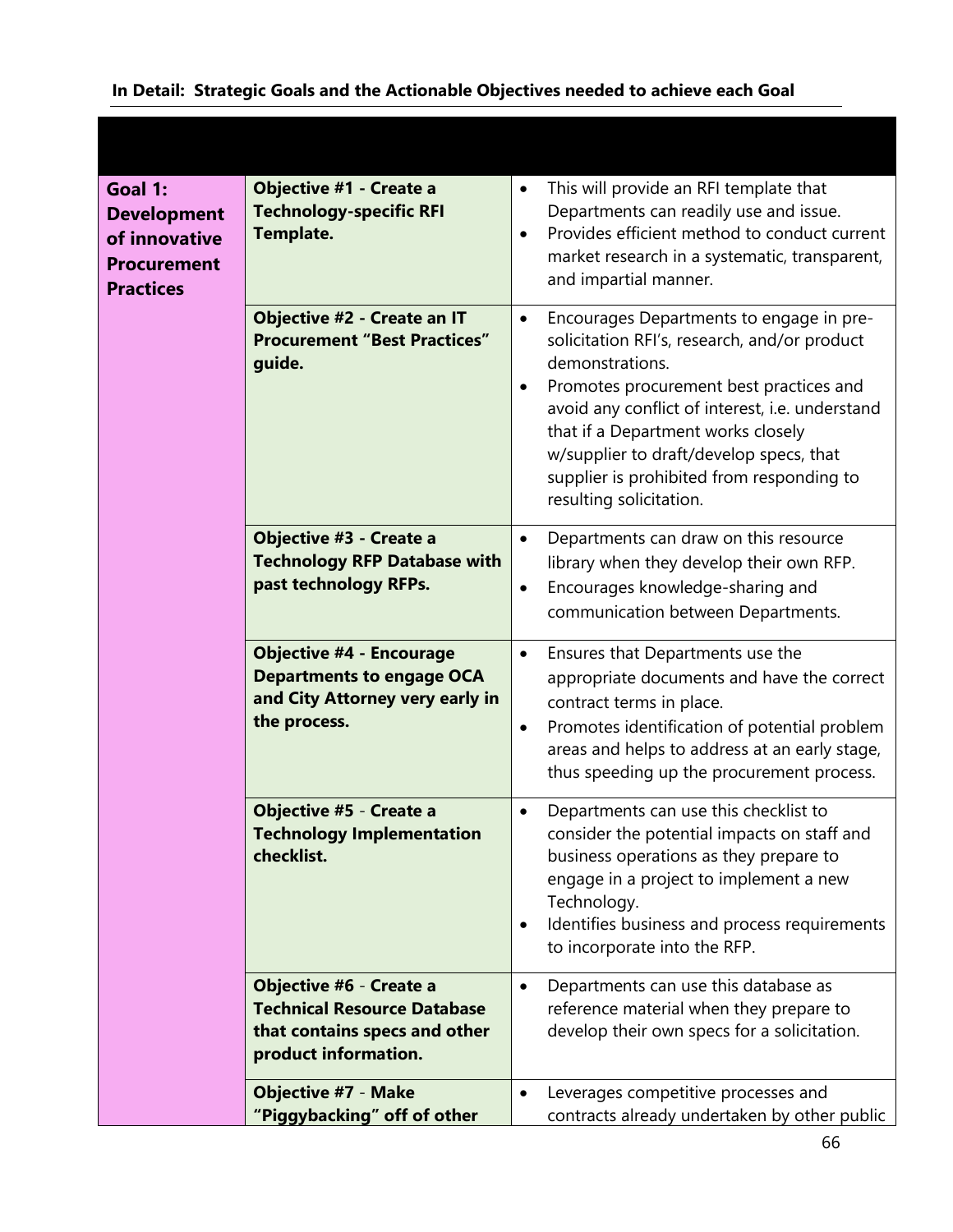| public procurements<br>easier/more acceptable.                                                                                                                                                     | entities/municipalities and thus skip a<br>redundant competitive solicitation process.<br>Identify other government entities with<br>$\bullet$<br>potentially similar social legislation (e.g.<br>State of CA, State of WA)                                                                                                                                                                                                                                                                                                                                                |
|----------------------------------------------------------------------------------------------------------------------------------------------------------------------------------------------------|----------------------------------------------------------------------------------------------------------------------------------------------------------------------------------------------------------------------------------------------------------------------------------------------------------------------------------------------------------------------------------------------------------------------------------------------------------------------------------------------------------------------------------------------------------------------------|
| <b>Objective #8 - Create pre-</b><br>qualified pools for Technology<br>items/services.                                                                                                             | Utilizes RFQ and/or RTOP process to obtain<br>$\bullet$<br>pools of pre-qualified and/or contract-<br>holding vendors for specific technologies.<br>This would speed up purchases of items<br>covered by these pools.<br>Use of city-wide surveys may help to identify<br>$\bullet$<br>collective areas of need for specific<br>technologies.                                                                                                                                                                                                                              |
| <b>Objective #9 - Create an</b><br>overarching Technology policy<br>that includes input from all<br><b>Departments, not just dictated</b><br>by DT.                                                | Schedule quarterly meetings with DT and all<br>IT departmental decision makers to increase<br>collaborative decision making. These<br>meetings can serve as an opportunity to<br>discuss upcoming policy updates regarding<br>IT purchases and for all departments to<br>opine on these decisions.<br>Where consensus between user departments<br>and DT cannot be reached on a specific IT<br>solution, but where DT-identified essential<br>criteria are met, develop guidelines by which<br>departments acknowledge responsibility for<br>their own business decisions. |
| Objective #10 - Develop a<br>standard "Proof of Concept"<br>contract clause that allows<br><b>City to back out of longer</b><br>agreements if<br>performance/product is not<br>up to expectations. | The first phase is a proof-of-concept where<br>$\bullet$<br>City will evaluate selected proposer's small-<br>scale implementation based on pre-defined<br>set of criteria/expectations. City can choose<br>to advance to next phase based on criteria<br>being met. If not, City is able to move on to<br>next-highest ranked proposer's proof-of-<br>concept implementation.<br>Phased approach gives City flexibility should<br>the initial award not meet City's needs<br>because all proposers are provided<br>criteria/expectations upfront.                          |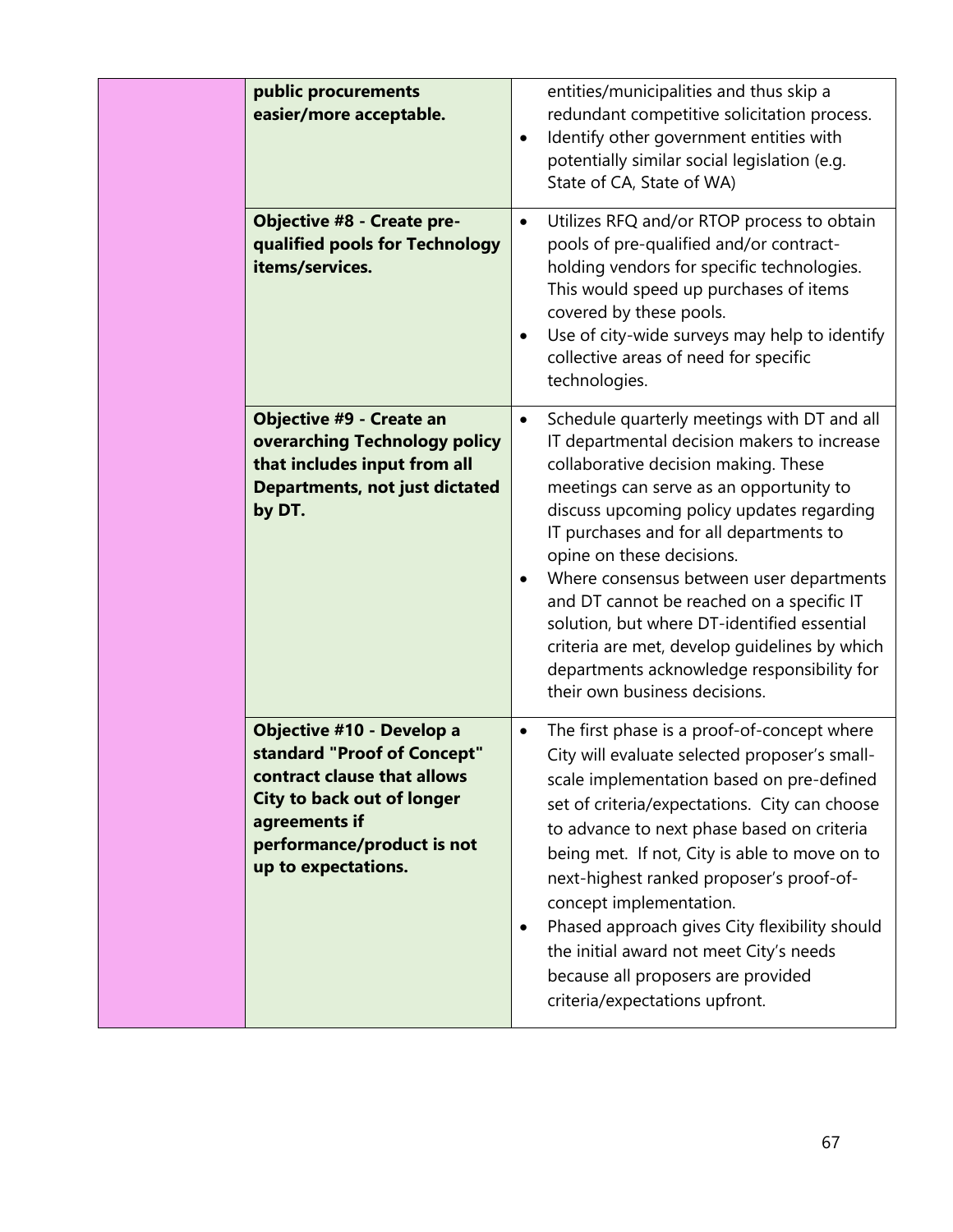|                                                                    | <b>Objective #11 - Require</b><br>Departments to keep track of<br>all their Technology<br>contracts/purchases so they<br>can track end dates,<br>documentation, and inventory<br>all Technology purchases City-<br>wide.<br><b>Objective #12 - Host "Demo</b> | Helps Departments to be more organized<br>$\bullet$<br>and informed about their Technology usage<br>and needs. It may also help OCA identify<br>which technologies are common across<br>various Departments and can thus lead to<br>Citywide agreements.<br>Alerts Departments to new technologies and<br>$\bullet$                                                                                                                           |
|--------------------------------------------------------------------|---------------------------------------------------------------------------------------------------------------------------------------------------------------------------------------------------------------------------------------------------------------|-----------------------------------------------------------------------------------------------------------------------------------------------------------------------------------------------------------------------------------------------------------------------------------------------------------------------------------------------------------------------------------------------------------------------------------------------|
|                                                                    | Days" for new Technology<br>solutions in the market.                                                                                                                                                                                                          | to vendors they may not be familiar with.                                                                                                                                                                                                                                                                                                                                                                                                     |
|                                                                    | <b>Objective #13 - Encourage</b><br>modular approach to<br><b>Technology procurements.</b>                                                                                                                                                                    | A modular approach tackles technology<br>$\bullet$<br>purchases and implementations piece by<br>piece such that different pieces are treated<br>as their own project. Under this approach a<br>large project is broken down into many<br>small projects and a Department is not tied<br>down, all or nothing, to one vendor. Also,<br>City can incorporate improvements in<br>technology and/or its learnings into each<br>successive module. |
|                                                                    | <b>Objective #14 - STIR Program</b><br><b>Review.</b>                                                                                                                                                                                                         | Takes lessons from the successes and<br>$\bullet$<br>shortcomings of StlR and create a new<br>similar program.                                                                                                                                                                                                                                                                                                                                |
| Goal 2:<br><b>Unified</b><br><b>Enterprise</b><br><b>Agreement</b> | <b>Objective #1 - Create a</b><br><b>Technology RFP database with</b><br>past technology RFPs.                                                                                                                                                                | Departments can draw on this resource<br>$\bullet$<br>library when they develop their own RFP.<br>Encourages knowledge-sharing and<br>$\bullet$<br>communication between Departments.                                                                                                                                                                                                                                                         |
| <b>Strategy</b>                                                    | Objective #2 - Identify<br><b>Opportunities for and create</b><br>more Technology EAs.                                                                                                                                                                        | Provides Departments with a quicker<br>$\bullet$<br>purchasing process because the solicitation<br>and contracts will have already been<br>completed.                                                                                                                                                                                                                                                                                         |
|                                                                    | <b>Objective #3 - Create pre-</b><br>qualified pools for Technology<br>items/services.                                                                                                                                                                        | Utilizes RFQ and/or RTOP process to obtain<br>$\bullet$<br>pools of pre-qualified and/or contract-<br>holding vendors for specific technologies.<br>This would speed up purchases of items<br>covered by these pools.                                                                                                                                                                                                                         |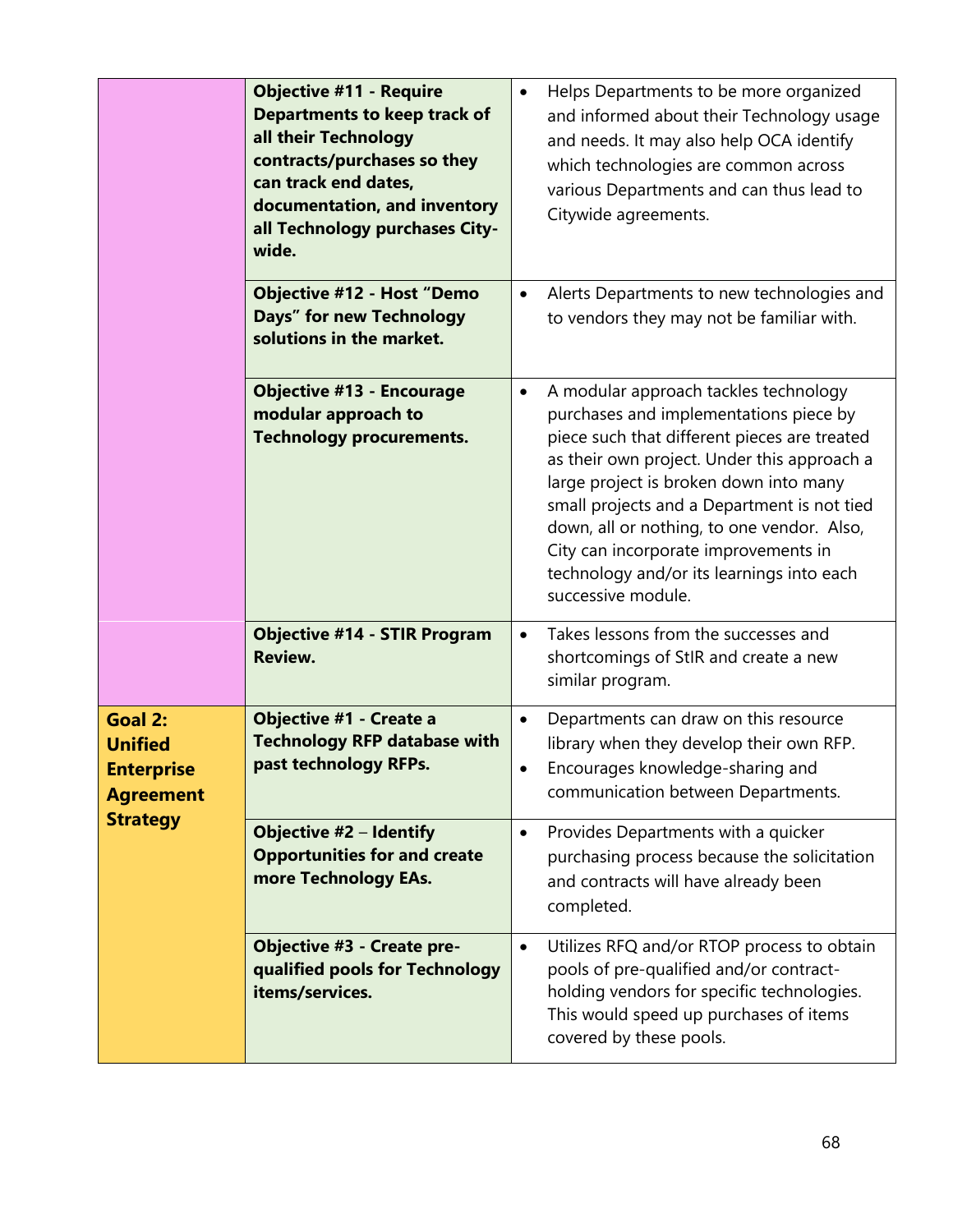| Goal 3:<br><b>Standardizatio</b><br>n of<br><b>Procurement</b><br><b>Practices/Tool</b><br>S | <b>Objective #1 - Create a</b><br><b>Technology-specific RFP</b><br>template.<br><b>Objective #2 - Create a</b><br><b>Technology-specific RFI</b><br>Template. | Outlines all required steps in the competitive<br>$\bullet$<br>solicitation process and will provide<br>technology specific terminology.<br>This will provide an RFI template that<br>$\bullet$<br>Departments can readily use and issue.<br>Provides efficient method to conduct current<br>$\bullet$<br>market research in a systematic, transparent,<br>and impartial manner.                                                                                                                                                                                                                     |
|----------------------------------------------------------------------------------------------|----------------------------------------------------------------------------------------------------------------------------------------------------------------|------------------------------------------------------------------------------------------------------------------------------------------------------------------------------------------------------------------------------------------------------------------------------------------------------------------------------------------------------------------------------------------------------------------------------------------------------------------------------------------------------------------------------------------------------------------------------------------------------|
|                                                                                              | Objective #3 - Require a<br><b>Department's CIO/CISO or</b><br><b>Director to approve all</b><br><b>Technology purchases.</b>                                  | Provides an additional layer of review to a<br>$\bullet$<br>Technology purchase. This can be especially<br>important in the higher risk purchases.                                                                                                                                                                                                                                                                                                                                                                                                                                                   |
|                                                                                              | <b>Objective #4 - Create an</b><br>overarching Technology policy<br>that includes input from all<br><b>Departments, not just dictated</b><br>by DT.            | Schedule quarterly meetings with DT and all<br>$\bullet$<br>IT departmental decision makers to increase<br>collaborative decision making. These<br>meetings can serve as an opportunity to<br>discuss upcoming policy updates regarding<br>IT purchases and for all departments to<br>opine on these decisions.<br>Where consensus between user departments<br>$\bullet$<br>and DT cannot be reached on a specific IT<br>solution, but where DT-identified essential<br>criteria are met, develop guidelines by which<br>departments acknowledge responsibility for<br>their own business decisions. |
|                                                                                              | <b>Objective #5 - Engage City</b><br><b>Attorney's Office in</b><br>cooperative process re-<br>envision Technology<br><b>Contracts.</b>                        | Focus should be on the Technology being<br>$\bullet$<br>procured. Contract template should address<br>technology-relevant issues, e.g. use rights,<br>data protection, risk, and liability.<br>The document should be streamlined and<br>$\bullet$<br>flexible. Direct contractual relationships can<br>reduce costs, improve administrative<br>efficiency, and clarify legal obligations.<br>Regularly evaluate contract templates for<br>$\bullet$<br>effectiveness in meeting City's evolving<br>technology contracting needs.                                                                    |
|                                                                                              | <b>Objective #6 - Require</b><br>Departments to keep track of<br>all their Technology<br>contracts/purchases so they<br>can track end dates,                   | Helps Departments to be more organized<br>$\bullet$<br>and knowledgeable about their Technology<br>usage and needs. It may also help OCA<br>identify which technologies are common                                                                                                                                                                                                                                                                                                                                                                                                                   |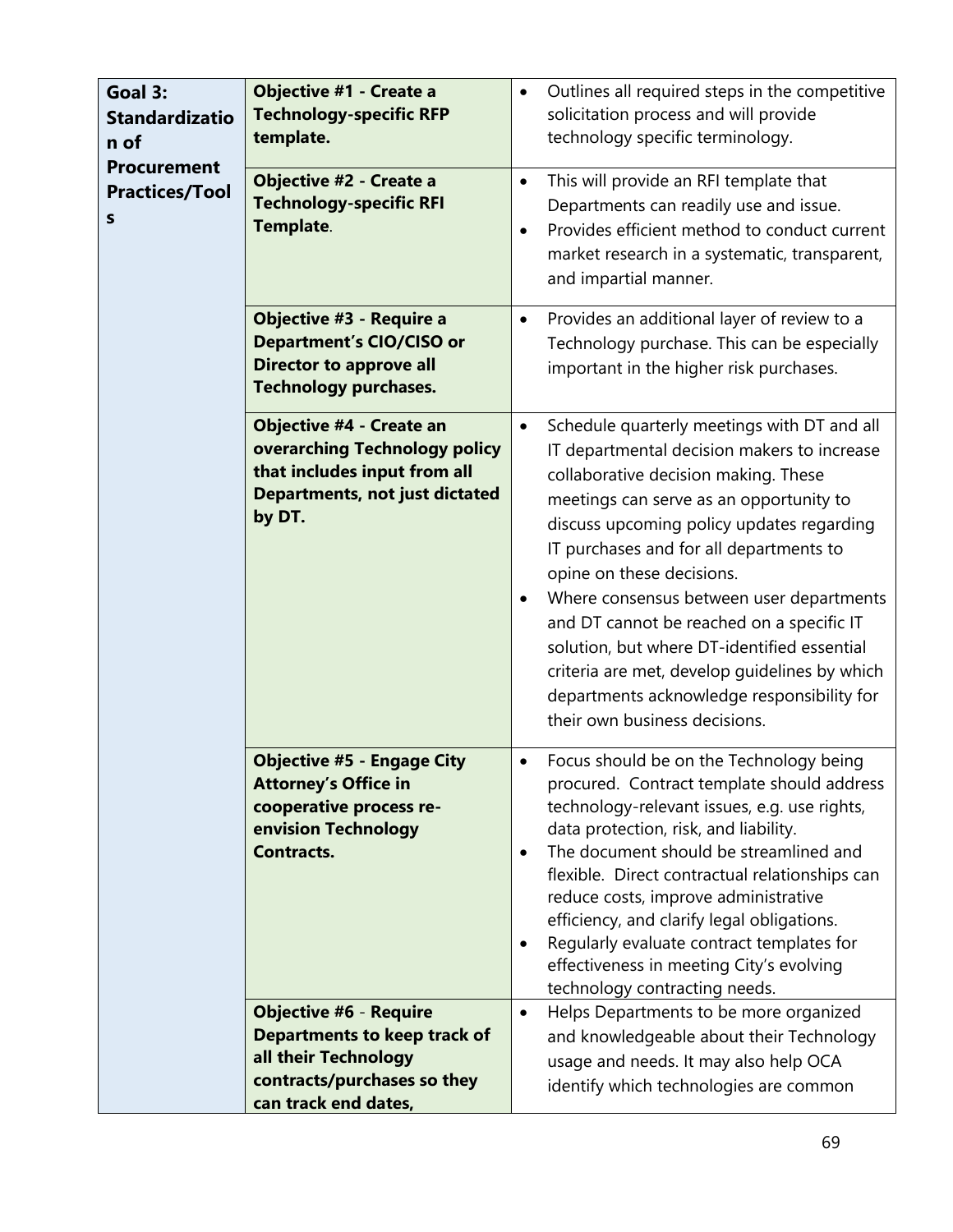|                                       | documentation, and inventory<br>all Technology purchases City-<br>wide.<br><b>Objective #7 - Encourage</b><br><b>Departments to engage OCA</b><br>and City Attorney very early in<br>the process. | across various Departments and can thus<br>lead to Citywide agreements.<br>Ensures that Departments use the<br>$\bullet$<br>appropriate documents and have the correct<br>contract terms in place.<br>Identifies potential problem areas and helps<br>$\bullet$<br>to address at an early stage, thus speeding<br>up the procurement process.                                                                                                                                                                                                     |
|---------------------------------------|---------------------------------------------------------------------------------------------------------------------------------------------------------------------------------------------------|---------------------------------------------------------------------------------------------------------------------------------------------------------------------------------------------------------------------------------------------------------------------------------------------------------------------------------------------------------------------------------------------------------------------------------------------------------------------------------------------------------------------------------------------------|
|                                       | Objective #8 - Create an IT<br><b>Procurement "Best Practices"</b><br>guide.                                                                                                                      | Encourages Departments to engage in pre-<br>$\bullet$<br>solicitation RFI's, research, and/or product<br>demonstrations.<br>Promote procurement best practices and<br>avoid any conflict of interest, i.e. by<br>understanding that if a Department works<br>closely w/supplier to draft/develop specs,<br>that supplier is prohibited from responding<br>to resulting solicitation.                                                                                                                                                              |
| <b>Goal 4: Legal</b><br><b>Reform</b> | <b>Objective #1 - Engage City</b><br><b>Attorney's Office in</b><br>cooperative process to re-<br>envision Technology<br><b>Contracts.</b>                                                        | Focus should be on the Technology being<br>$\bullet$<br>procured. Contract template should address<br>technology-relevant issues, e.g. use rights,<br>data protection, risk, and liability.<br>The document should be streamlined and<br>$\bullet$<br>flexible. Direct contractual relationships can<br>reduce costs, improve administrative<br>efficiency, and clarify legal obligations.<br>Regularly evaluate contract templates for<br>effectiveness in meeting City's evolving<br>technology contracting needs.                              |
|                                       | Objective #2 - Develop a<br>standard "Proof of Concept"<br>contract clause that allows<br><b>City to back out of longer</b><br>agreements if<br>performance/product is not<br>up to expectations. | The first phase is a proof-of-concept where<br>$\bullet$<br>City will evaluate selected proposer's small-<br>scale implementation based on pre-defined<br>set of criteria/expectations. City can choose<br>to advance to next phase based on criteria<br>being met. If not, City is able to move on to<br>next-highest ranked proposer's proof-of-<br>concept implementation.<br>Phased approach gives City flexibility should<br>the initial award not meet City's needs<br>because all proposers are provided<br>criteria/expectations upfront. |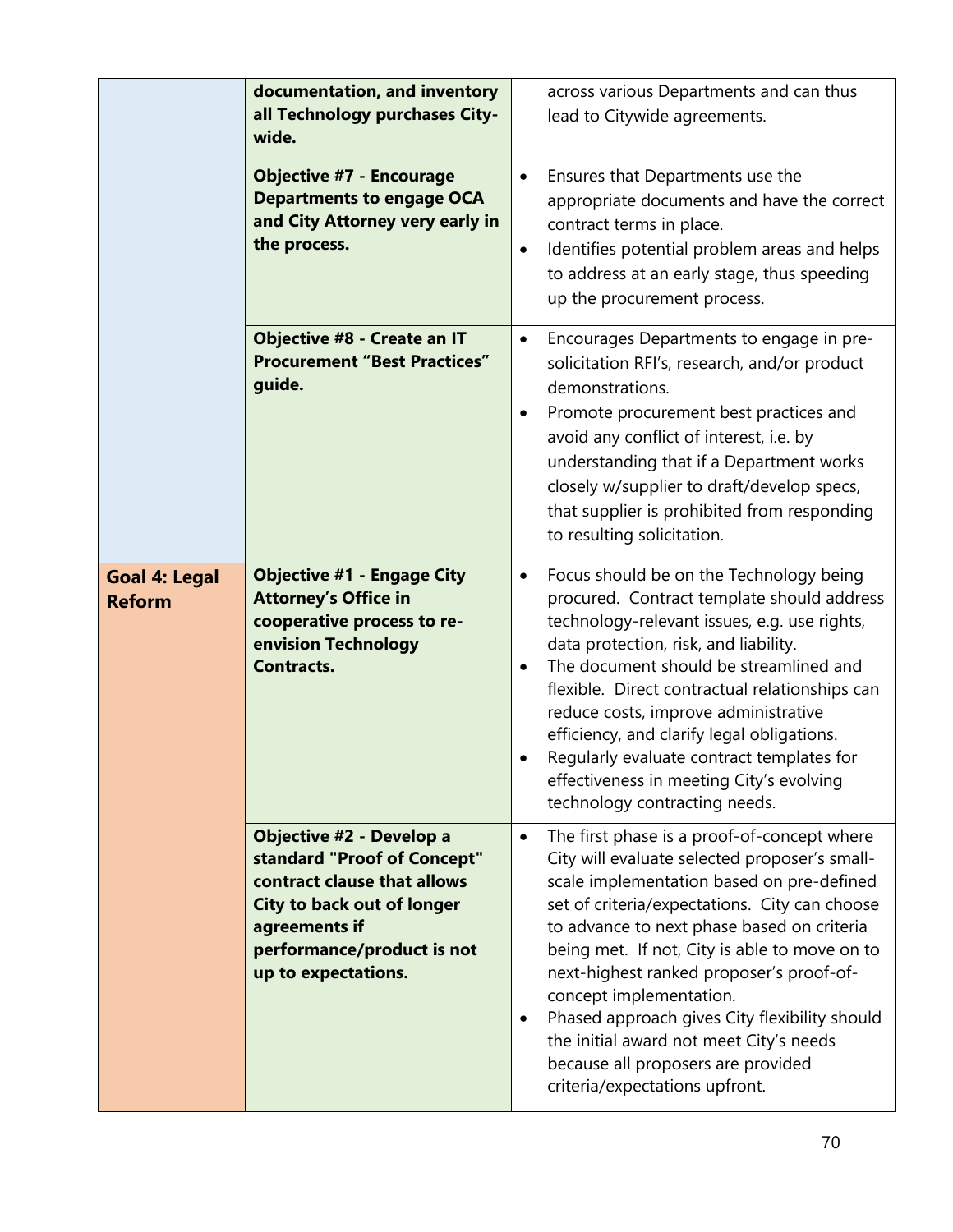|                                                                                      | <b>Objective #3 - Add definitions</b><br>for Technology purchasing<br>terms in Chapter 21 and/or<br><b>Rules &amp; Regulations.</b> | Makes clear what is and what is not<br>considered technology which will then allow<br>a Department to take the appropriate<br>purchasing approach.                                                                 |
|--------------------------------------------------------------------------------------|-------------------------------------------------------------------------------------------------------------------------------------|--------------------------------------------------------------------------------------------------------------------------------------------------------------------------------------------------------------------|
|                                                                                      | <b>Objective #4 - Increase LBE</b><br>Set-Aside thresholds for<br><b>Technology Purchases.</b>                                      | Allows Department to make more and larger<br>$\bullet$<br>purchases through LBE Set-Aside contracts.                                                                                                               |
| Goal 5:<br><b>Equity/Inclusi</b><br>on in<br><b>Technology</b><br><b>Procurement</b> | <b>Objective #1 - Increase LBE</b><br>Set-Aside thresholds for<br><b>Technology Purchases.</b>                                      | Allows Departments to make more and<br>$\bullet$<br>larger purchases through LBE Set-Aside<br>contracts.<br>Provide greater opportunity for small, local<br>$\bullet$<br>technology businesses to thrive and grow. |
|                                                                                      | <b>Objective #2 - Increase focus</b><br>on MBEs and WBEs.                                                                           | Highlights LBEs that are minority or women<br>$\bullet$<br>owned.                                                                                                                                                  |
|                                                                                      | <b>Objective #3 - Host "Demo</b><br><b>Days" for new Technology</b><br>solutions in the market.                                     | Alerts Departments to new technologies and<br>$\bullet$<br>to vendors they may not be familiar with.                                                                                                               |
|                                                                                      | <b>Objective #4 - STIR Program</b><br><b>Review.</b>                                                                                | Takes lessons from the successes and<br>$\bullet$<br>problems of StIR and create a new similar<br>program                                                                                                          |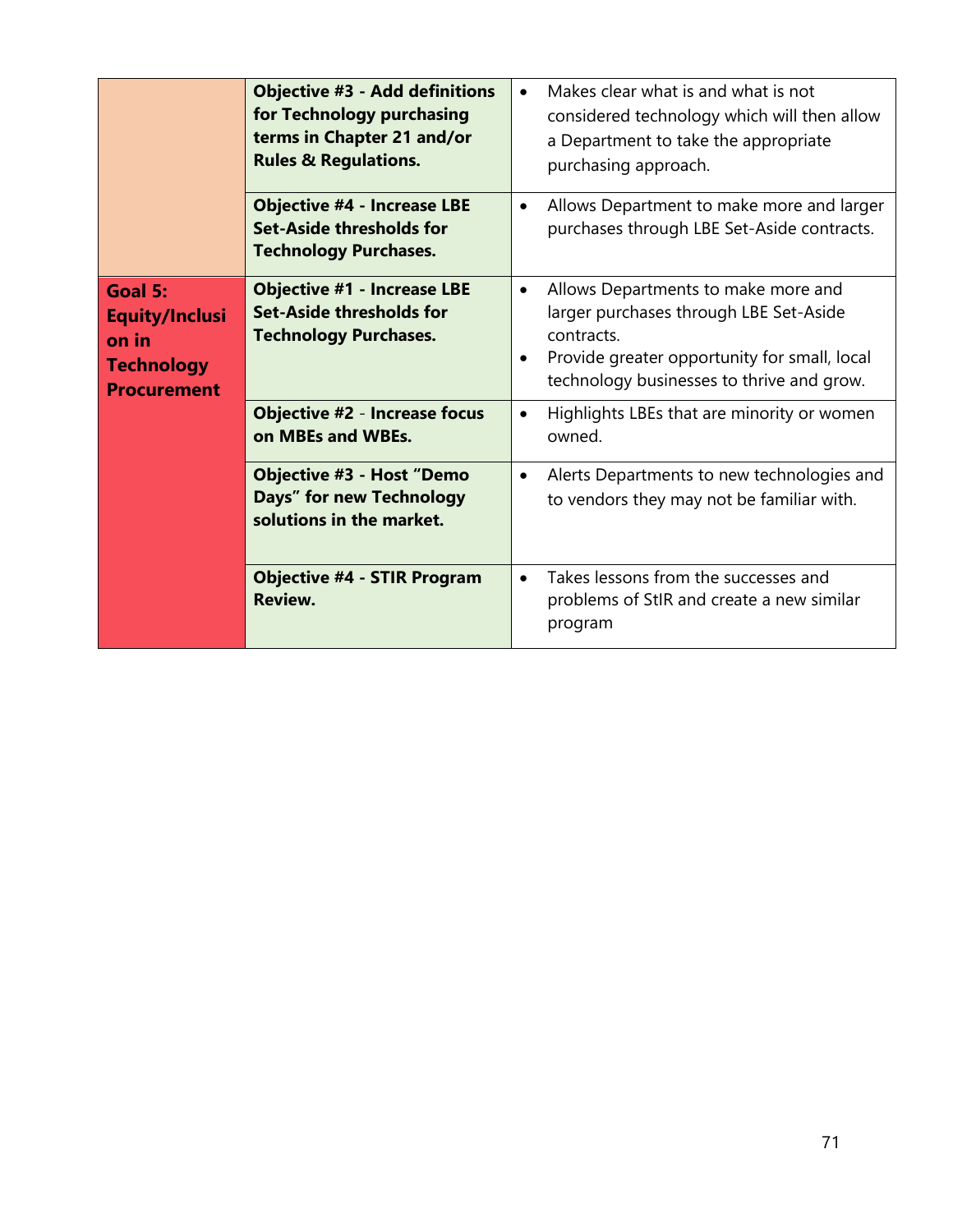## **Appendix D: Citywide Service Inventory**

The Citywide Service Inventory is the most comprehensive view of the services offered by the City & County of San Francisco. All information was validated or provided by Department leadership in September-October of 2020.

The Service Inventory was originally populated by the Digital Services team and City Controller's Office who reviewed each department's website to identify public facing services. The Committee on Information Technology (COIT) then used this data and requested all City agencies to report on the availability of their resident facing services and their digital status.

## *Definition of a Service*

- A public facing service is when a department provides a product or information in response to a customer request.
- A customer can be anyone who the City & County of San Francisco serves including residents, businesses, visitors and anyone else.

## *Rating Scale for Digital Maturity*

- 1 Paper Based Requires in-person appointments or mail
- 2 Non-Fillable PDF Must download and email or mail
- 3 Fillable PDF Fill out online and pay online
- 4 Digitally Accessible Online form designed to be mobile friendly and accessible
- 5 Universally Accessible Unified service experience between departments

All data from the Citywide Service Inventory is available to download at:

<https://datasf.org/opendata/>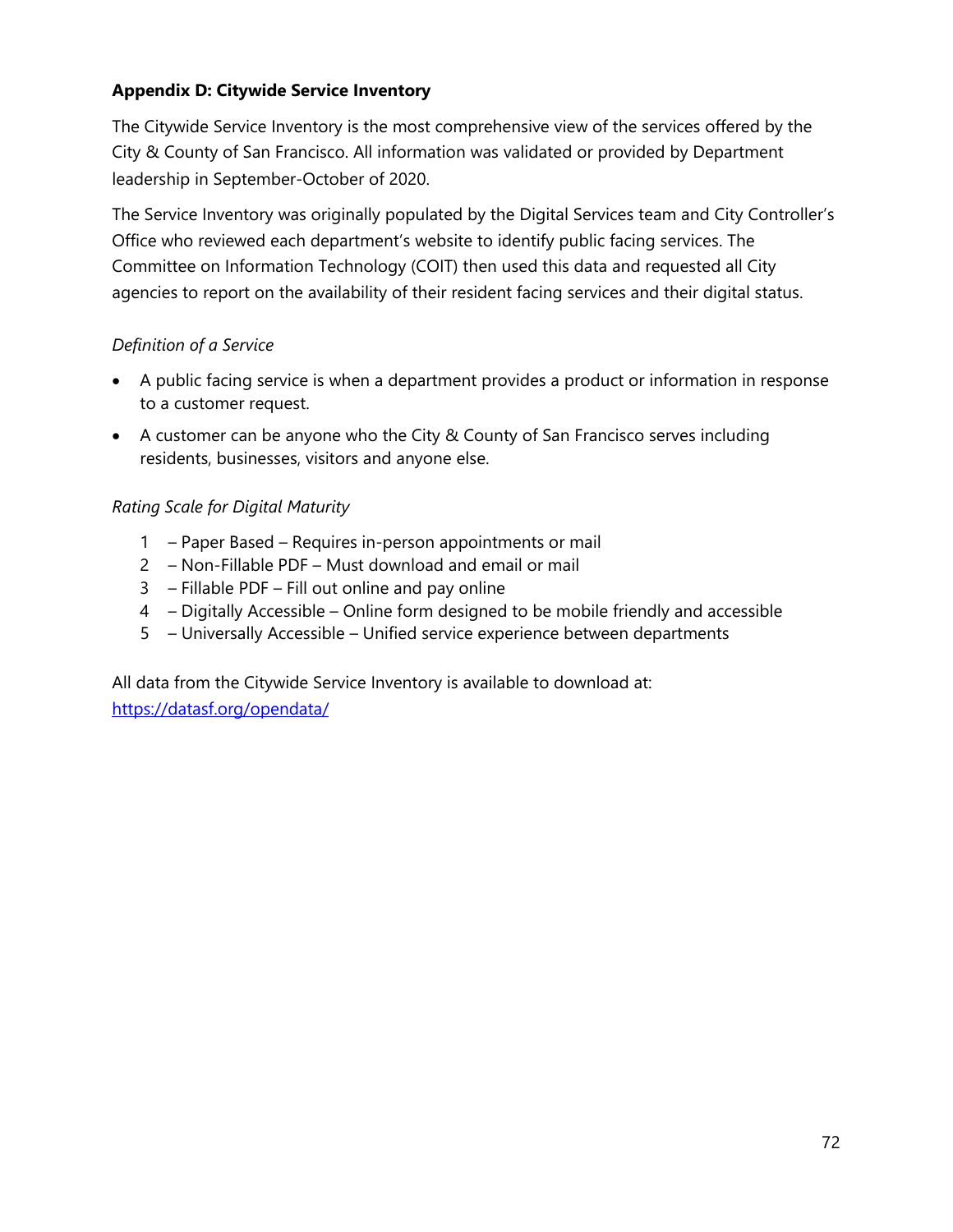*Figure 12: Citywide Service Inventory Summary Statistics* 

| <b>Service Area</b>                           | <b>Definition</b>                                                                                                                                                                                                                                                                                     | <b>Number of Services</b> |
|-----------------------------------------------|-------------------------------------------------------------------------------------------------------------------------------------------------------------------------------------------------------------------------------------------------------------------------------------------------------|---------------------------|
| Administration &<br>Records                   | • Any request to create/file a public record<br>except public records filed by businesses<br>• Any request to review records or<br>information, or to receive copies of records<br>or other documentation<br>• Tax forms and filing except from businesses                                            | 244                       |
| Arts, Culture, &<br><b>Community Building</b> | • Technical and financial assistance to arts and<br>culture organizations<br>• Programs providing arts, culture, recreation,<br>or general educational programs or events<br>• Logistical services related to the museums or<br>other cultural institutions<br>• Community volunteering opportunities | 130                       |
| <b>Business</b>                               | • Public records filed by businesses<br>• Business tax filing<br>• Business operating permits<br>• Technical and financial assistance to<br>businesses                                                                                                                                                | 164                       |
| Neighborhood &<br>Public Infrastructure       | • Infrastructure and capital projects<br>· Neighborhood development<br>• Public right-of-way improvements                                                                                                                                                                                             | 75                        |
| Permitting                                    | • Issuance of authorization to perform<br>construction, or hold an event<br>• Logistical services related to the permitting<br>process (e.g., filing a complaint, or an appeal)                                                                                                                       | 52                        |
| Public Safety &<br>Justice                    | • Services to enforce local, state, and federal<br>laws geared toward protecting the public<br>• Court mandated services related to criminal<br>justice/ public safety                                                                                                                                |                           |
| Social & Health<br><b>Services</b>            | • Services to support the general welfare of<br>the public<br>• Court mandated or voluntary social and<br>health services offered by public safety<br>departments                                                                                                                                     | 171                       |
| <b>TOTAL</b>                                  |                                                                                                                                                                                                                                                                                                       | 967                       |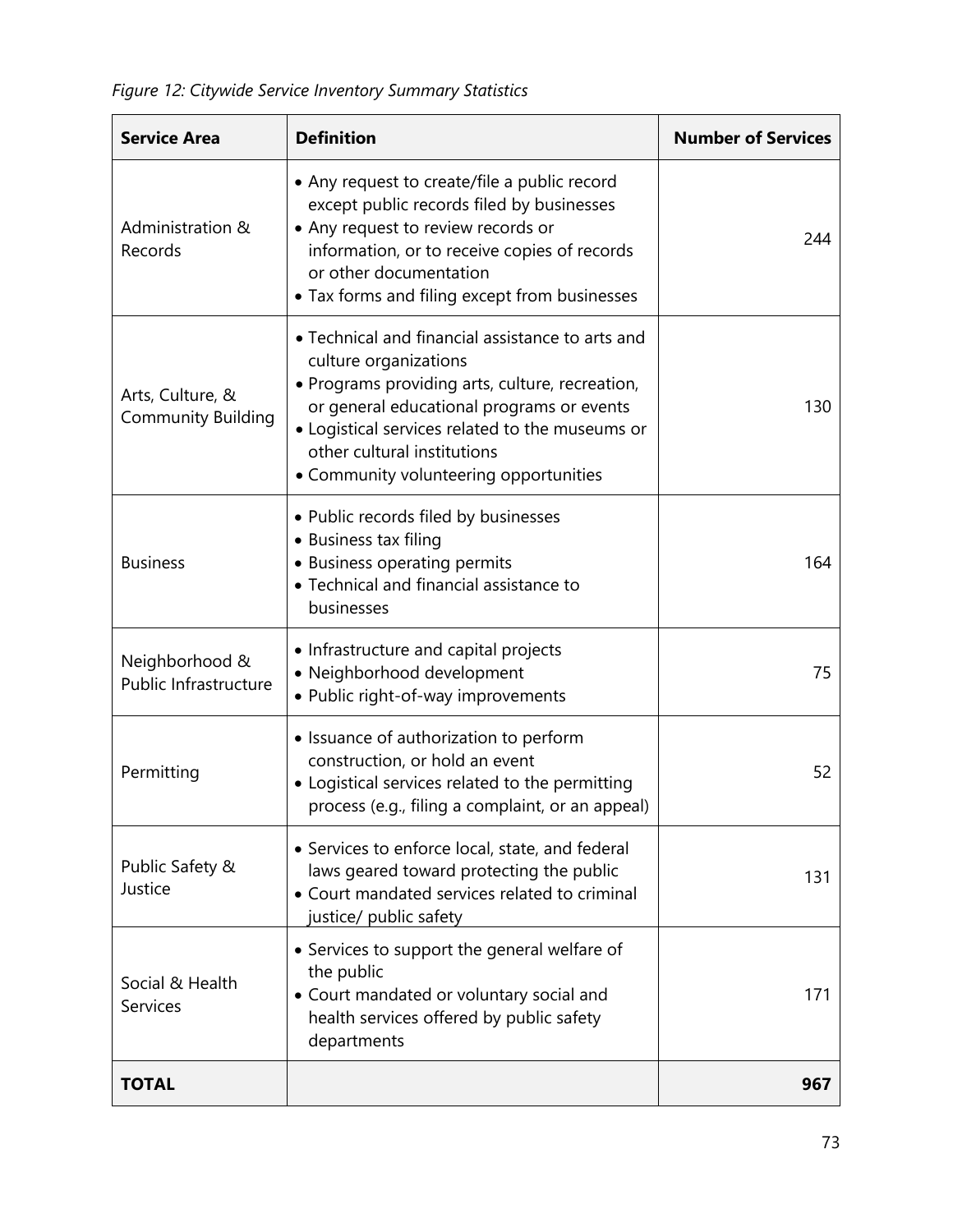See attached excel file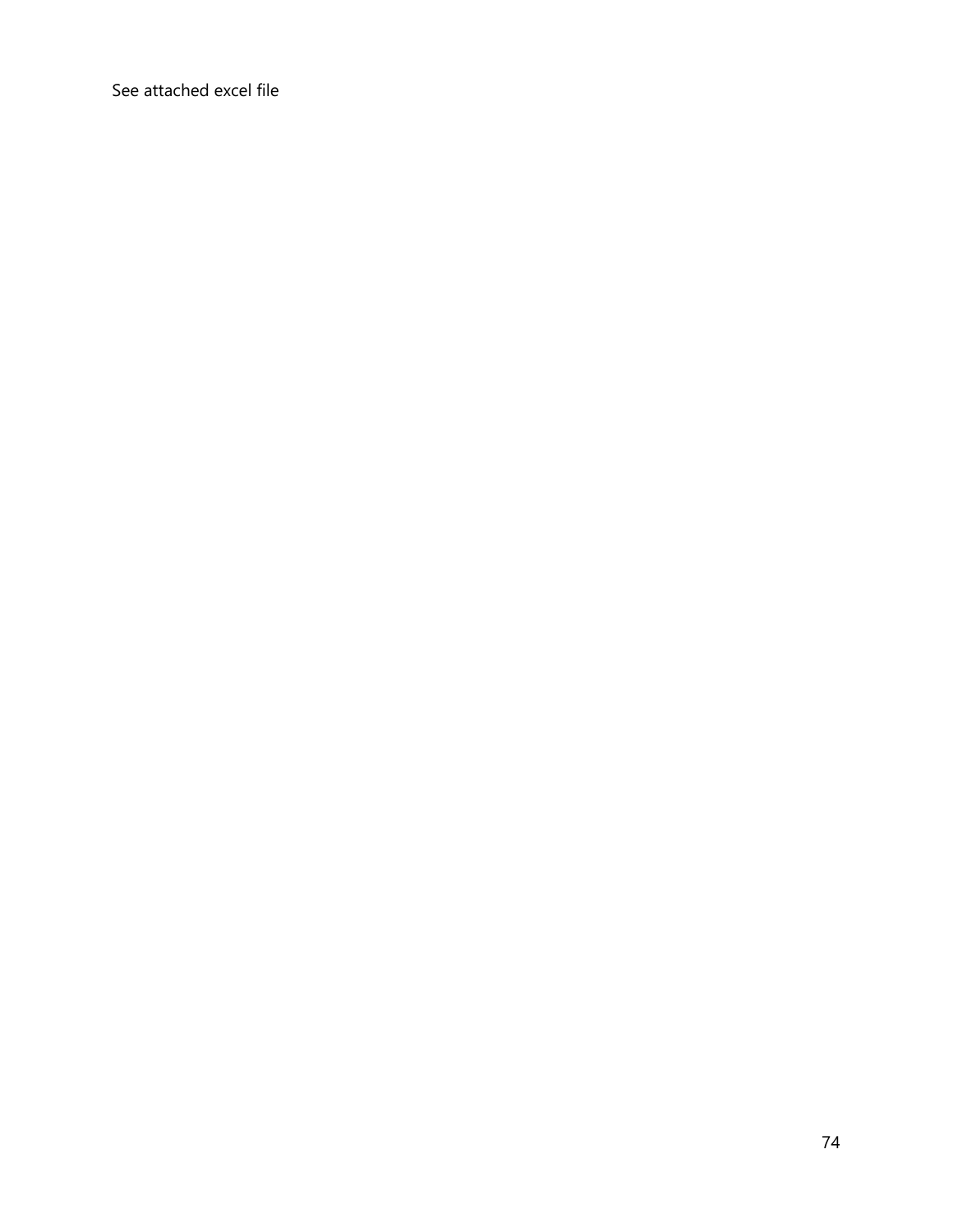# **Appendix E: Completed IT Projects**

See attached excel file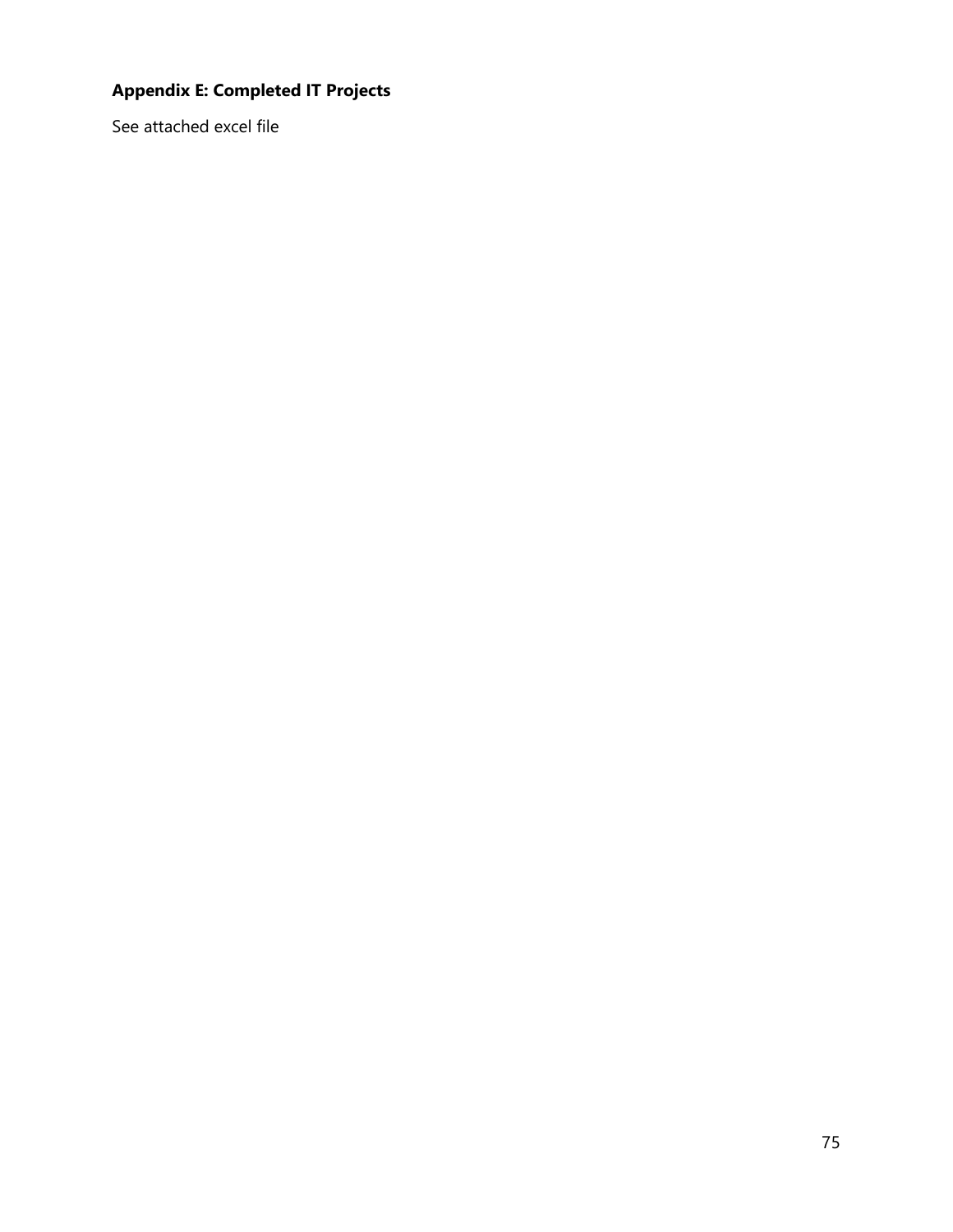# **Appendix F: Major IT Project Descriptions**

- o Computer Aided Dispatch (CAD) Replacement Department of Emergency Management
- o Replacement of the City's Property Assessment and Tax System Assessor-Recorder (ASR), the Treasurer & Tax Collector (TTX), and Office of the Controller (CON)
- o Radio Replacement Project Department of Emergency Management
- o Telecom Modernization Department of Technology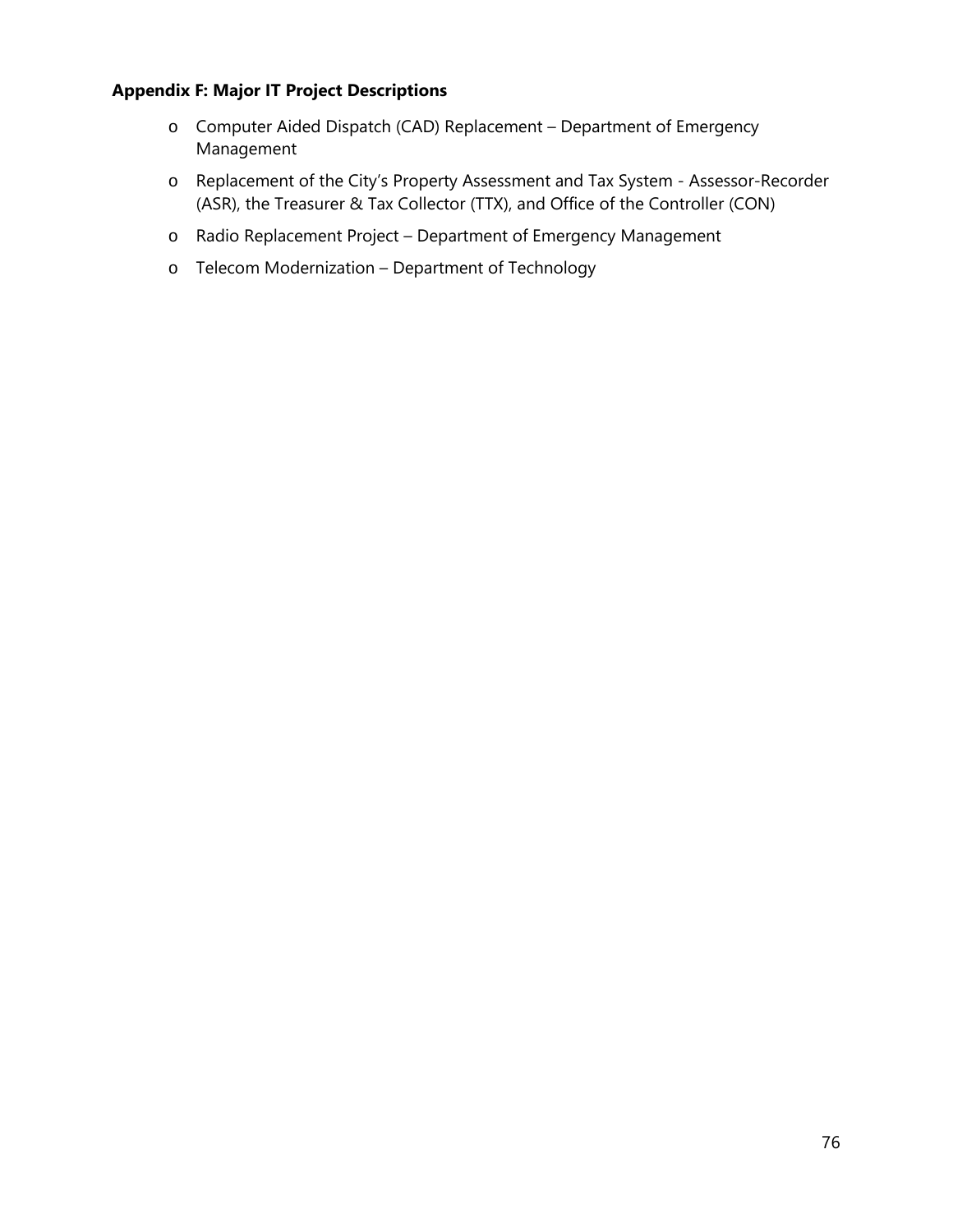## Computer Aided Dispatch Replacement

**Project Summary:** To plan for, to develop the budget and scope of work for, and to replace the City's Computer Aided Dispatch (CAD) System, including mobile CAD units for the City's first responders and SFMTA parking enforcement.

The CAD system is the City's core application for receiving, categorizing, and dispatching SFFD, SFPD, SFSO, and Emergency Medical 9-1-1 calls. The CAD system interfaces to over 20 other public safety and/or City enterprise systems. The CAD system is also leveraged by the SFMTA for parking enforcement dispatch. The City's CAD system is the emergency response system of record for the City's first responders, government, and all citizens, including the homeless.

The CAD Replacement Project is divided into five phases: (i) System Evaluation & Needs Analysis; (ii) System Design; (iii) RFP; (iv) Procurement & Negotiations; and (v) Implementation. Phases one and two are the planning phases include: hiring of project staff; market research; acquisition of an industry subject matter expert consulting firm; scope definition; requirements gathering; and budget for planning through implementation.

This major IT initiative includes: the CAD system and CAD Disaster Recovery replacement; CAD mobile software and hardware replacement for SFFD, SFPD, SFSO, and SFMTA; numerous system interfaces; system integration; and data conversion.

# **Anticipated Outcomes:**

- Vendor interviews and market survey to enhance City's future RFP process and ensure alignment with state-of-the-art CAD technologies.
- Consultant Subject Matter Expert (SME) hired to evaluate City's CAD dispatch technologies and operations to make recommendations for improvements based on industry best practices and national standards.
- A modern CAD system capable of integration with public safety, Next Generation 9-1-1 & i3 national standards.
- A long-term maintenance agreement that will allow the City to maintain a high level of system reliability and remain technology current for approximately 10 years after implementation.
- Improved dispatch center call taking and dispatch operations.
- Improved situational awareness for dispatchers, field personnel, and DEM.
- Improved 9-1-1 call center data, analytics and management reporting for the City's approximately 1.3 million calls received by the dispatch center.

#### **Upcoming 5-Year Project Budget:** \$37.1 million

|                | <b>FY 21-22</b> | <b>FY 22-23</b> | <b>FY 23-24</b> | <b>FY 24-25</b> | <b>FY 25-26</b> |
|----------------|-----------------|-----------------|-----------------|-----------------|-----------------|
| Projected Cost | 2,500,000       | 8,875,642       | 25,398,626      | 11,401,637      | 2,500,000       |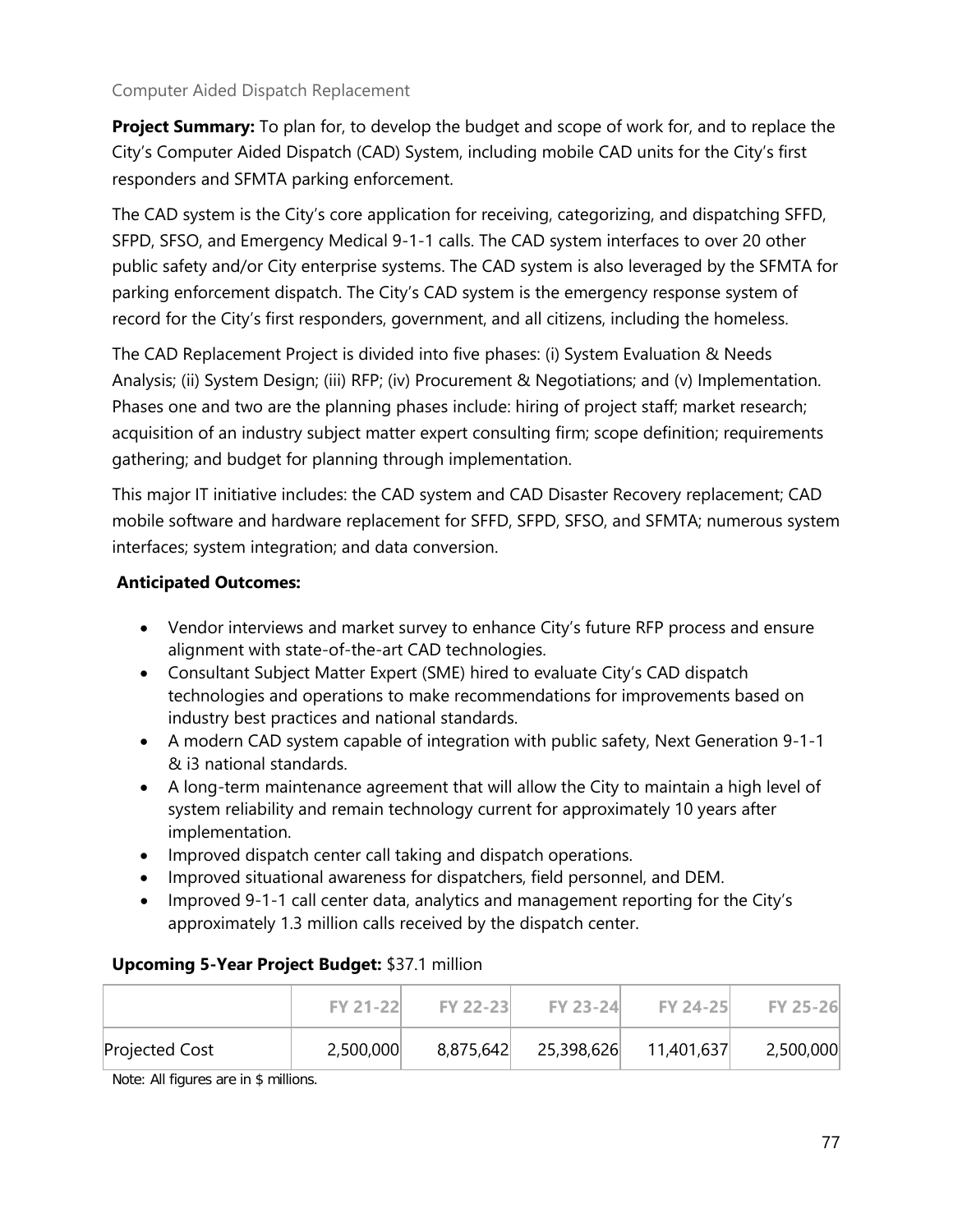## Replacement of the City's Property Assessment and Tax System

**Project Summary:** The project is a multi-phase joint endeavor between the Office of the Assessor-Recorder (ASR), the Treasurer & Tax Collector (TTX), and Office of the Controller (CON) to secure and modernize the City's property tax functions by replacing legacy systems that enable the assessment and collection of approximately \$3.2 billion in annual tax revenues.

The departments maintained two separate legacy IT systems to perform these functions. The ASR's AS400 system tracks almost \$250 billion in assessed real and personal property value and manages data on approximately 212,000 parcels. TTX custom-developed mainframe application allows TTX to bill and collect property tax revenue and for CON to apportion revenue to taxing entities as required by law.

The new TTX system went live in July 2020. Phase 1 of the ASR system went live in January 2021.

### **Anticipated Outcomes:**

- Increase Efficiency and Quality: Re-engineer assessment and tax business processes based on best practices and eliminate manual processes and workarounds.
- Improve Revenue Collection: Increase turnaround time for assessments and provide timely tax billing, revenue collection and certification to reduce revenue at risk.
- Build a Resilient IT Infrastructure: Secure \$3.2 billion in revenue through modern technology platforms that are secure and resilient.
- Increase Access to Data: Improve information available to public and policymakers and enable better revenue forecasting and data analysis.
- Improve Taxpayer Service and Transparency: Integrate property tax and assessment functions among the three departments for better customer service.

#### **Upcoming 5-Year Project Budget:** \$72.5 million

|                | $FY 21-22$ |           | $\mathsf{FY}$ 22-23 $\mathsf{FY}$ 23-24 $\mathsf{I}$ |                          | <b>FY 24-25 FY 25-26</b> |
|----------------|------------|-----------|------------------------------------------------------|--------------------------|--------------------------|
| Projected Cost | 4,736,633  | 3,386,274 | $\overline{\phantom{0}}$                             | $\overline{\phantom{0}}$ |                          |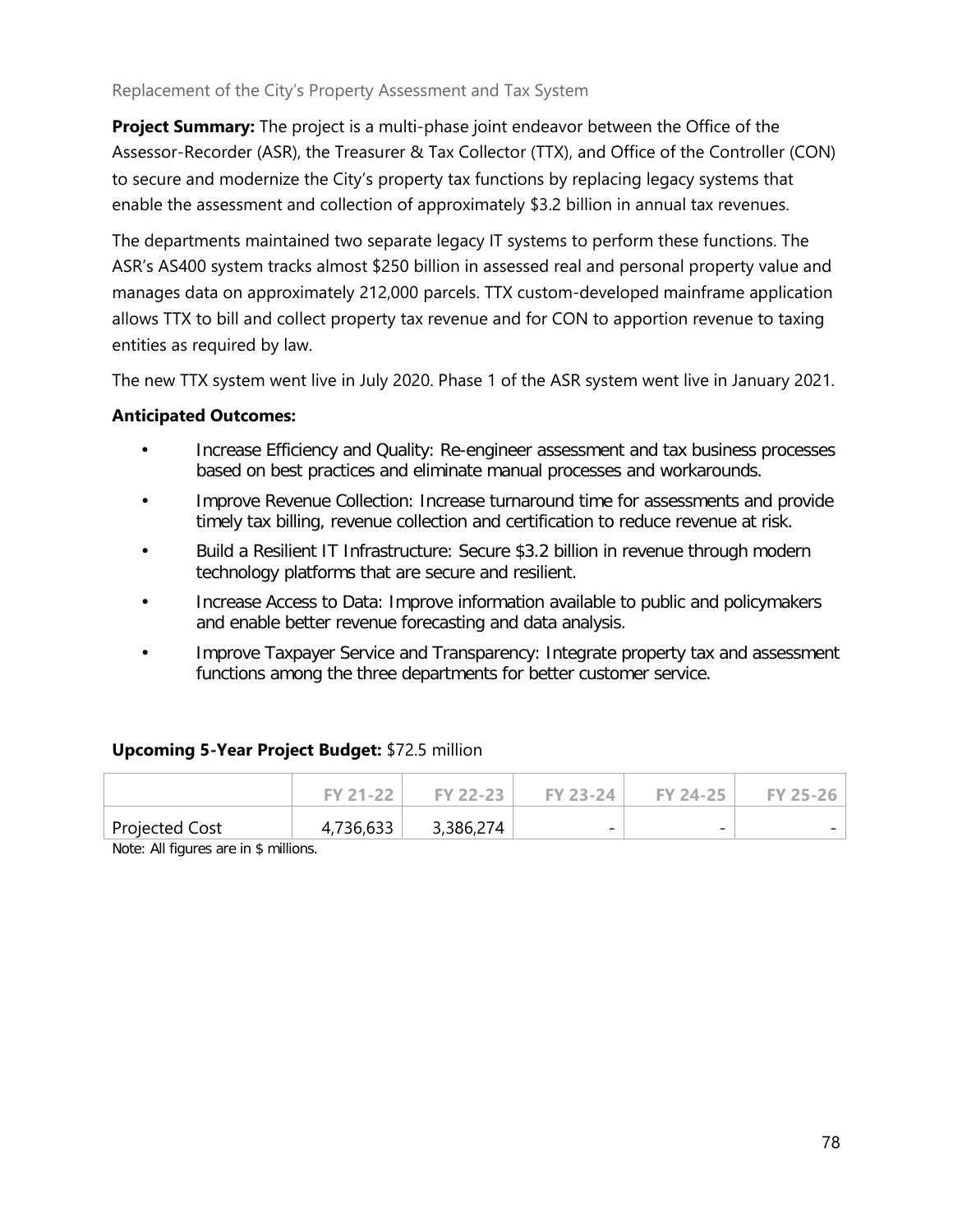#### Radio Replacement Project

**Project Summary:** This project is upgrading the Citywide 800 MHz Emergency Radio Communications System used throughout San Francisco by the City's public safety and public service agencies. The City currently has several disparate radio systems, for public safety, public service, and the airport, that are at the end of their service life. The project will combine all users onto one shared network, with more capacity and better coverage throughout the City. The new technology will support over 9,000 mobile and handheld radios, with over 20 City departments and outside agencies operating daily on the system.

# **Anticipated Outcomes:**

- Improved system redundancy and consolidation of multiple radio networks onto one common platform.
- A new system with a long-term maintenance agreement will allow the City to maintain a high level of system reliability for the next 18 years.
- Better coverage throughout the City, including the Bayview/Hunters Point area and inside critical City facilities.
- Standards-based system and radios will provide better interoperability between public service and public safety agencies and will allow mutual aid agencies like BART, Oakland, San Mateo, and California Highway Patrol to operate within the City.

# **Upcoming 5-Year Project Budget:** \$74.5 million

|                | <b>FY 21-22</b> | <b>FY 22-23</b> | <b>FY 23-24</b> | <b>FY 24-25</b> | <b>FY 25-26</b> |
|----------------|-----------------|-----------------|-----------------|-----------------|-----------------|
| Projected Cost | 3,807,579       | 3,807,579       | 3,807,579       | 3,807,579       | 3,807,579       |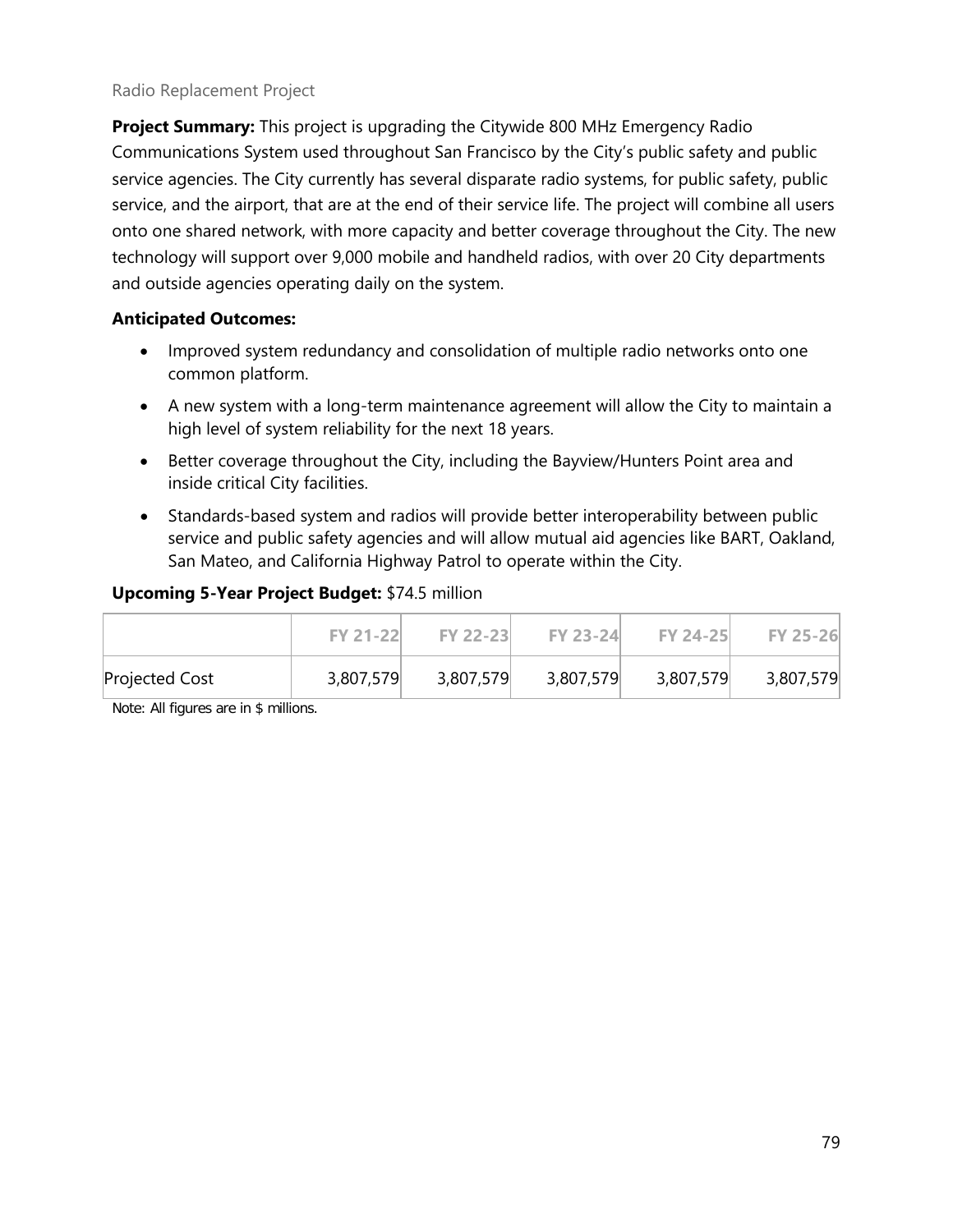#### Telecom Modernization

**Project Summary:** Most City departments rely upon outdated, legacy phone systems that are difficult to manage, costly to maintain, and lack many of the features of a modern communications platform. In fact, a significant portion of our current fleet of Avaya PBX systems are no longer supported by the vendor and are reaching the point of obsolescence!

VoIP (Voice over Internet Protocol) moves the technology for making and receiving telephone calls from a private telephone carrier to the Internet. This means that phone connections inside our buildings will run over the same network as your computers rather than the separate legacy network they currently rely on. Using data networking protocols instead adds speed and will make our citywide telephone system much more manageable. Over time as we sunset old PBXs, we will avoid a multitude of costly repairs, and this will prove to make us a more fiscally responsible City.

### **Anticipated Outcomes:**

- Cost avoidance: Our old PBXs are outdated, failing, and many are unsupported. If we allow them to fail, we will waste a large amount of money to replace them.
- Efficiency: We're going from managing 100's of disparate PBX's in many geographies to just one VoIP call manager. This will reduce the support staff effort, maintenance contracts, hardware and software complexity, training cost, and highly expensive footprint (data center space) to house these PBX's.
- High availability: Unlike our PBXs, the new VoIP call manager is designed with geographical high availability in mind.
- Simplicity: Collocating data and voice on the network means that we will progressively reduce the number of wires, especially in new constructions or remodels. This translates to less wires, less types of technologies and parts, and this adds up when you consider we have 35,000+ users.
- Flexibility: We are paving the way for new applications that provide better flexibility, such as voicemail to email integration, fully enabled mobile functionality, video conferencing capabilities. Some of these capabilities will replace costly conference call numbers.

#### **Upcoming 5-Year Project Budget:** \$21.1 million

|                | FY 21-22 | FY 22-23 | <b>FY 23-24</b> | FY 24-25 | FY 25-26 |
|----------------|----------|----------|-----------------|----------|----------|
| Projected Cost | 795,000  | 730,000  | 630,000         | 570,000  | 20,000   |